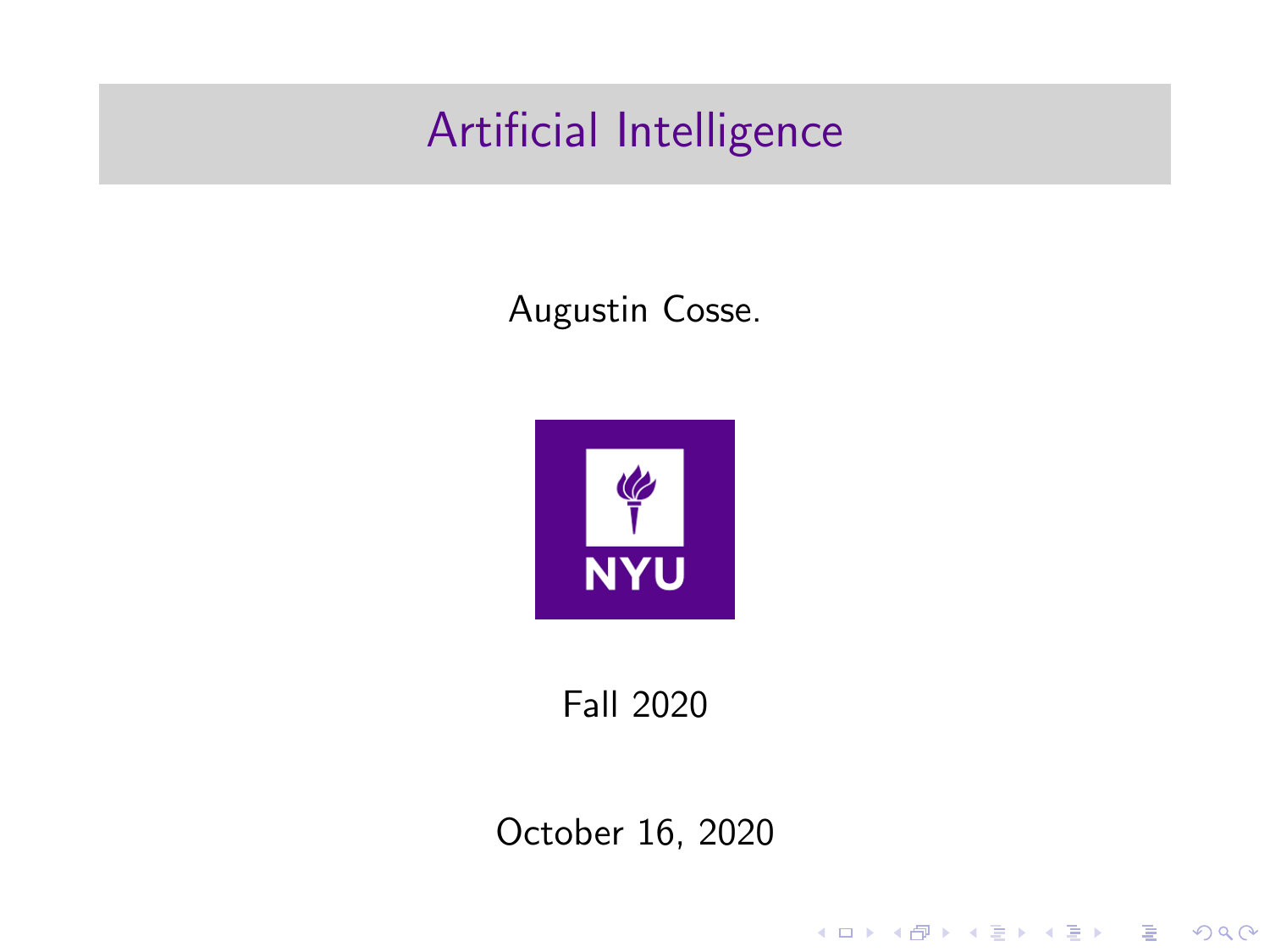- Simple Reflex, Random agents, Utility based, Goal based
- Improvement through Search Methods (uninformed (DFS, BFS), informed (BS, A\*)).
- Logical Reasoning, Propositional logic (including syntax and semantics)

**KORKAR KERKER E VOOR** 

• Propositional inference (Part I)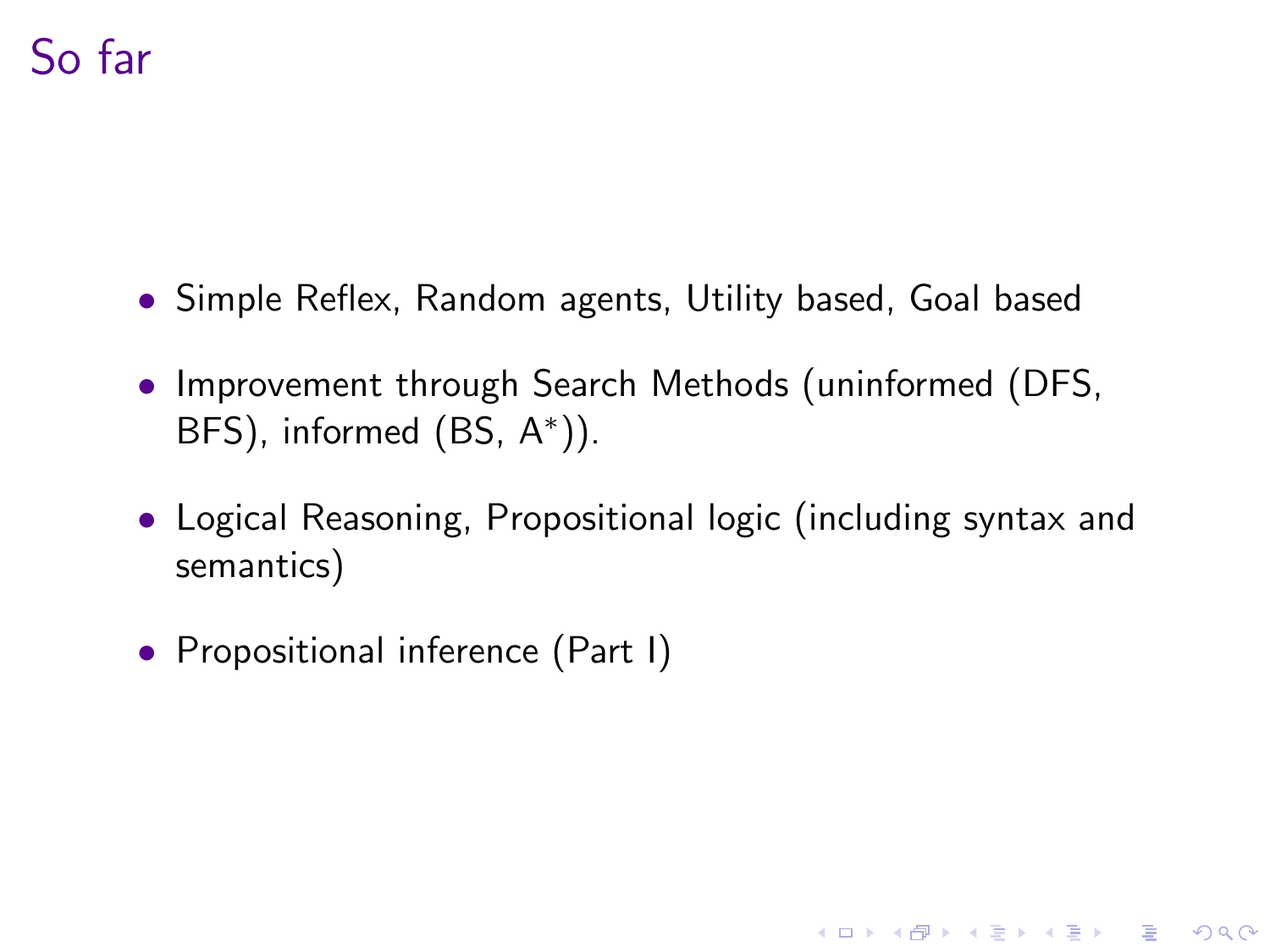### Validity and Soundness

• An inference can be valid without being sound

All animals live on the moon. All humans are animals. Therefore, all humans live on the Moon.

**KORK ERKER ADE YOUR** 

- Another desirable property is Completeness.
- An inference algorithm is complete if it can derive any sentence that is entailed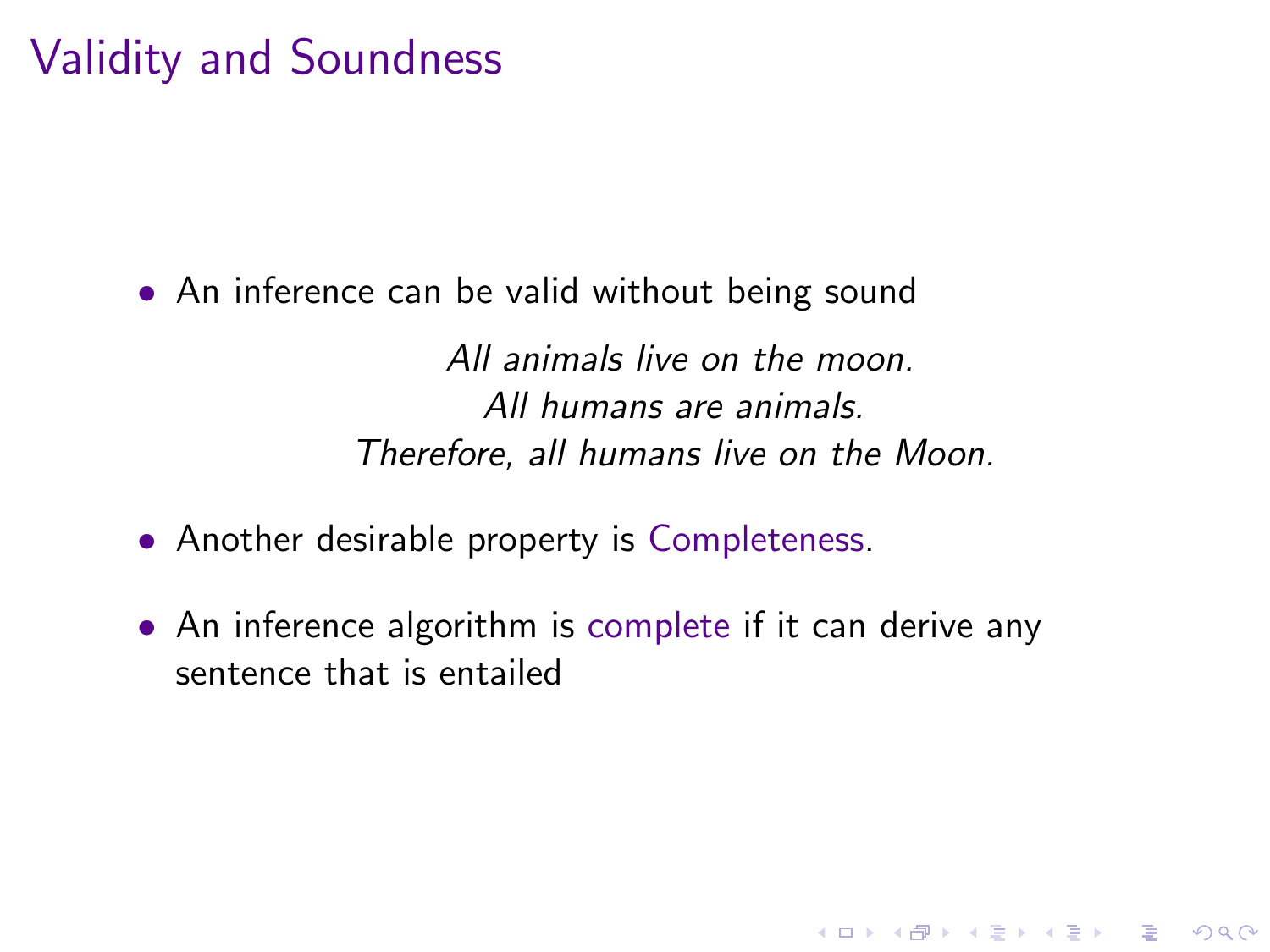#### **Completeness**

- Example of incomplete language : Zermelo Fraenkel set theory with the axiom of choice (ZFC)
- The continuum hypothesis

There is no set whose cardinality is strictly between that of the integers and the real numbers.

cannot be proved or disproved within ZFC

- Example of incomplete theorem prover : Prolog
- Incompleteness of Prolog arises because of its unbounded depth-first search strategy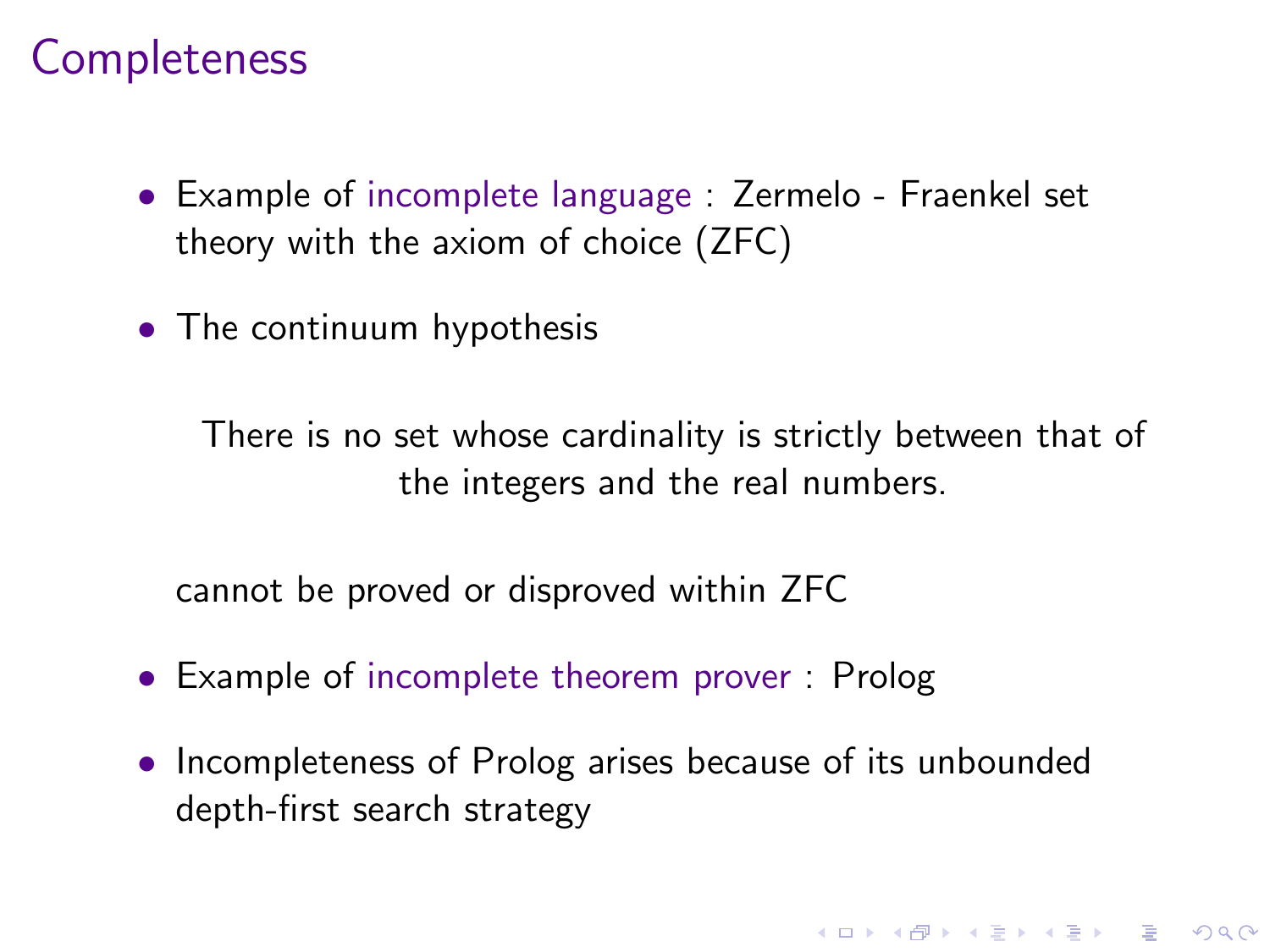- So far we have discussed soundness and validity of inference rules but we have not discussed completeness
- We will now introduce a simple inference rule which always yields a complete inference algorithm when coupled with a complete search method

**K ロ ▶ K @ ▶ K 할 X X 할 X 및 할 X X Q Q O** 

• The idea is known as resolution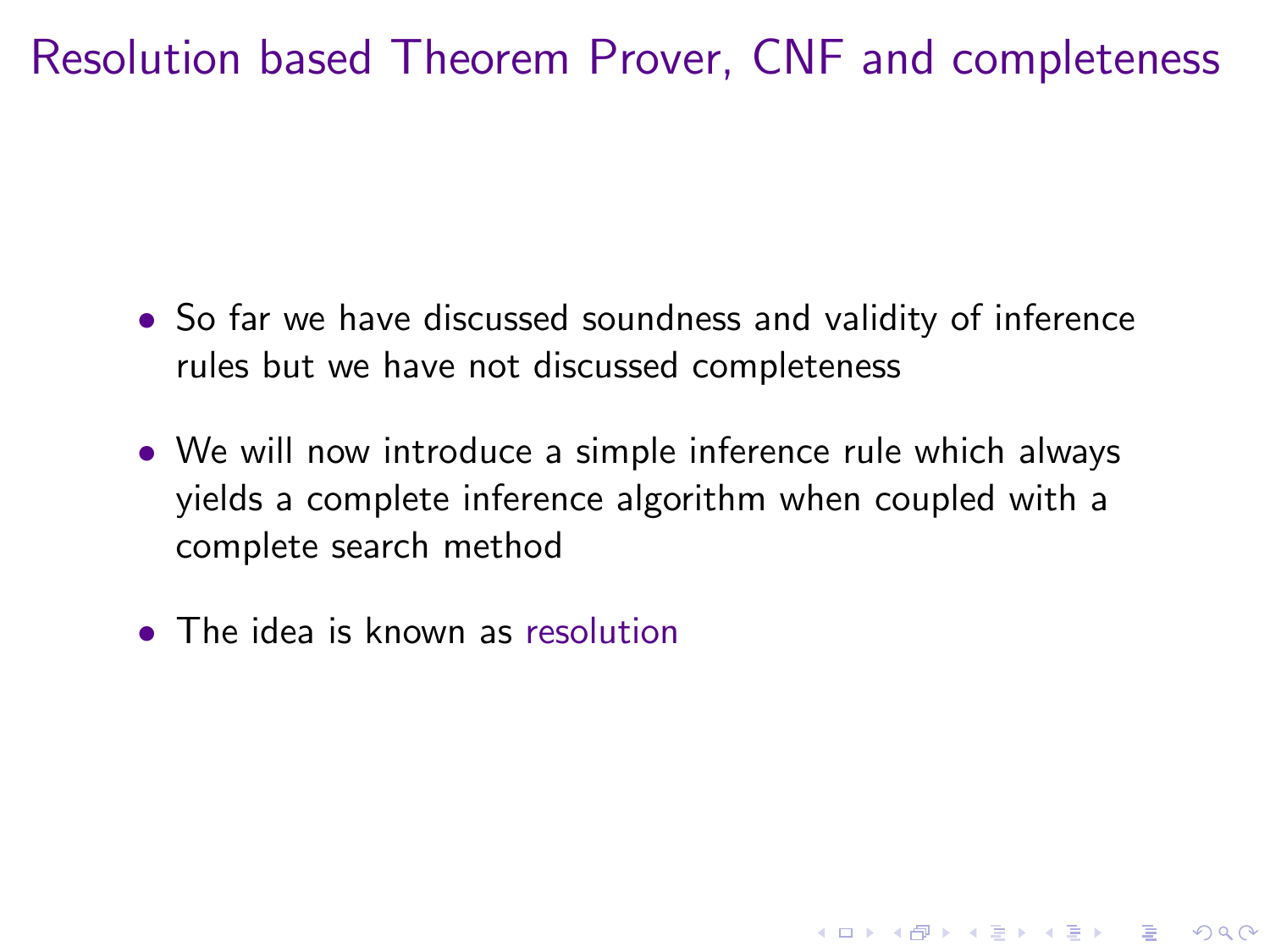• Consider the following example from the WUMPUS world. We denote the fact that there is a Breeze in  $(m, n)$  by  $B_{m,n}$ 

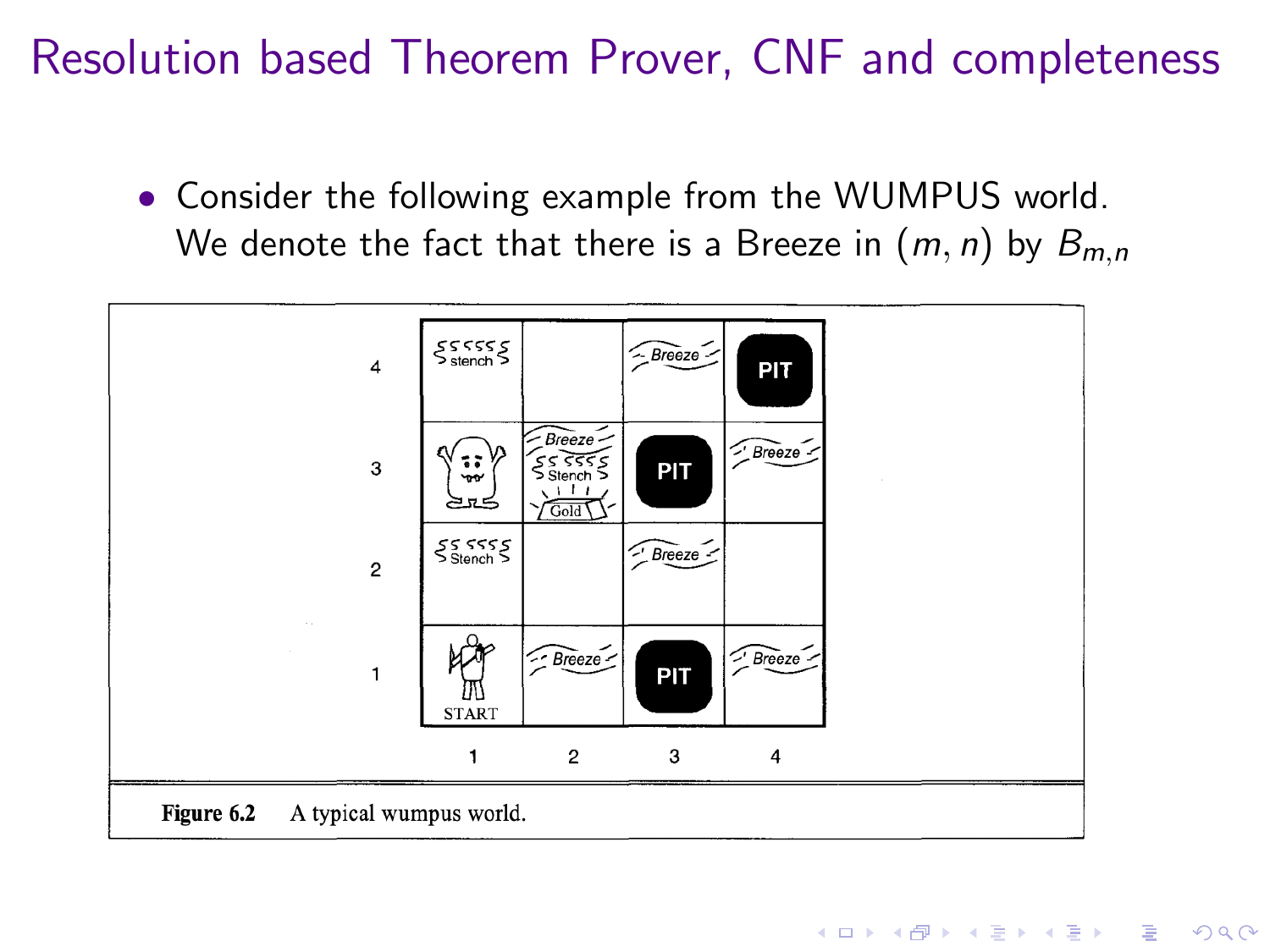• We start with a simple version of the resolution rule. When the agent comes back from  $(2,1)$  to  $(1,1)$  and then moves to (1,2), it gets the percept  $R_{11}$  :  $\neg B_{1,2}$  (added to the KB)

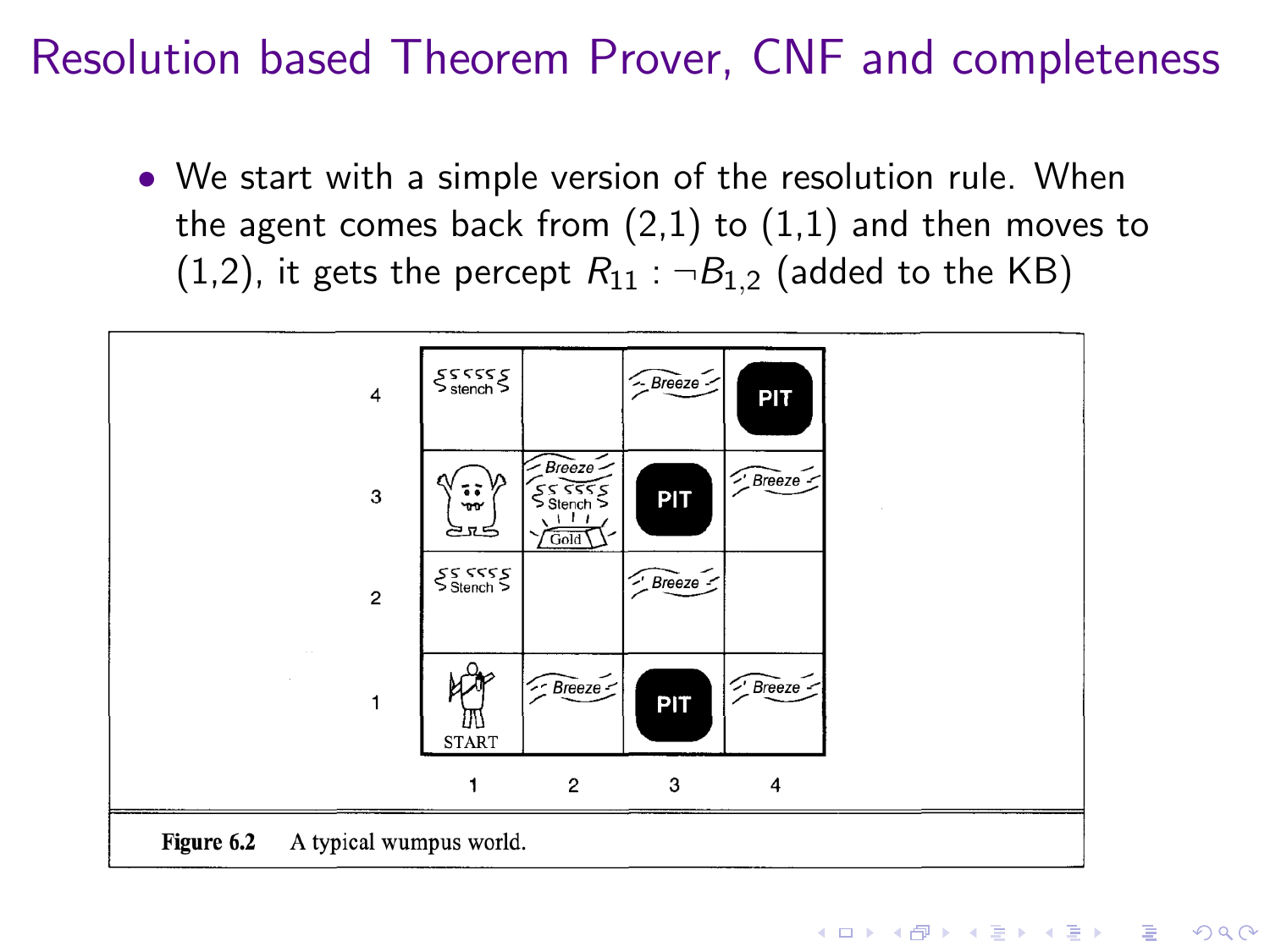• We also have the equivalence  $R_{12}: B_{1,2} \Leftrightarrow (P_{1,1} \vee P_{2,2} \vee P_{1,3})$ 

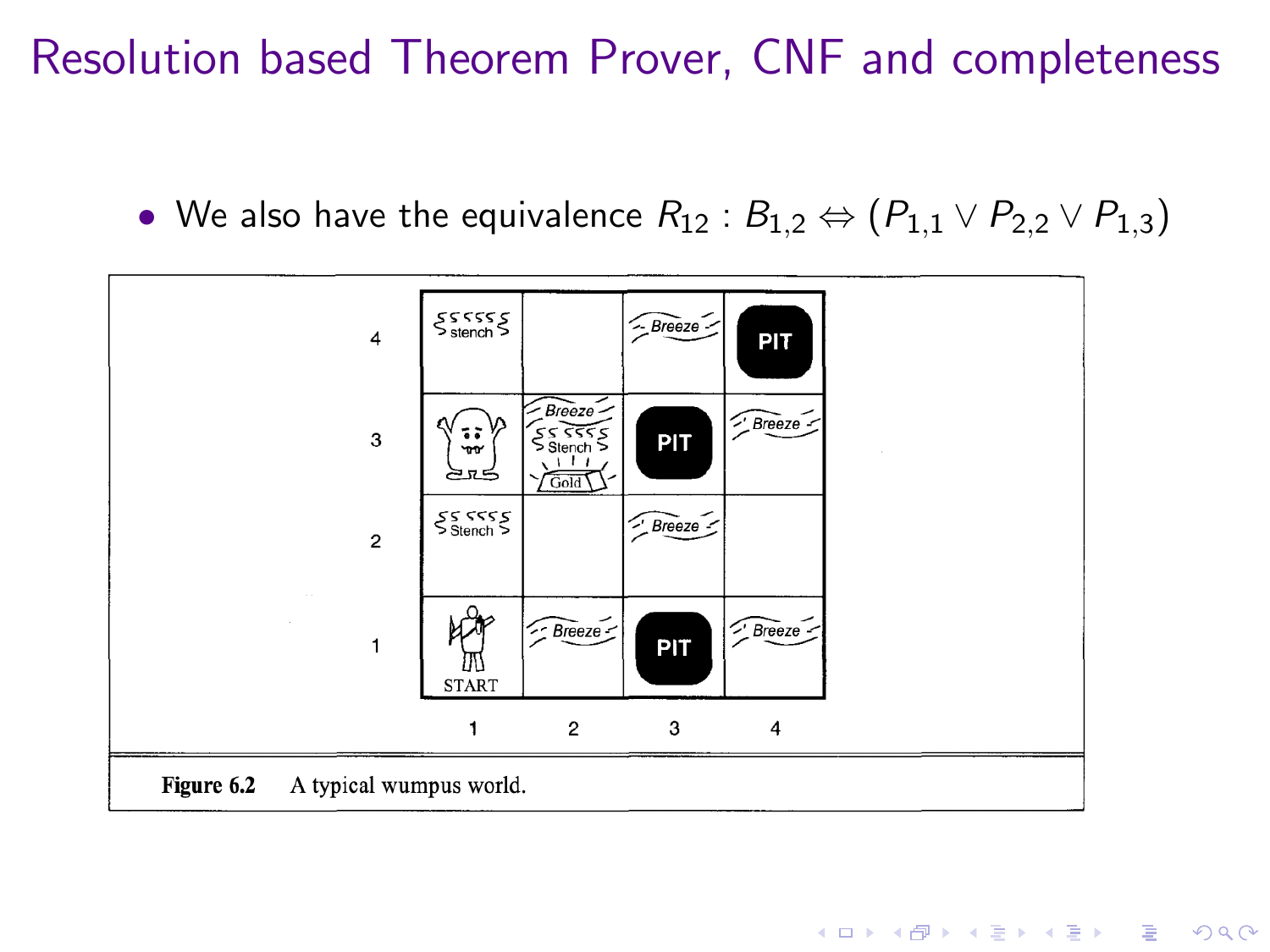• From the KB, we can also derive the absence of a pit on (2,2) and (1,3). Hence we have  $R_{13}$  :  $\neg P_{2,2}$  and  $\neg P_{1,3}$ 

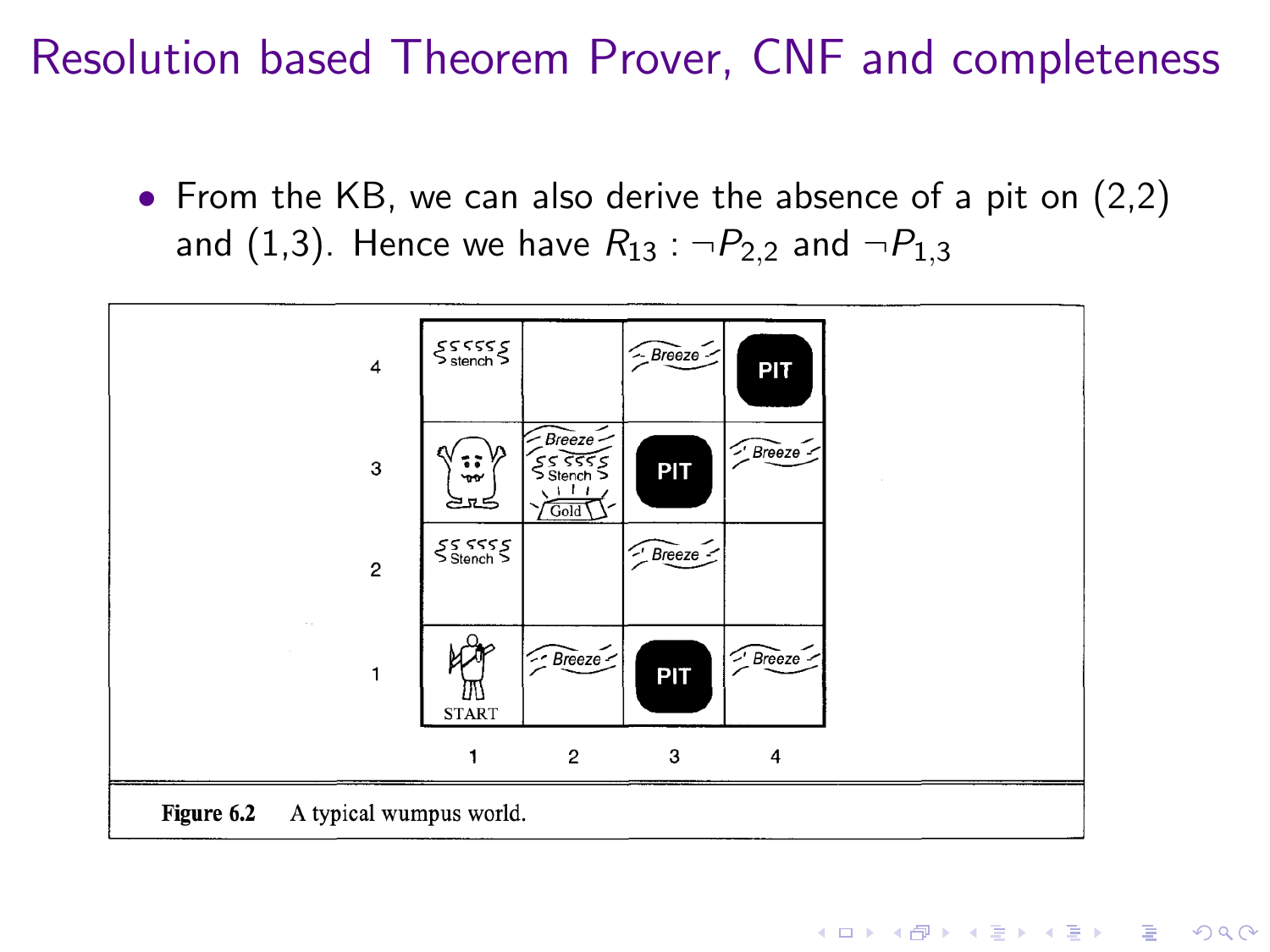- Let  $R_3$  denote the proposition  $B_{2,1} \Leftrightarrow (P_{1,1} \vee P_{2,2} \vee P_{3,1})$ which we had in the KB and  $R_5 : B_{2,1}$ .
- By using Modus Ponens  $(\frac{\alpha \Rightarrow \beta, \alpha}{\beta})$  and Biconditional elimination  $\alpha \Leftrightarrow \beta \equiv ((\alpha \Rightarrow \beta) \wedge (\beta \Rightarrow \alpha))$ , we can get  $B_{2,1} \Rightarrow P_{1,1} \vee P_{2,2} \vee P_{3,1}$  and hence we can add  $R_{1.5}$ :  $P_{1.1} \vee P_{2.2} \vee P_{3.1}$  (i.e True) to the knowledge base

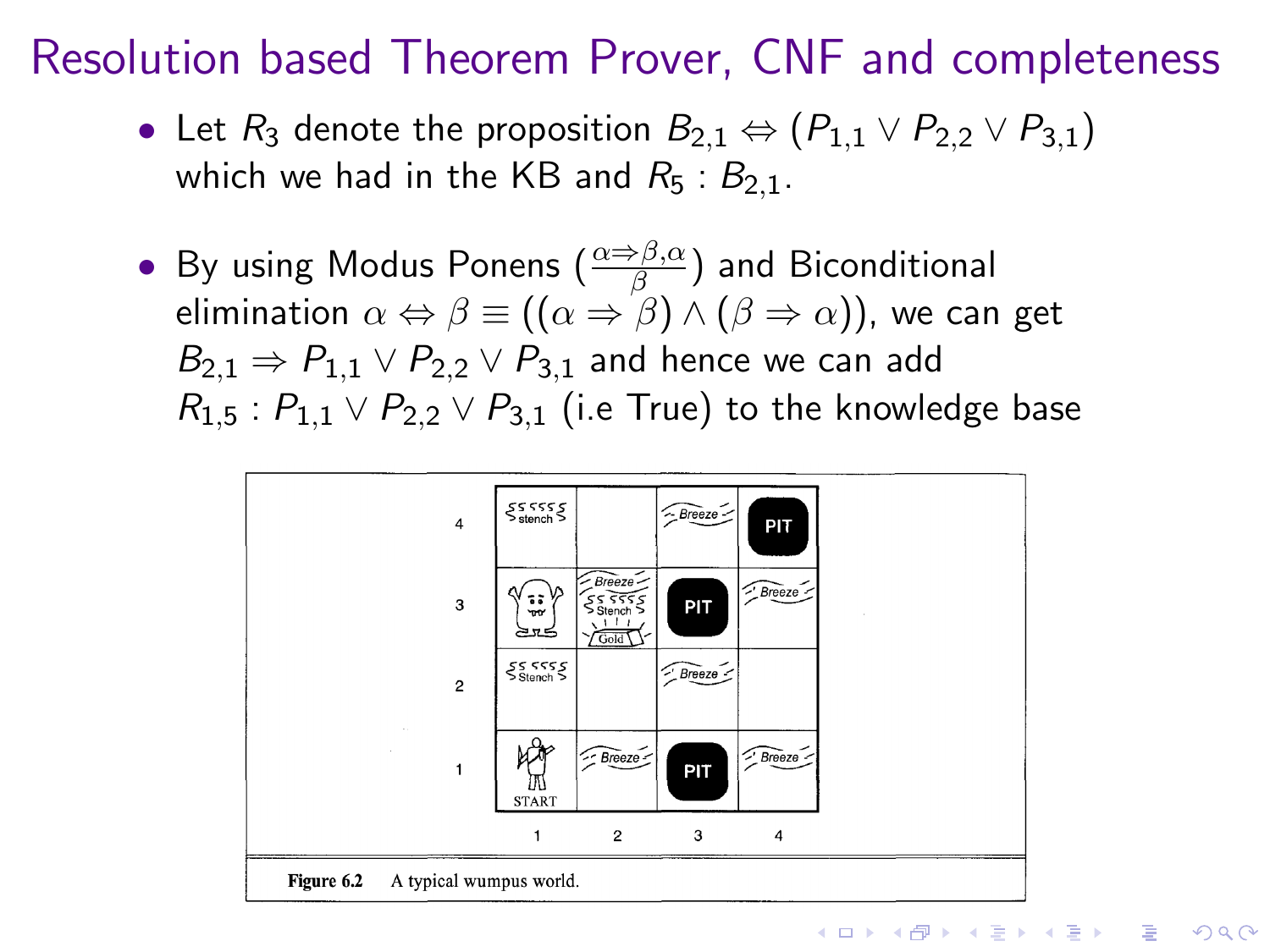• Now comes the application of our resolution rule: the proposition (single symbol = literal)  $\neg P_{2,2}$  stored in  $R_{1,3}$ resolves with the litteral  $P_{2,2}$  which appears in  $R_{1.5}$ :  $P_{1.1} \vee P_{2.2} \vee P_{3.1}$  to give the resolvent  $R_{1.6}$ :  $P_{1.1} \vee P_{3.1}$ 

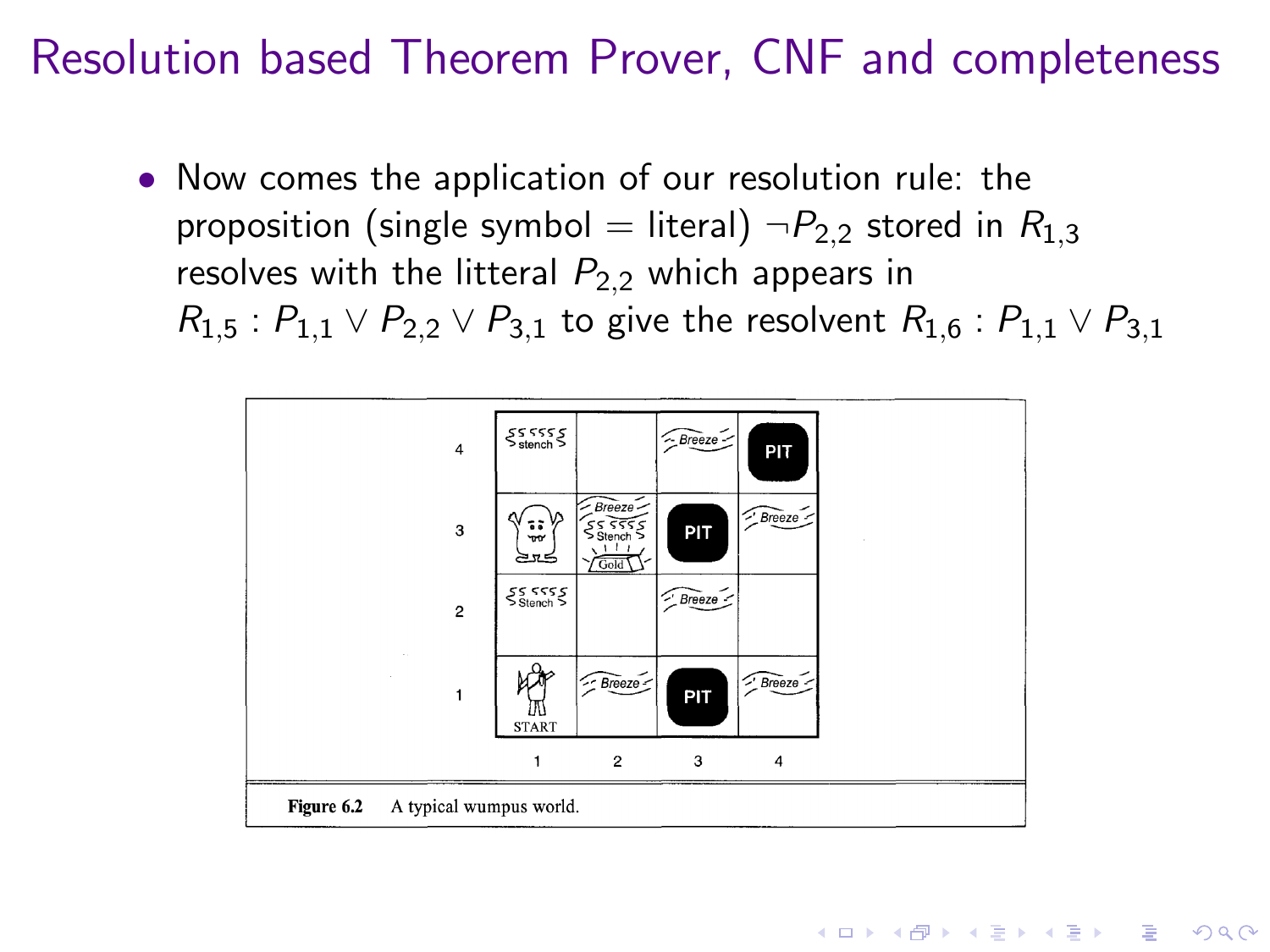• In English, the reasoning we make is that if there is a pit in one of  $[1, 1]$ ,  $[2, 2]$  or  $[3, 1]$  and the pit is not in  $[2, 2]$  then it must be in either  $[1, 1]$  or  $[3, 1]$ .

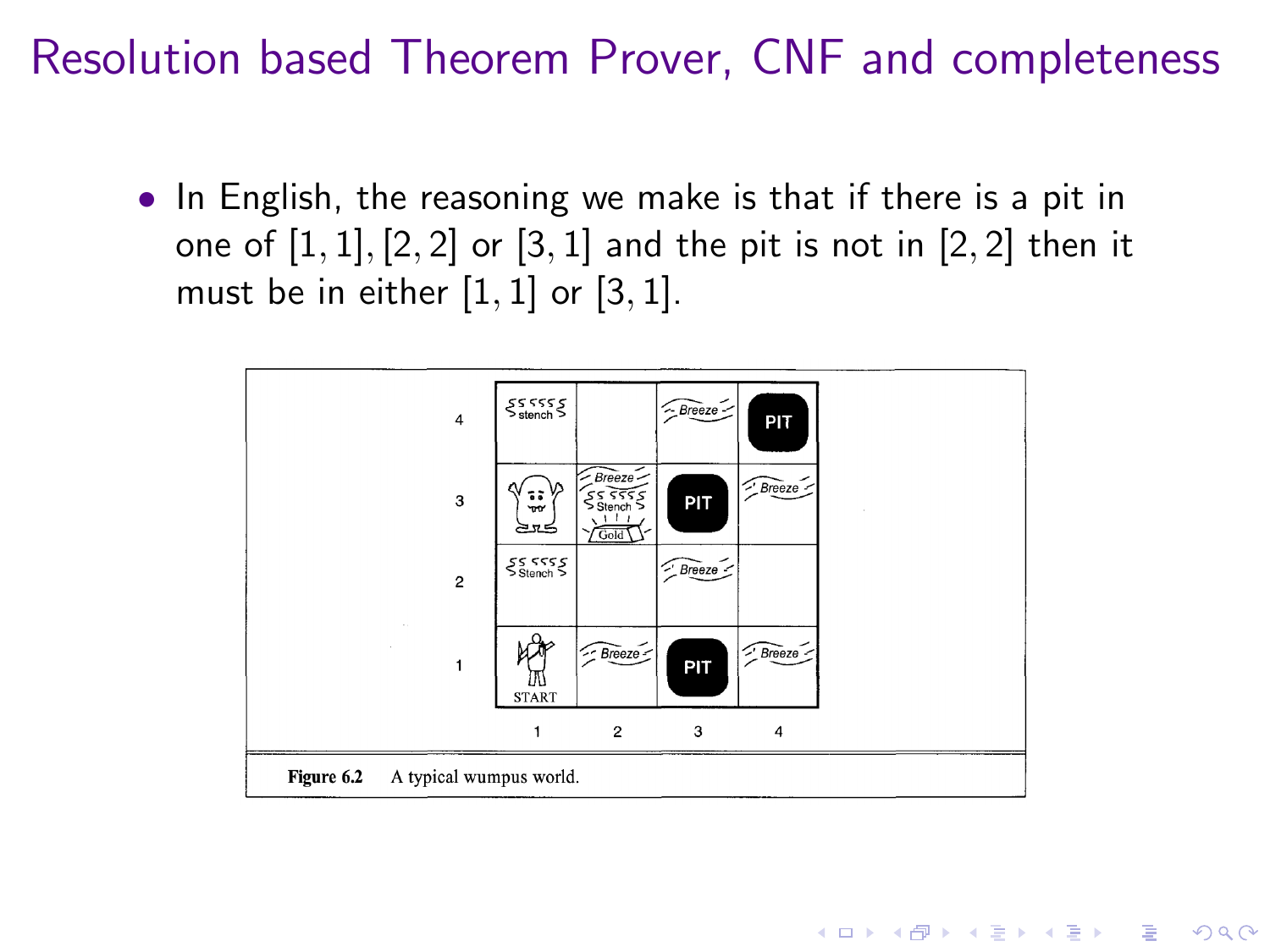- Another example is the combination of  $\neg P_{1,1}$  and  $P_{1,1} \vee P_{3,1}$ to give  $P_{3,1}$
- In English, if there is a pit in  $[1, 1]$ , or  $[3, 1]$ , and it is not in  $[1, 1]$  then it is in  $[3, 1]$

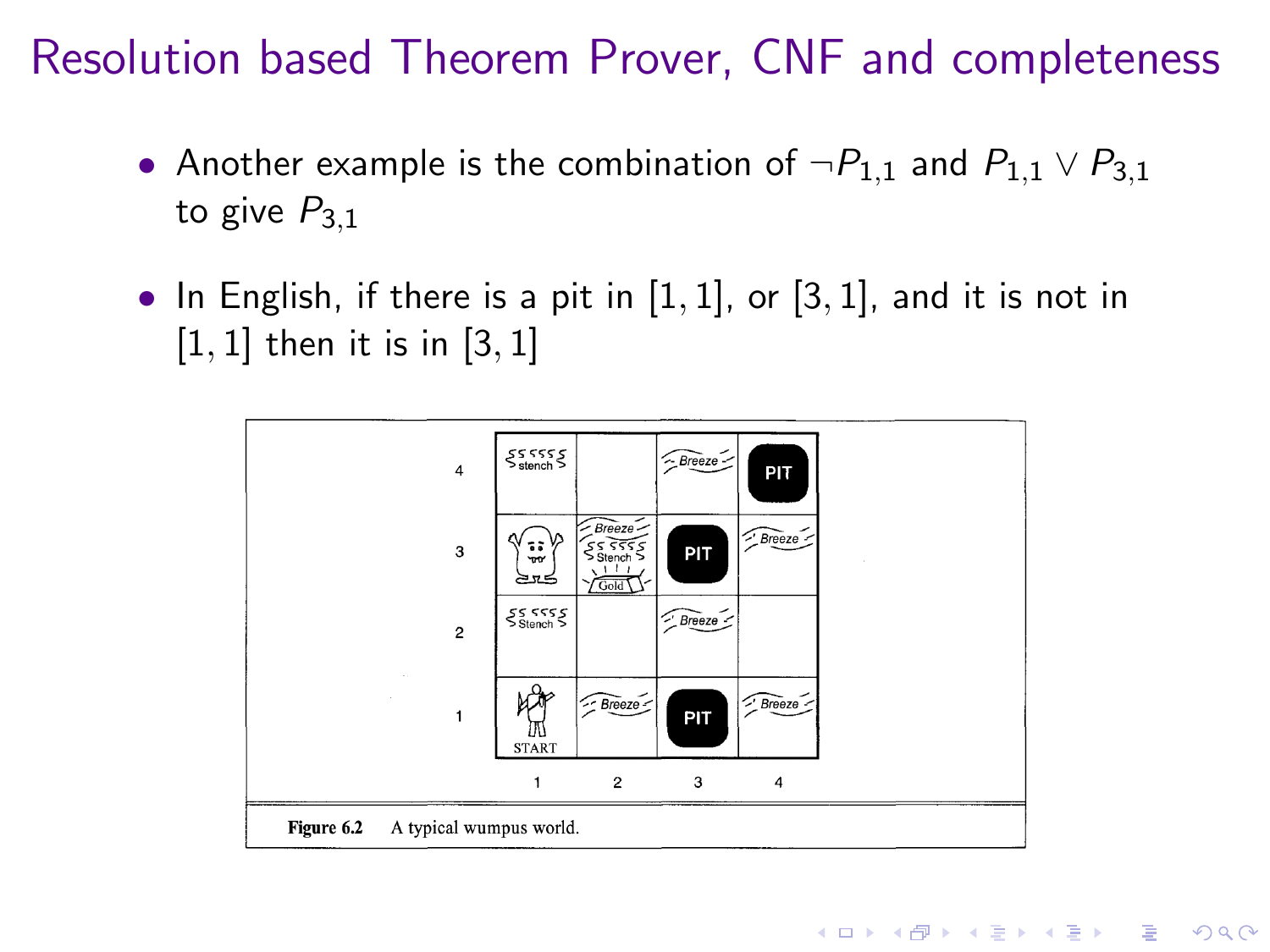• The steps that we covered are examples of the so-called unit resolution inference rule. If  $\ell_i$  and m are complementary literals,

$$
\frac{\ell_1 \vee \ldots \vee \ell_k, \quad m}{\ell_1 \vee \ldots \vee \ell_{i-1} \vee \ell_{i+1} \ldots \vee \ell_k}
$$

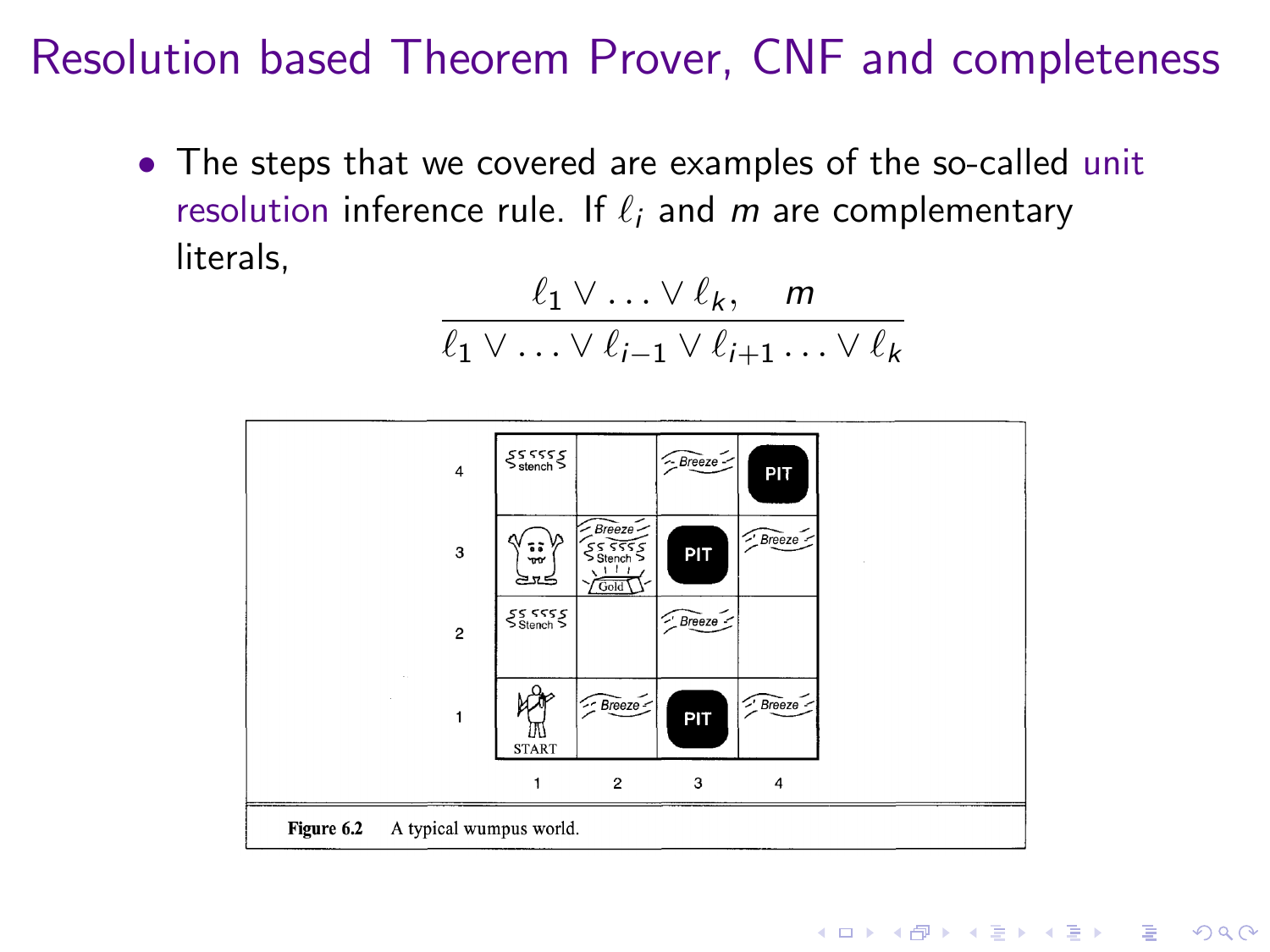• The general resolution rule reads as (Here  $\ell_i$  and  $m_i$  are complementary litterals)

$$
\ell_1 \vee \ldots \vee \ell_k, \quad m_1 \vee \ldots \vee m_n
$$

 $\ell_1 \vee \ldots \vee \ell_{i-1} \vee \ell_{i+1} \ldots \vee \ell_k \vee m_1 \vee \ldots \vee m_{i-1} \vee m_{i+1} \vee \ldots \vee m_n$ 

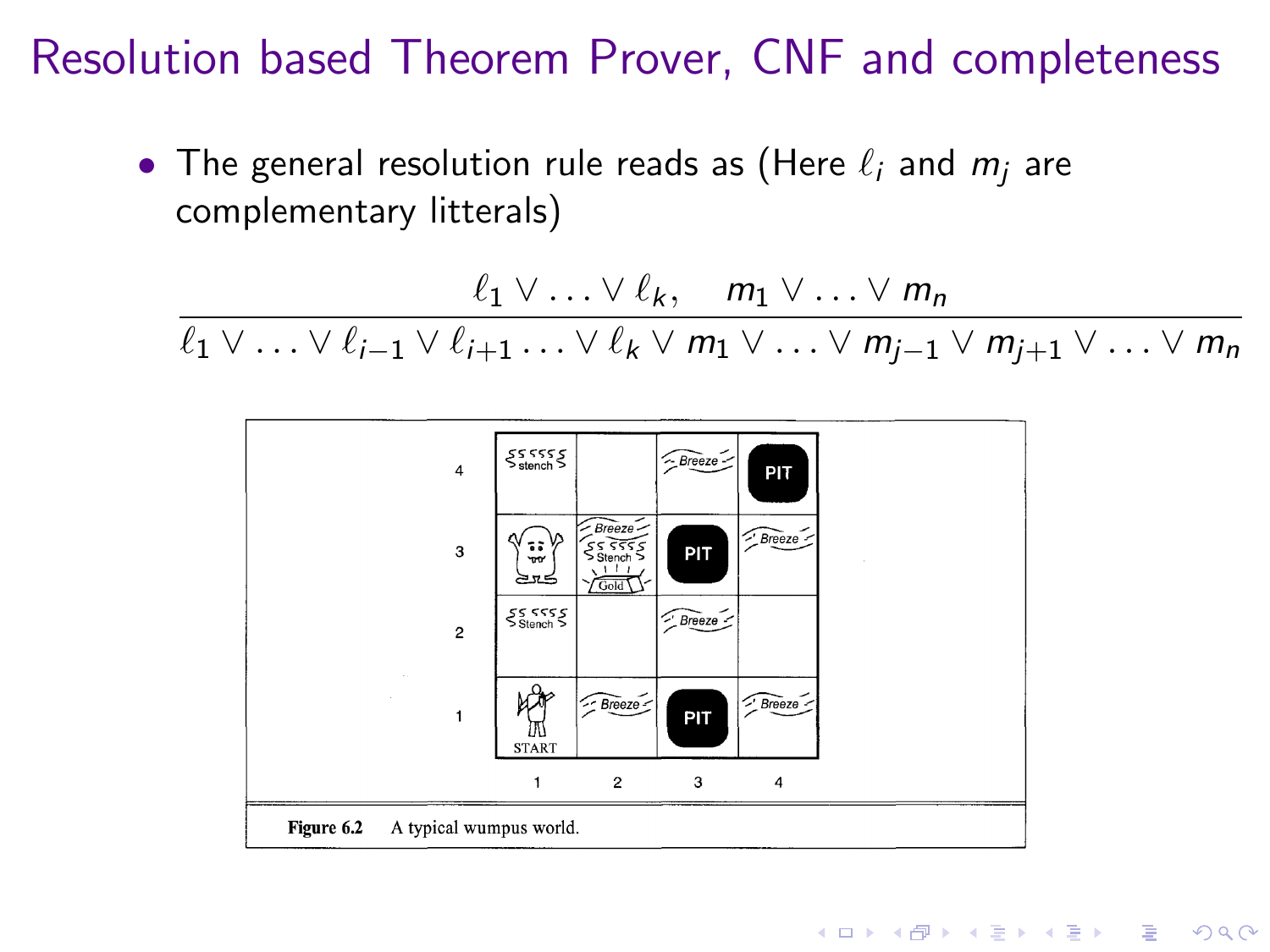• As an example, we have

$$
\frac{P_{1,1} \vee P_{3,1}, \neg P_{1,1} \vee \neg P_{2,2}}{P_{3,1} \vee \neg P_{2,2}}
$$



**KOD KARD KED KED E YORA**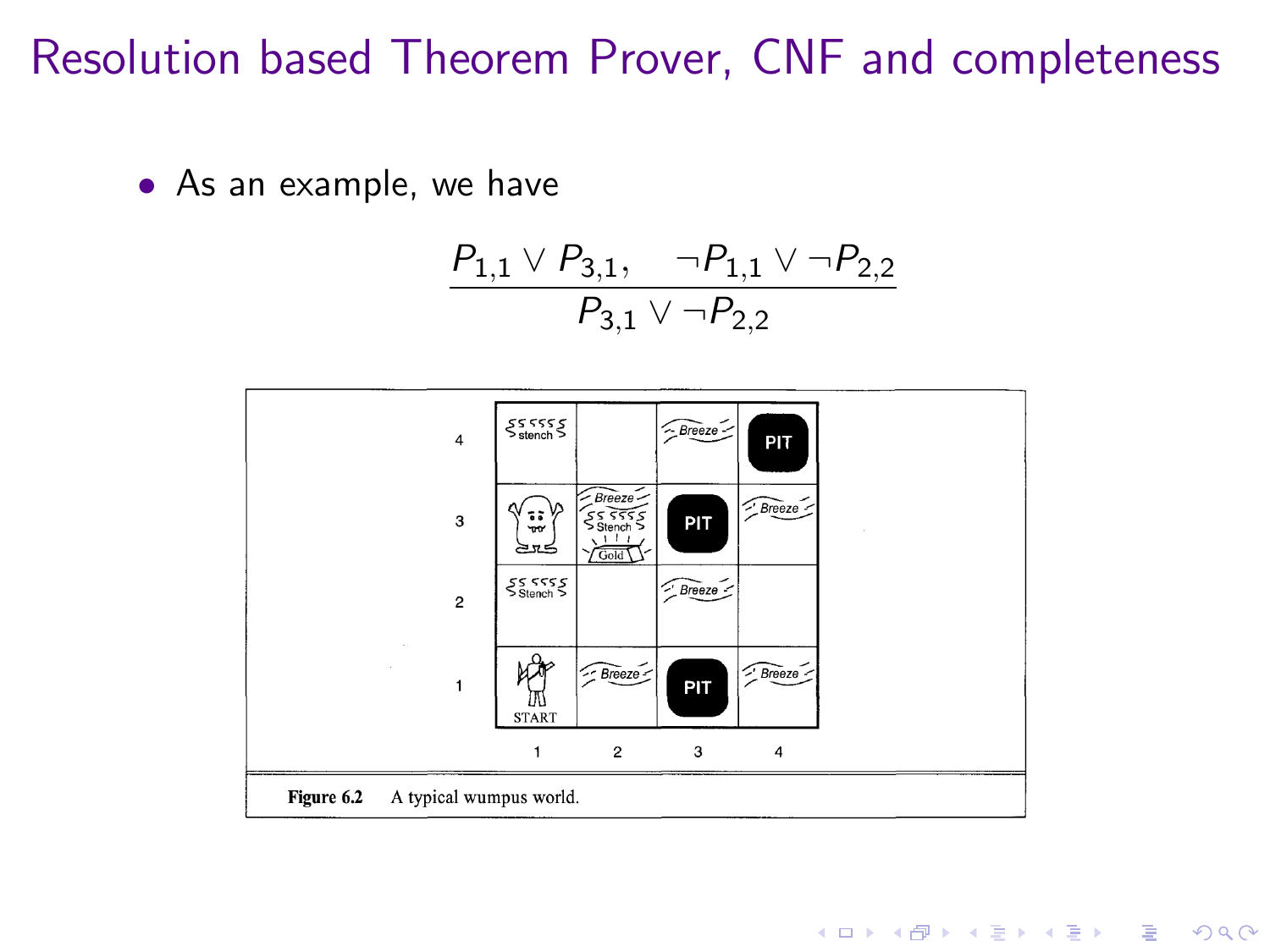#### Resolution, technical aspects

- The resulting clause should contain only one copy of each literal. As an example, resolving  $(A \vee B)$  with  $A \vee \neg B$  gives  $A \vee A$  which must be reduced to A.
- Removing multiple copies of literals is called factoring.
- The soundness of the resolution rule can be easily seen. if  $\ell_i$  is true then  $m_j$  is false and  $m_1 \vee \ldots \vee m_{j-1} \vee m_{j+1} \vee \ldots m_n$ must be true since  $m_1 \vee \ldots \vee m_n$  is among the premises.
- Similarly, if  $\ell_i$  is false, then  $\ell_1 \vee \ldots \vee \ell_{i-1} \vee \ell_{i+1} \vee \ldots \vee \ell_k$  is true since  $\ell_1 \vee \ldots \vee \ell_k$  is among the premises. Since  $\ell_i$  or  $m_i$ is necessarily true, the resulting clause is necessarily true.

**AD A 4 4 4 5 A 5 A 5 A 4 D A 4 D A 4 P A 4 5 A 4 5 A 5 A 4 A 4 A 4 A**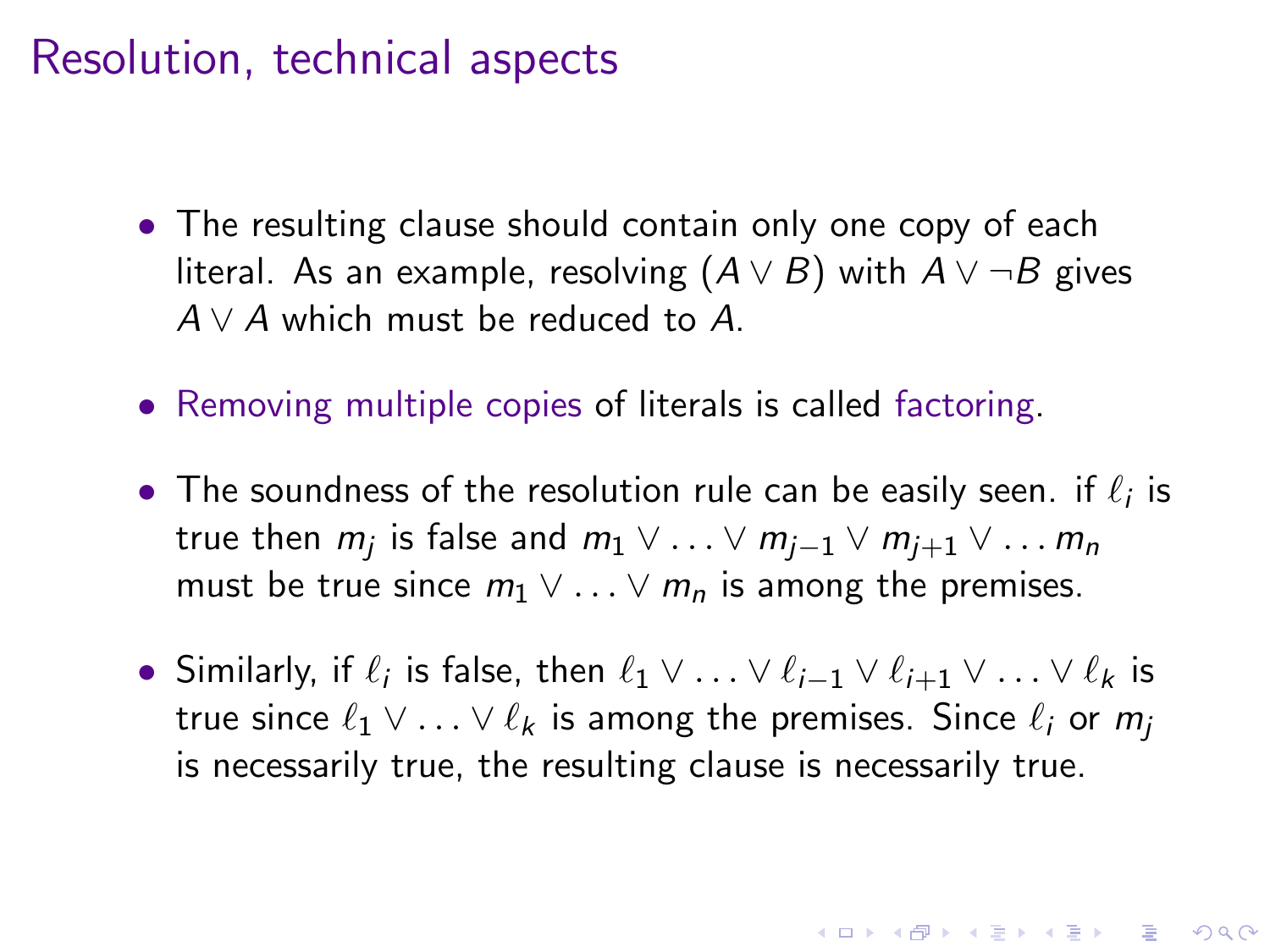- The interesting aspect of Resolution rules is that they can be used to generate complete inference procedures
- A resolution based theorem prover can, for any sentence  $\alpha$ and  $\beta$  from propositional logic decide whether  $\alpha \models \beta$ .

**KORK ERKER ADE YOUR**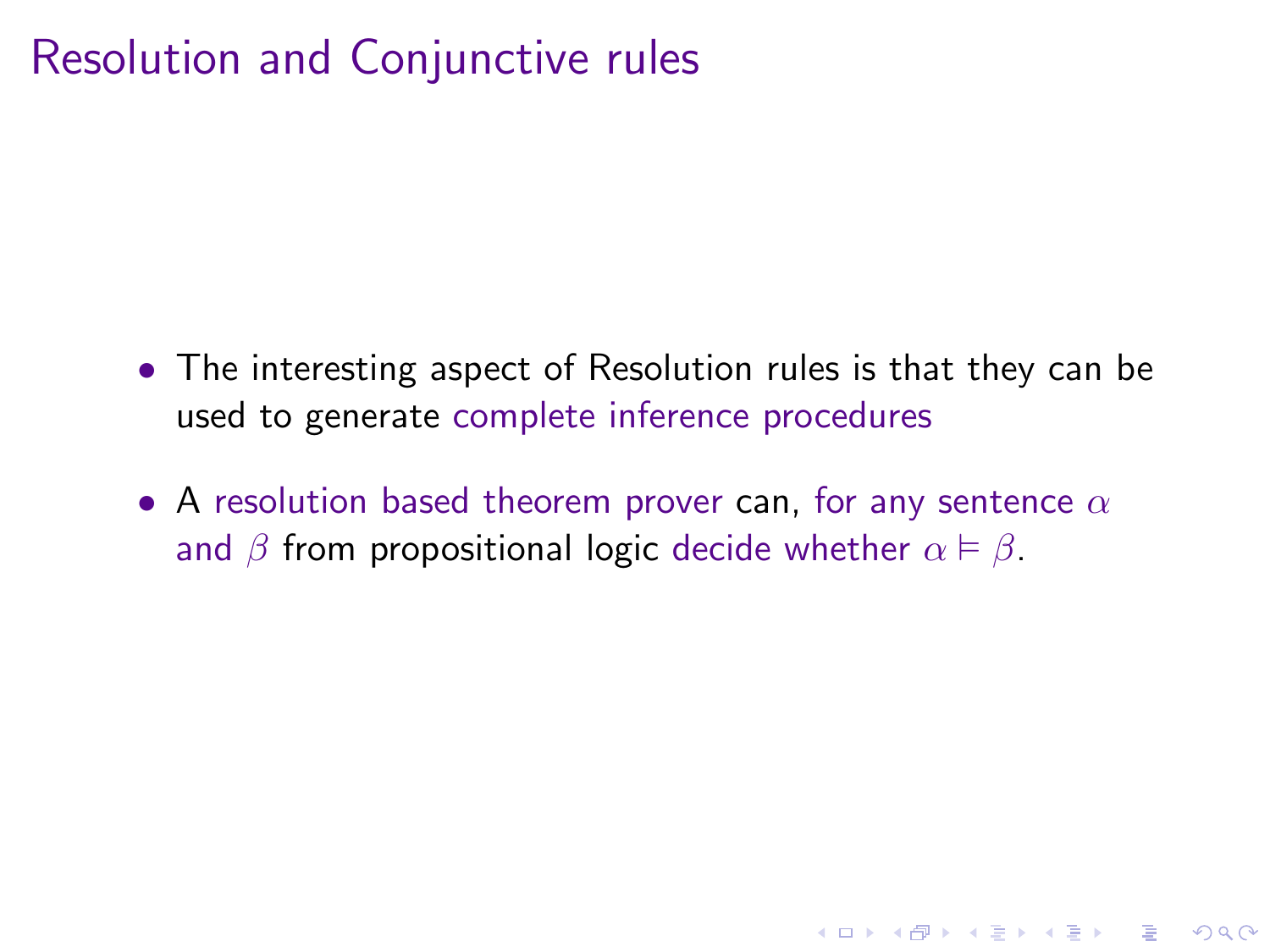- The resolution rule only applies to clauses (that is disjunction of literals) and so it would seem to be relevant only to knowledge bases and queries consisting of clauses.
- One could then wonder how it can lead to a complete inference procedure for all of propositional logic
- In fact every sentence of Propositional logic is logically equivalent to a conjunction of clauses.
- A sentence expressed as a conjunction of clauses is said to be in conjunctive normal form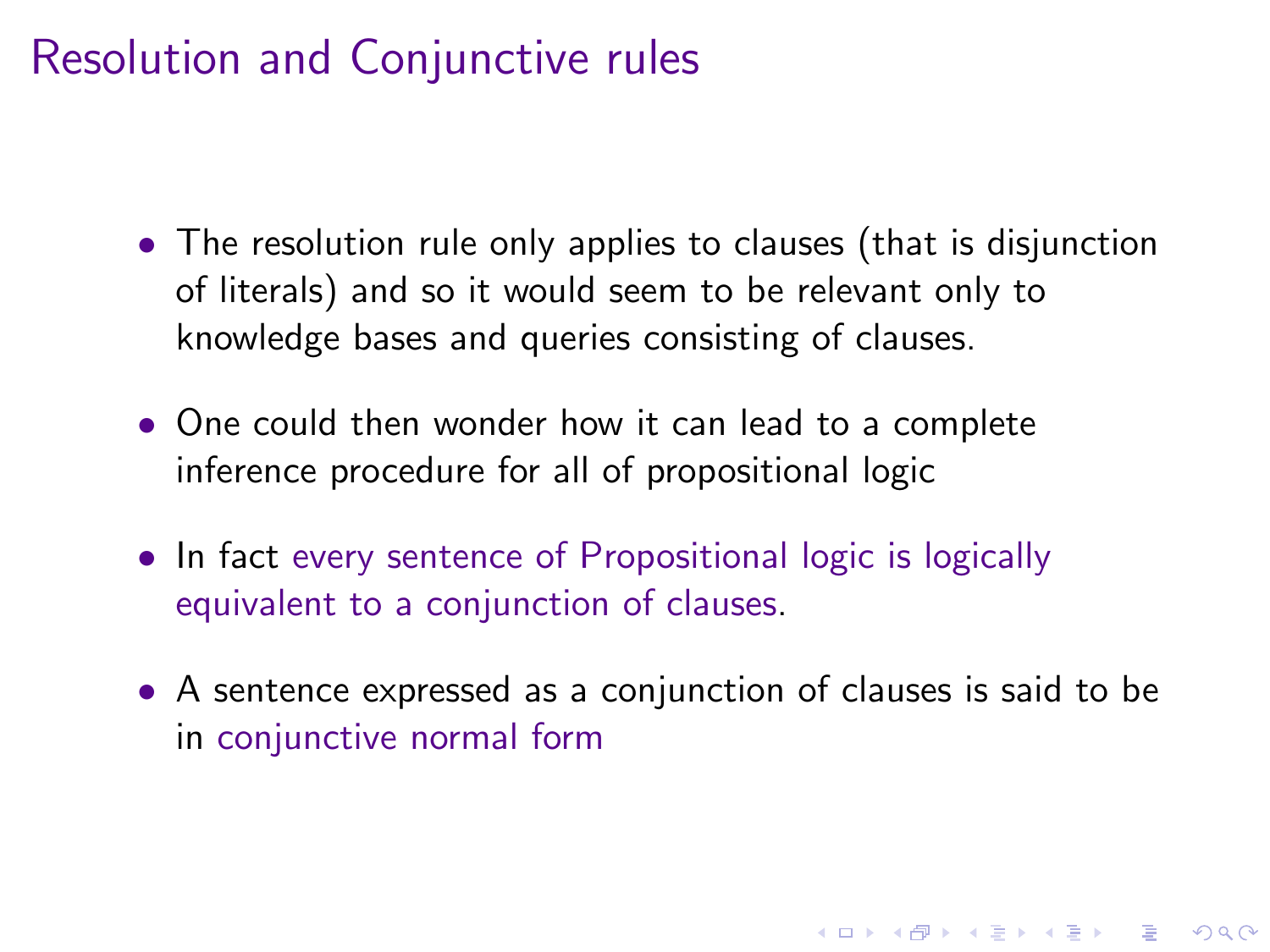- To convert a proposition to CNF, we rely on the following 4 steps
	- Eliminate  $\Leftrightarrow$ , replacing  $\alpha \Leftrightarrow \beta$  with  $(\alpha \Rightarrow \beta) \wedge (\beta \Rightarrow \alpha)$
	- Eliminate  $\Rightarrow$ , replacing  $\alpha \Rightarrow \beta$  with  $\neg \alpha \vee \beta$
	- CNF requires the negation to only appears within each literal, so we move  $\neg$  inwards by repeating the equivalences

 $\neg(\neg \alpha) \equiv \alpha$  double negation elimination

 $\neg(\alpha \land \beta) \equiv (\neg \alpha \lor \neg \beta)$ , De Morgan

$$
\neg(\alpha \vee \beta) \equiv (\neg \alpha \wedge \neg \beta), \quad \text{De Morgan}
$$

• Once we have a sentence containing only conjunctions and disjunctions, we apply the distributivity law, distributing  $\vee$  over ∧ wherever possible.

$$
(\alpha \vee (\beta \wedge \gamma)) \equiv ((\alpha \vee \beta) \wedge (\alpha \vee \gamma))
$$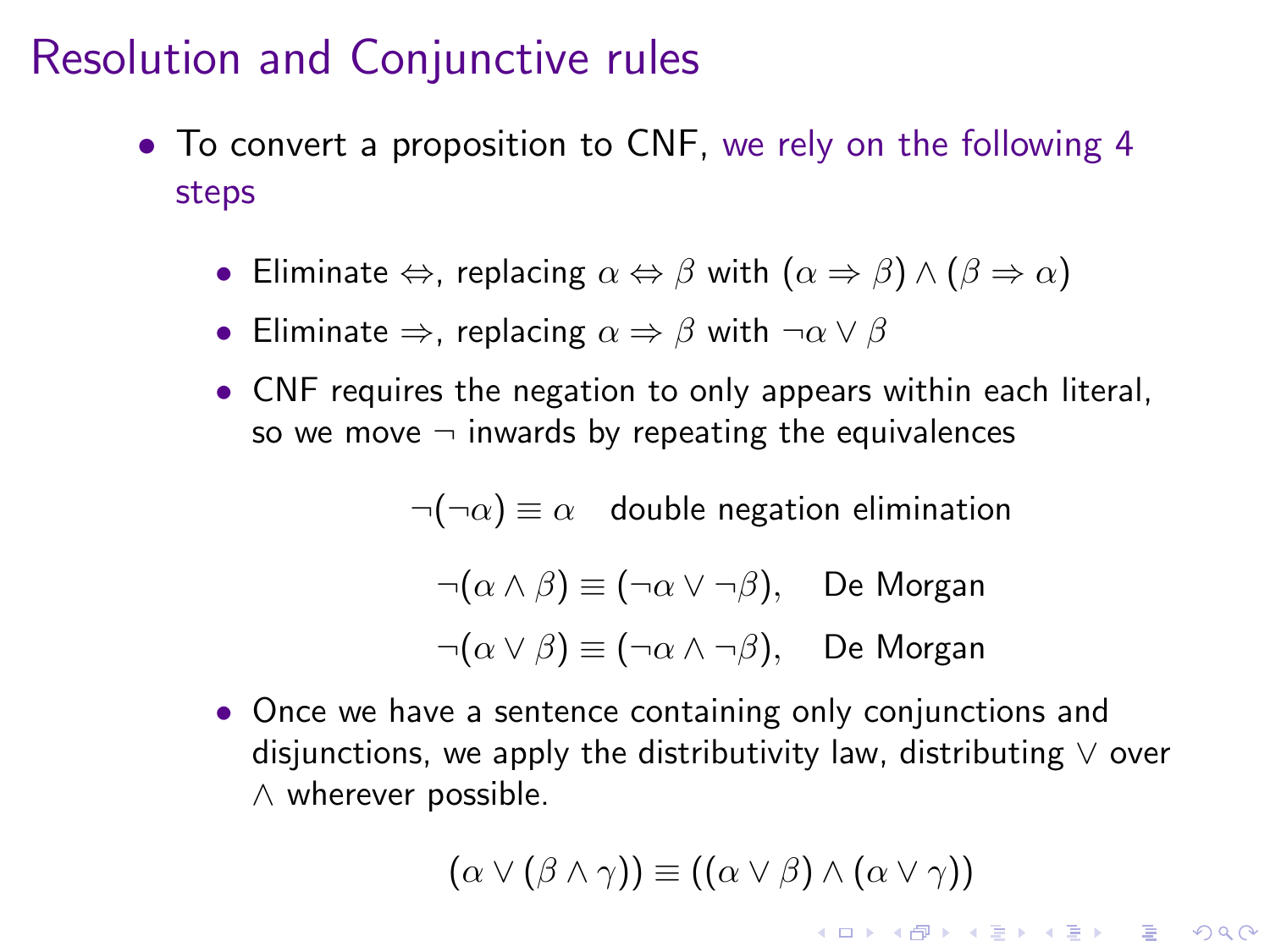- Consider the proving of the proposition  $B_{11} \Leftrightarrow (P_{1,2} \vee P_{2,1})$ from the Wumpus World
- Turning this proposition to CNF can be done through the following steps
	- $(\Leftrightarrow$  elimination):  $(B_{1,1} \Rightarrow (P_1 \circ \vee P_2)) \wedge ((P_1 \circ \vee P_2)) \Rightarrow B_{1,1})$
	- (⇒ elimination):  $(¬B<sub>1,1</sub> ∨ P<sub>1,2</sub> ∨ P<sub>2,1</sub>) ∧ (¬(P<sub>1,2</sub> ∨ P<sub>2,1</sub>) ∨ B<sub>1,2</sub>)$

**KORK ERKER ADE YOUR** 

- (moving  $\neg$  inwards):  $(\neg B_{1,1} \vee P_{1,2} \vee P_{2,1}) \wedge ((\neg P_{1,2} \wedge \neg P_{2,1}) \vee B_{1,1})$
- ( $\vee$  distribution over  $\wedge$ ):  $(\neg B_{1,1} \lor P_{1,2} \lor P_{2,1}) \land (\neg P_{1,2} \lor B_{1,1}) \land (P_{2,1} \lor B_{1,1})$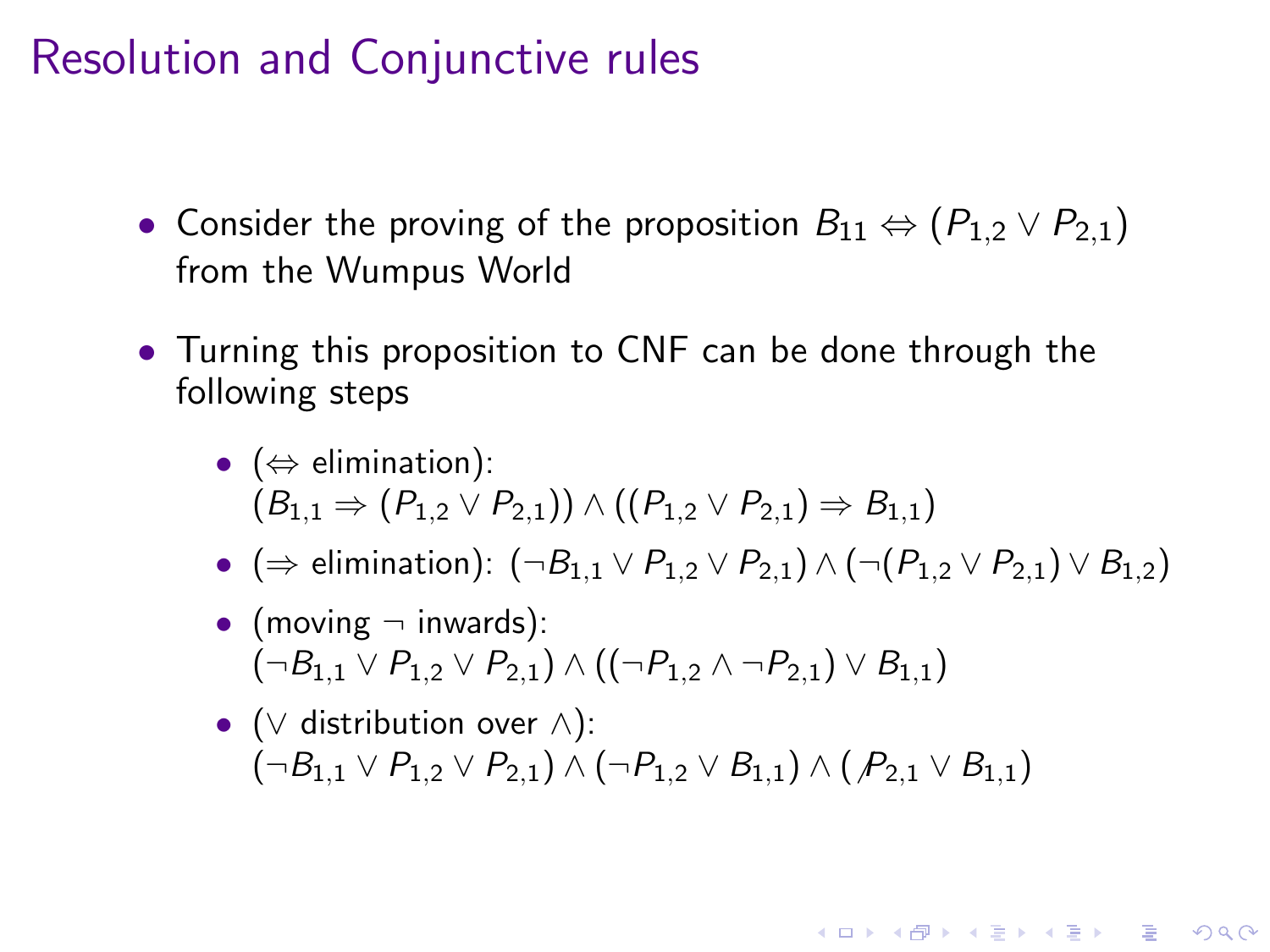## Resolution algorithm

- Inference procedures based on resolution work by using the principle of contradiction. I.e. to show  $KB \vDash \alpha$ , we show  $(KB \wedge \neg \alpha)$  is unsatisfiable.
- The algorithm starts by converting the proposition  $KB \wedge \neg \alpha$ into a CNF
- Then the resolution rule is applied to the resulting clauses
- Each pair of clauses that contains complementary literals is resolved to produce a new clause which is added to the set of clauses
- The process continues until either
	- There are no new clauses that can be added, in which case KB does not entail  $\alpha$ .
	- or two clauses resolve to yield the empty clause, in which case KB entails  $\alpha$ **KORKAR KERKER E VOOR**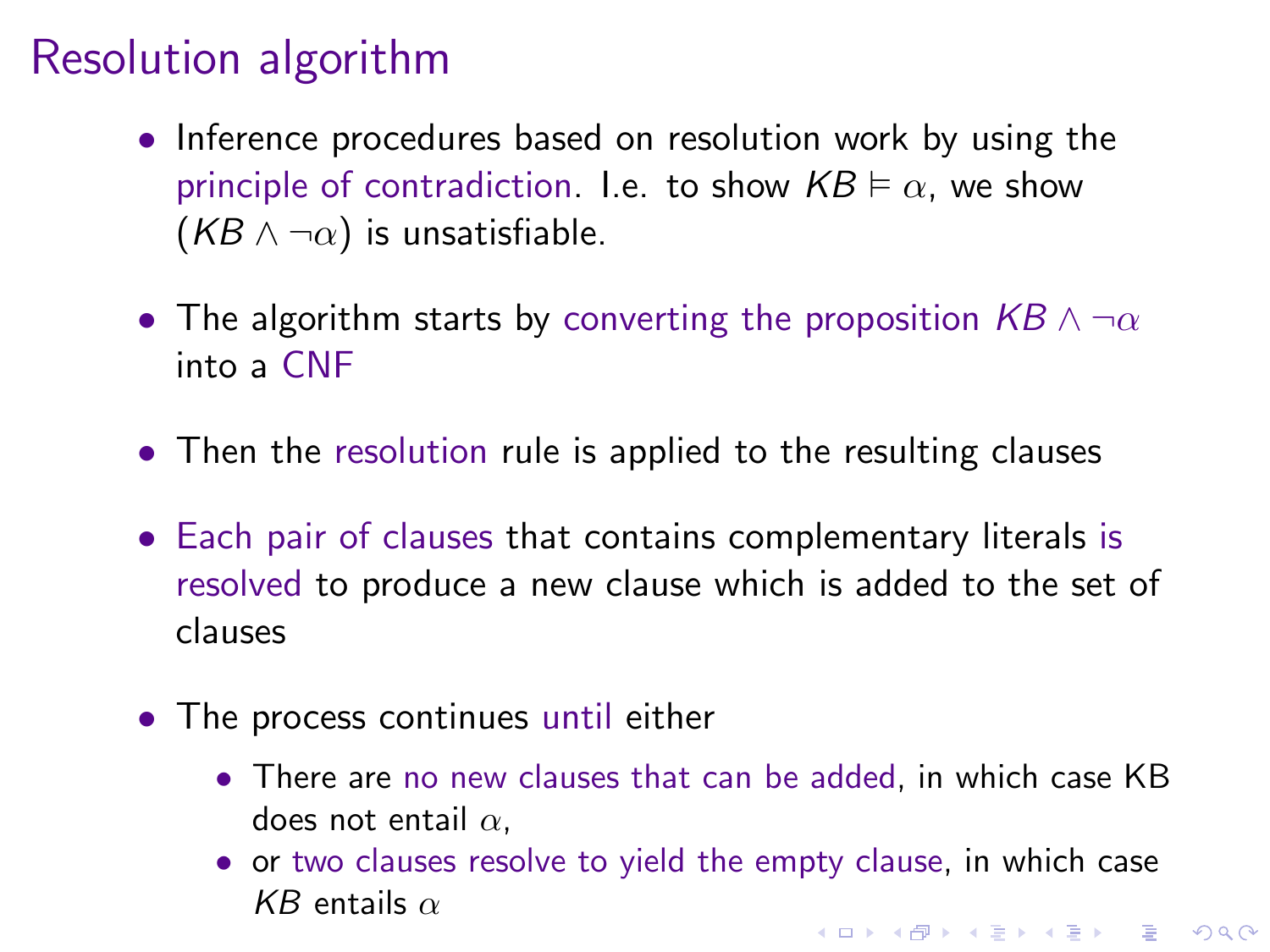## Resolution algorithm

```
input : knowledge base KB, propositional sentence \alpha, the query
           KN \vDash \alphaclauses \leftarrow the set of clauses in the CNF representation of KB \land \neg \alphanew \leftarrow \{\}:
while (1) do
     for each pair of clauses \mathsf{C}_i, \mathsf{C}_j in <code>clauses</code> do
         resolvents \leftarrow PL-Resolve(\textit{C}_{i}, \textit{C}_{j})\parallel if resovents contains the empty clause then
         return true
        end
     new ← new ∪ resolvents
    end
     if {\tt new\subseteq} <code>clauses</code> then
         return false
    end
end
```
Algorithm 1: Propositional resolution algorithm

**K ロ ▶ K @ ▶ K 할 X X 할 X 및 할 X X Q Q O**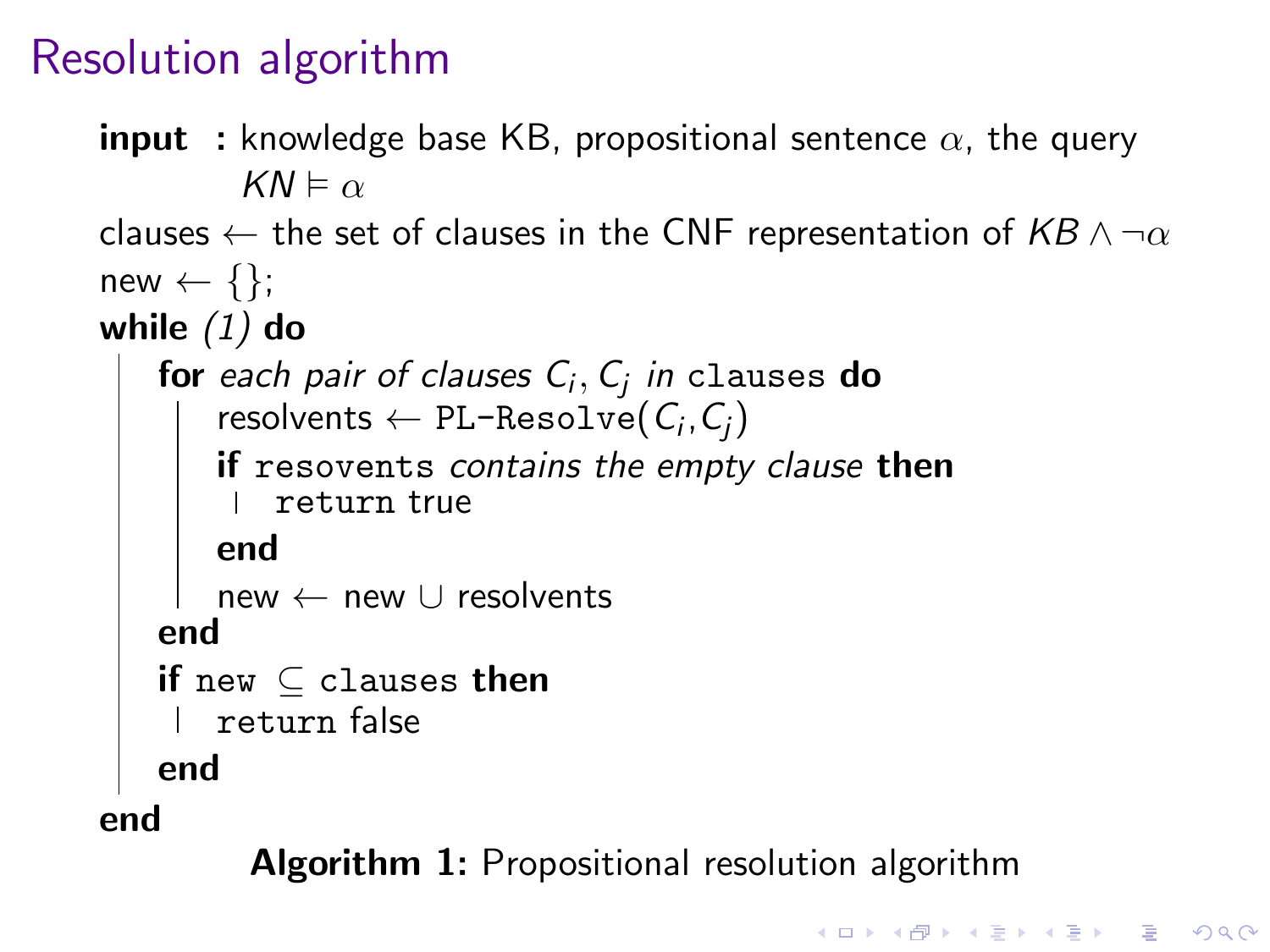#### Resolution algorithm

- As an example, let us go back to the Wumpus World.
- Let us assume that our knowledge base is given by

$$
\mathsf{KB} = (B_{1,1} \Leftrightarrow (P_{1,2} \vee P_{1,2})) \wedge \neg B_{1,1}
$$

• The second row in the figure below shows clauses obtained by resolving pairs of clauses from the first row



 $\neg P_{1,2}$  is shown to follow from the four clauses on the top row.

**KORK ERKER ADE YOUR**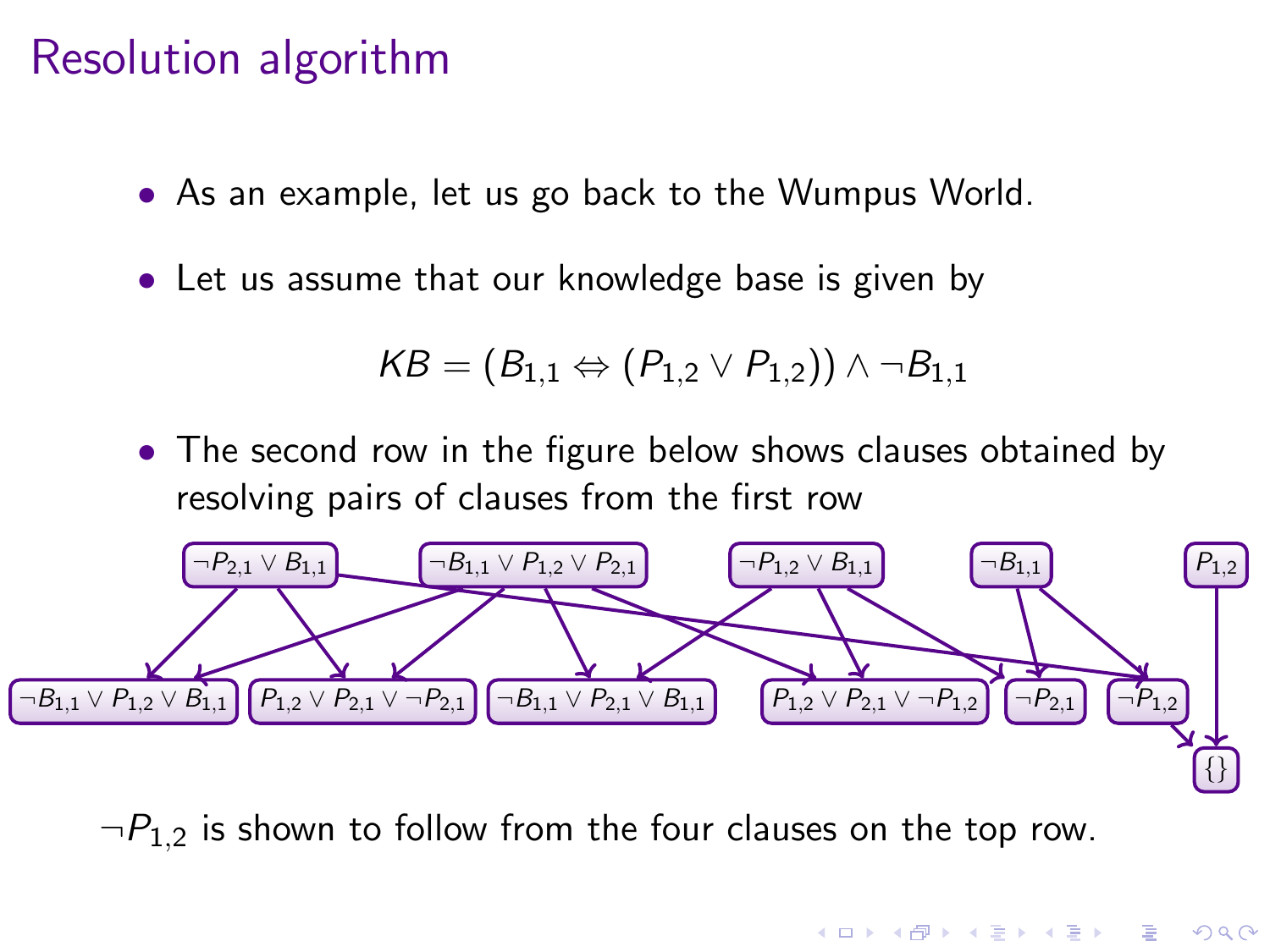#### Resolution algorithm: completeness

- For a set of clauses S, we introduce the resolution closure of S:  $CL(S)$ , as the set of all closes that can be derived by repeated application of the resolution rule to clauses in S or their derivatives.
- $\bullet$  The resolution closure is exactly what PL-Resolve $(\mathcal{C}_i, \mathcal{C}_j)$ computes. It is stored in the final state of the variable  $\prime$ clause $^\prime$
- Because of the factoring step which removes multiple copies of a literal, there can only be finitely many distinct clauses that can be generated from the symbols  $P_1, \ldots, P_k$  that appear in S

**KORKAR KERKER E VOOR** 

• As a consequence PL-Resolution always terminates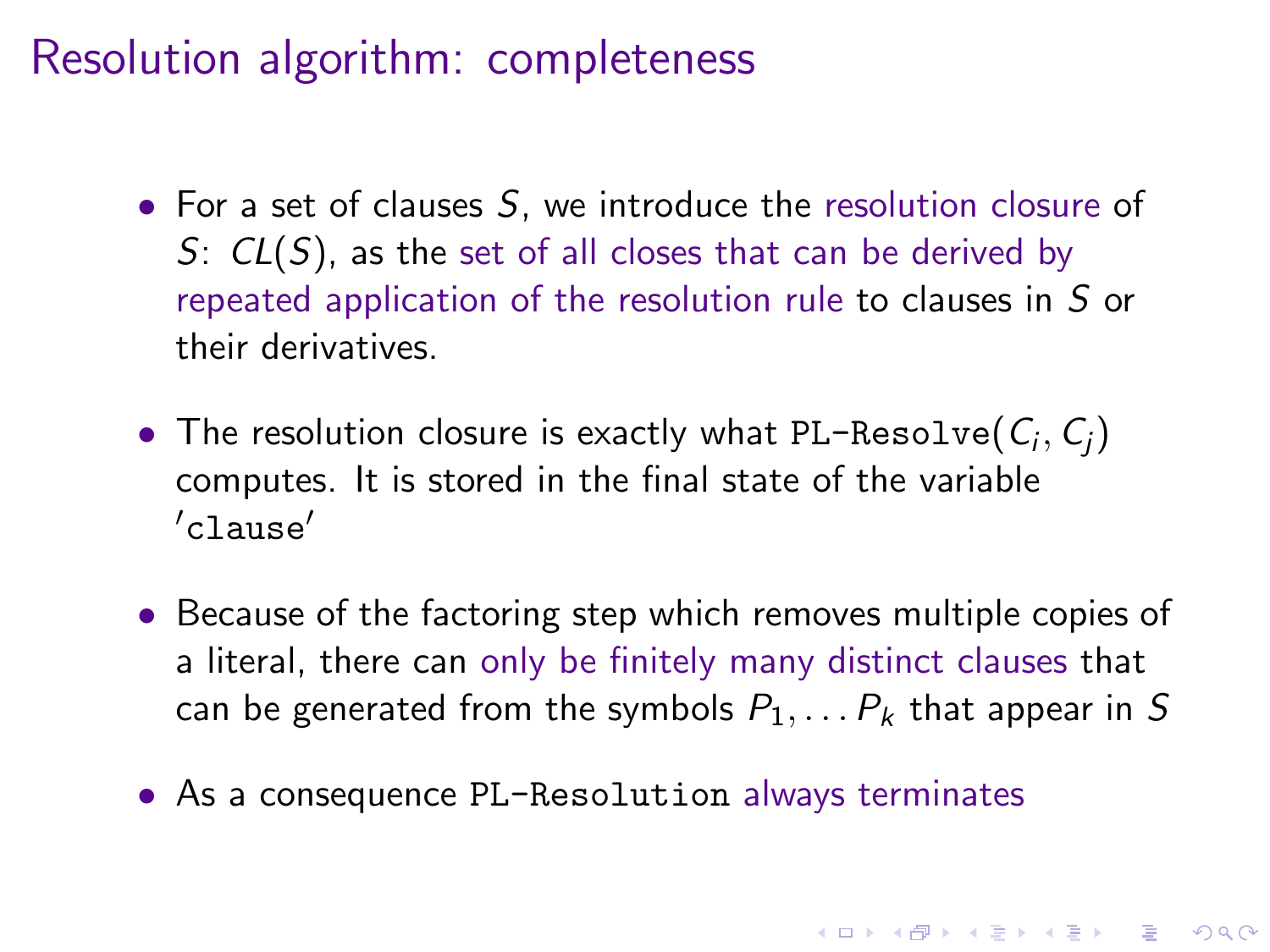### Resolution algorithm: completeness

• We have the following completeness theorem (known as Ground Resolution Theorem):

If a set of clauses is unsatisfiable, then the resolution closure of those clauses contains the empty clause.

**KORK ERKER ADE YOUR**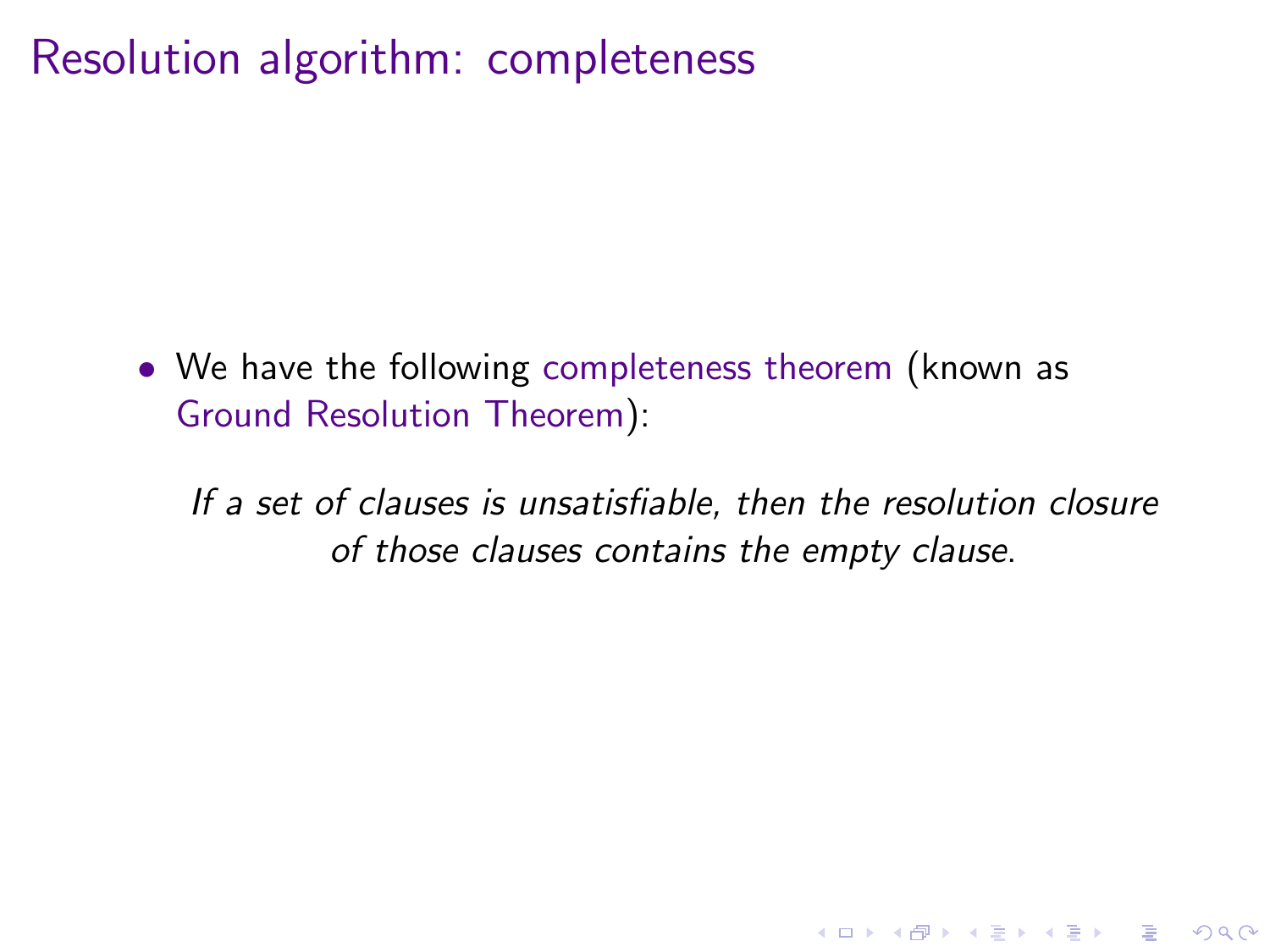#### Horn clauses

- The completeness of resolution makes it a very important inference method
- In many practical situations, however, the full power of resolution is not needed
- Some real world knowledge bases satisfy certain restrictions on the form of sentences they contain, which makes it possible to use a more restricted and efficient inference algorithm

**KORK (FRAGE) EL POLO** 

• One such restricted form is the definite clause which is a disjunction of literals of which exactly one is positive.  $(\neg L_{1,1} \lor \neg$ Breeze  $\lor B_{1,1})$  is a definite clause whereas  $(\neg B_{1,1} \vee P_{1,2} \vee P_{2,1})$  is not.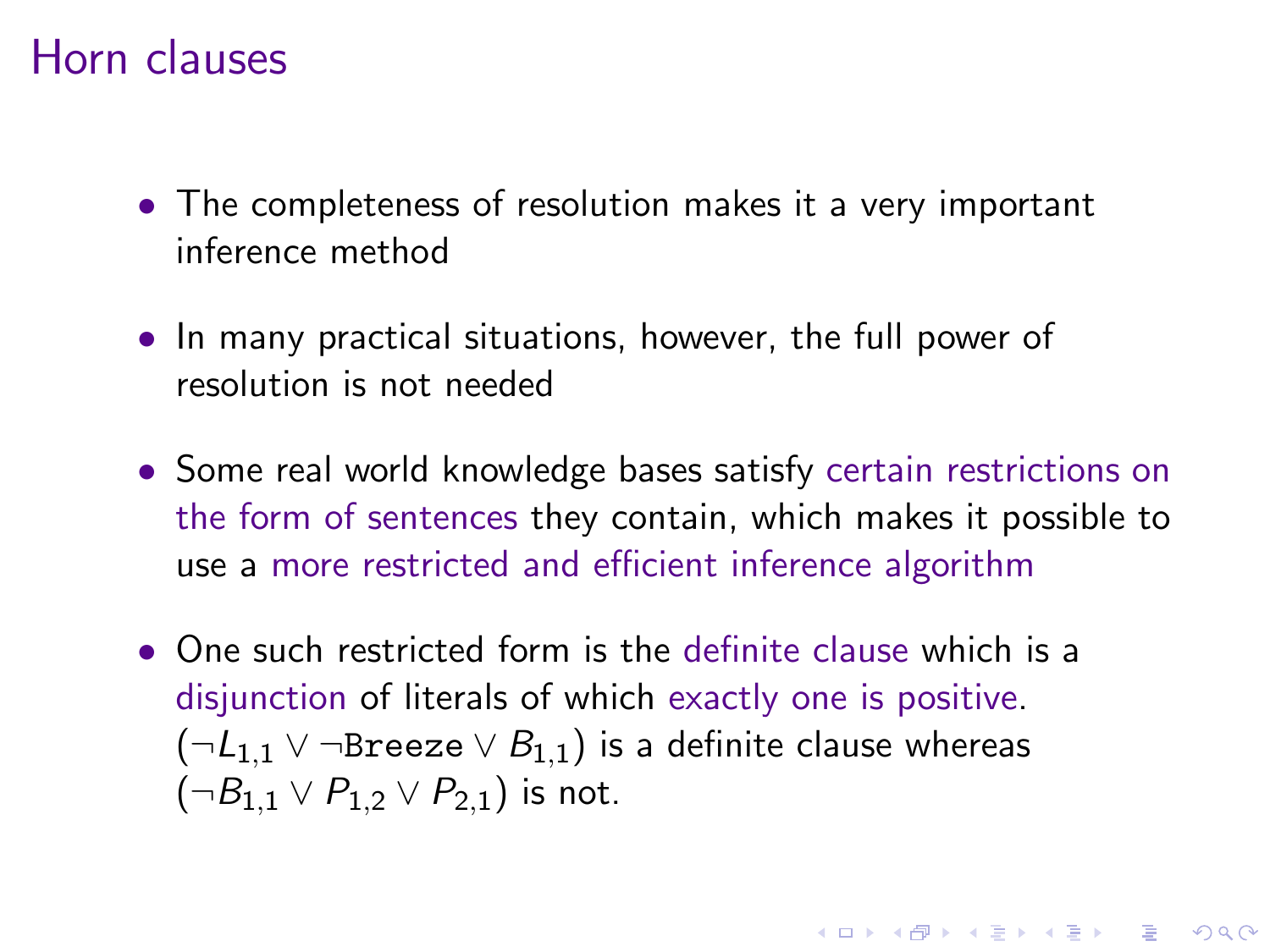#### Horn clauses

- Slightly more general is the Horn clause which is a disjunction of literals of which at most one is positive.
- All definite clauses are Horn clauses, as are clauses with no positive literals (called goal clauses)
- Horn clauses are closed under resolution (if you resolve two Horn clauses you get back a Horn clause)

**K ロ ▶ K @ ▶ K 할 X X 할 X 및 할 X X Q Q O**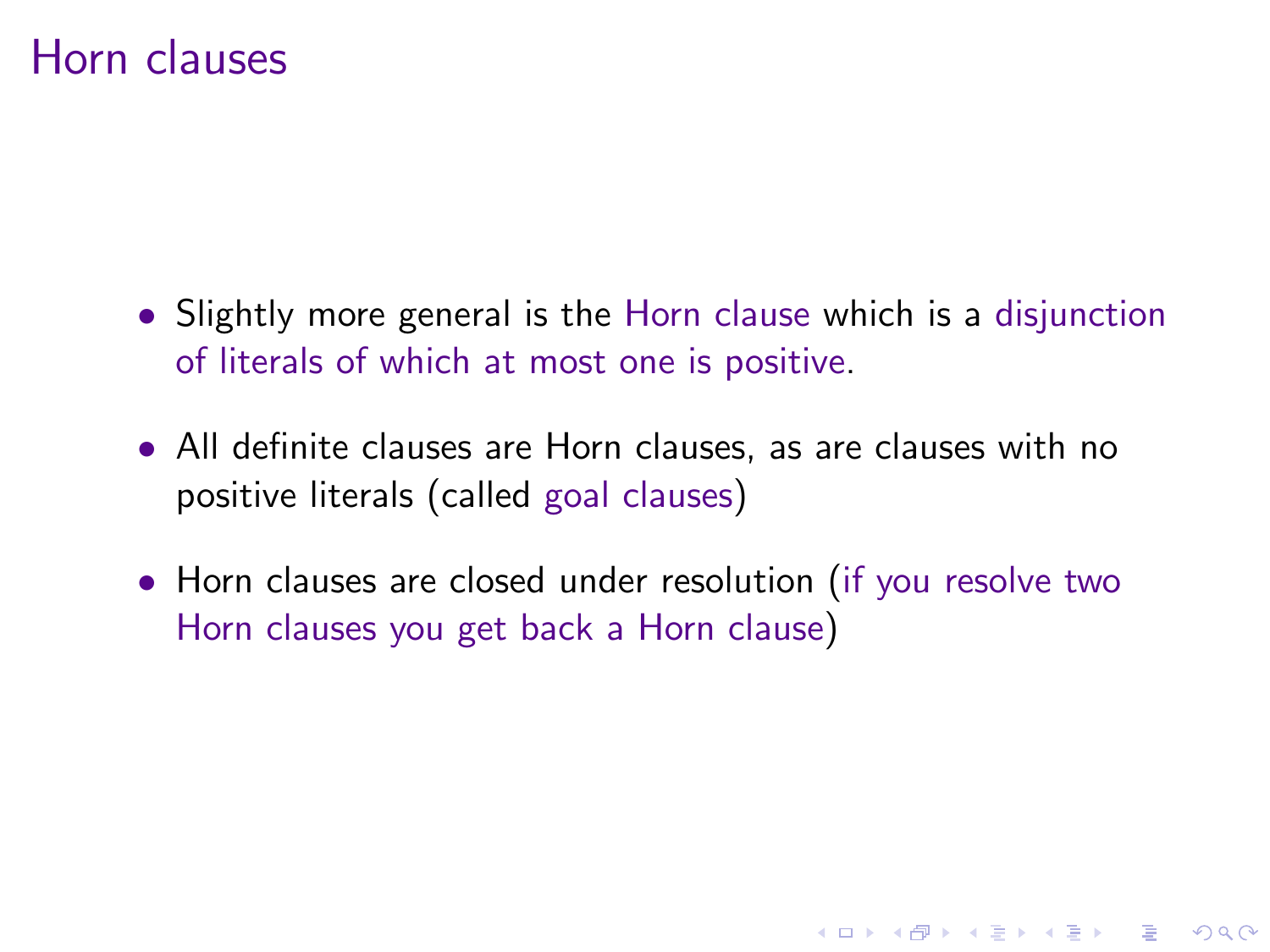#### Horn clauses

- Knowledge bases containing only definite clauses are interesting for 3 reasons:
	- Every definite clause can be written as an implication whose premise is a conjunction of positive literals and whose conclusion is a single positive literal. For example the definite clause ( $\neg L_{1,1}$  ∨  $\neg$ Breeze  $\vee$   $B_{1,1}$ ) can be written as the implication  $(L_{1,1} \wedge B_{\text{re}}) \Rightarrow B_{1,1}$ . In Horn form, the premise is called the body and the conclusion is called the head.
	- Inference with Horn clauses can be done through the forward and backward chaining algorithms. Those algorithms form the basis for logic programming
	- Deciding entailment with Horn clauses can be done in time that is linear in the size of the Knowledge base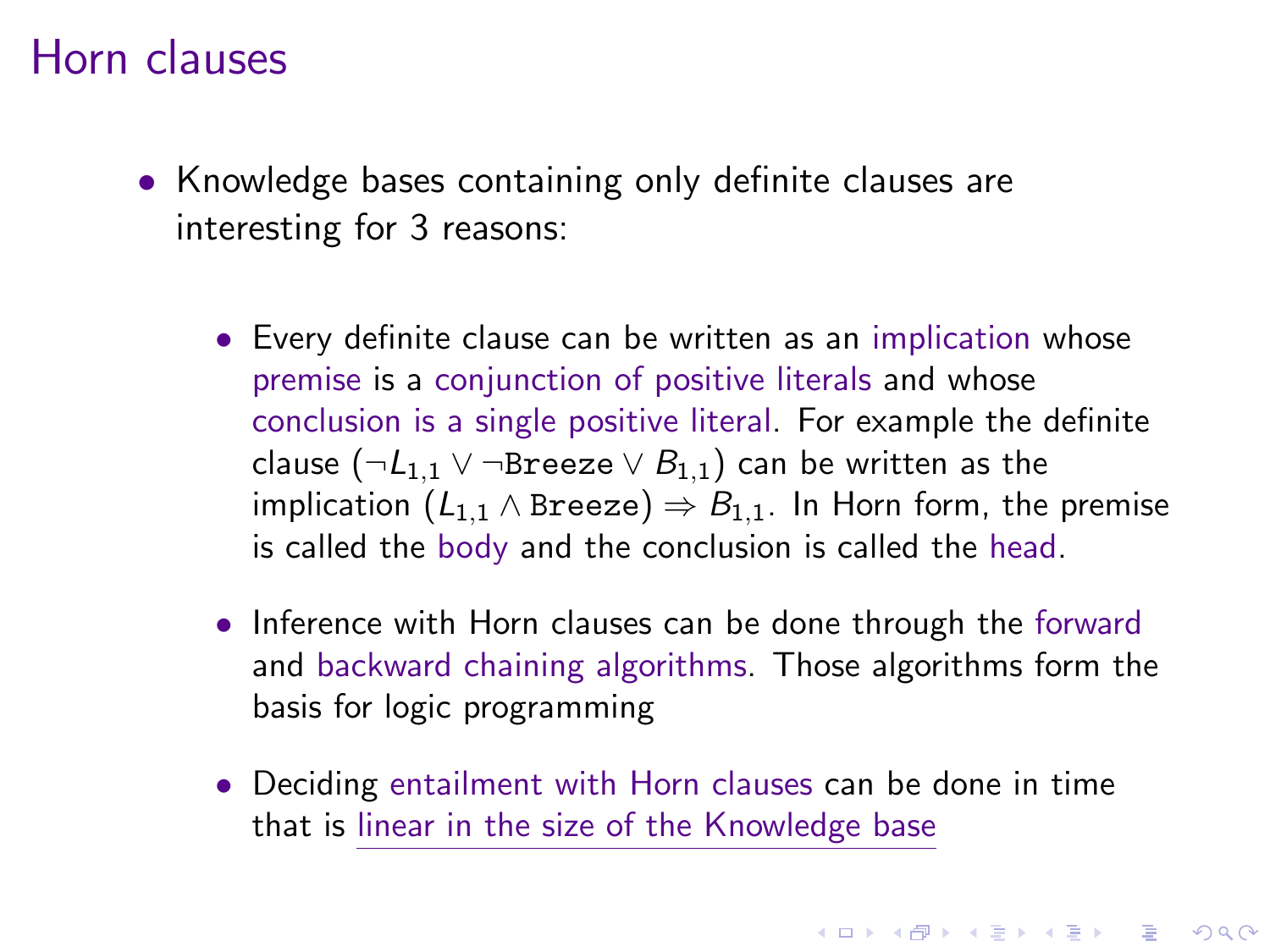- The Forward chaining algorithm determines if a single proposition symbol  $q$  (the query) is entailed by a given knowledge base of definite clauses
- It begins from the known facts (positive literals) in the knowledge base.
- If all the premises of an implication are known, then its conclusion is added to the set of known facts
- For example if  $L_{1,1}$  and Breeze are known, and  $(L_{1,1} \wedge B$ reeze)  $\Rightarrow$   $B_{1,1}$  is in the knowledge base, then  $B_{1,1}$ can be added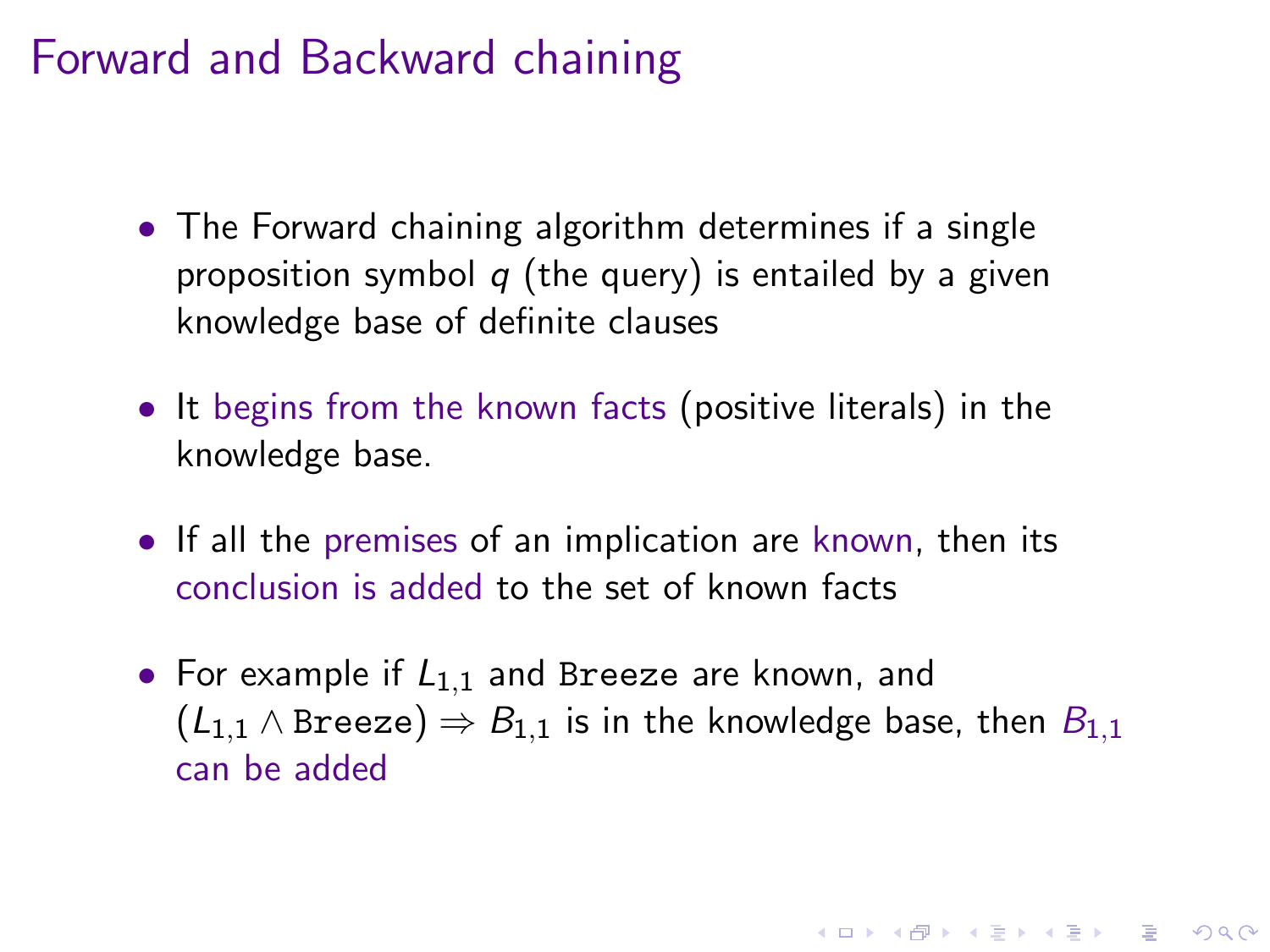```
Function PL_ForwardChaining(KB, query q):
   input : KB (initial state of the env.)
           q the query (propositional symbol)
   count (count [c] = num. of symbols in c's premises)
   inferred (inferred[s] is set to false for all symbols)
   agenda (queue of symbols known to be true in KB)
   while agenda is not empty do
      p \leftarrow Pop(agenda)
      if p = q then
       return True
      end
      if inferred[p] is False then
         inferred[p]← True
        for each clause c in KB where p is in c. Premises do
            decrement count[c]
       if count [c] = 0 then
             add c.Conclusion to agenda
            end
          end
      end
   end
   return false
```
Algorithm 2: Propositional Forward Chaining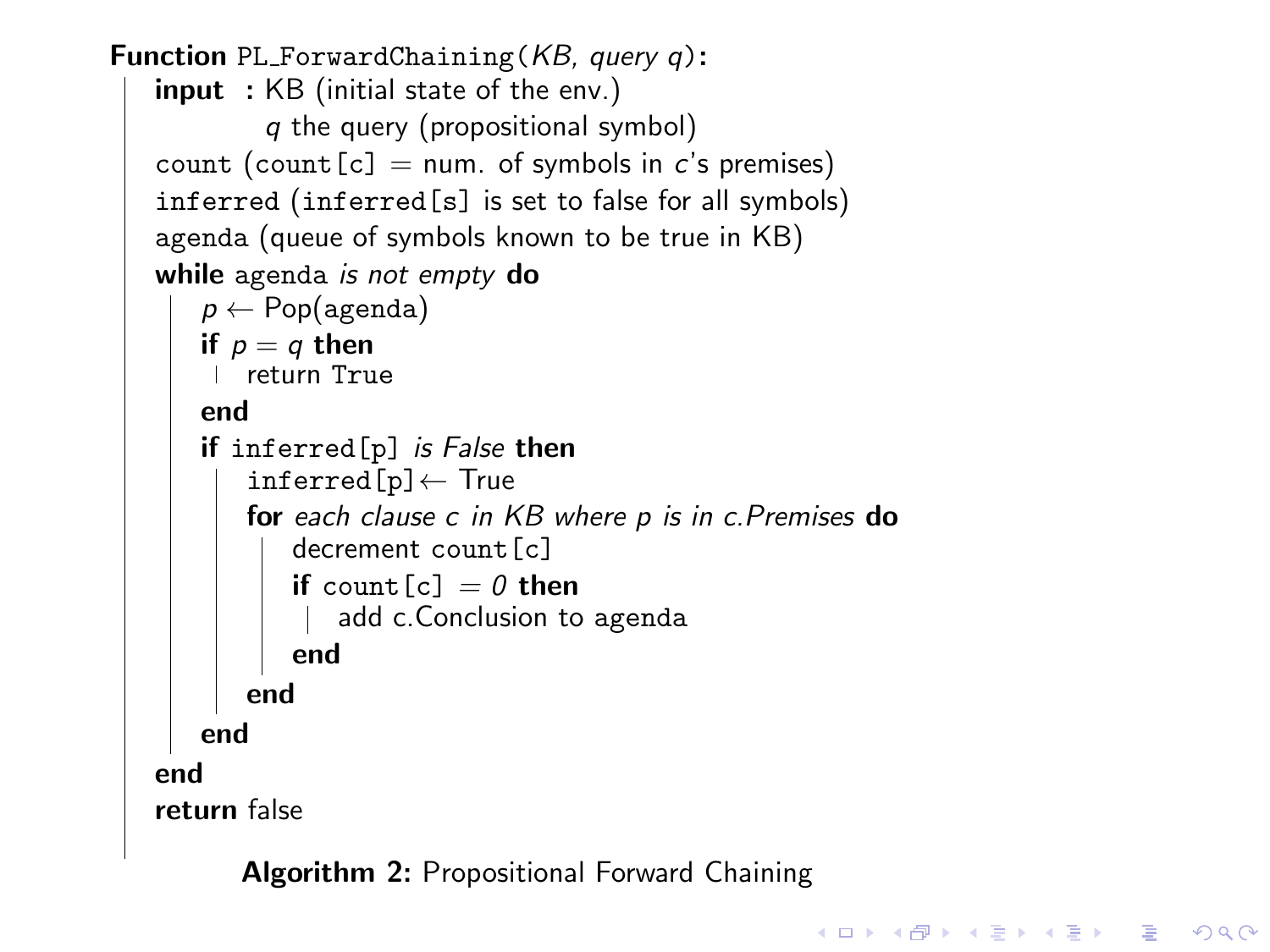- The agenda keeps track of the symbols known to be true but not yet processed
- The count table keeps track of how many premises of each implication are as yet unknown
- When a symbol  $p$  from the agenda is processed, the count is reduced by 1 for each implication in whose premises  $p$  appears
- If a count reaches 0, all the premises of the implication are known, so its conclusion can be added to the agenda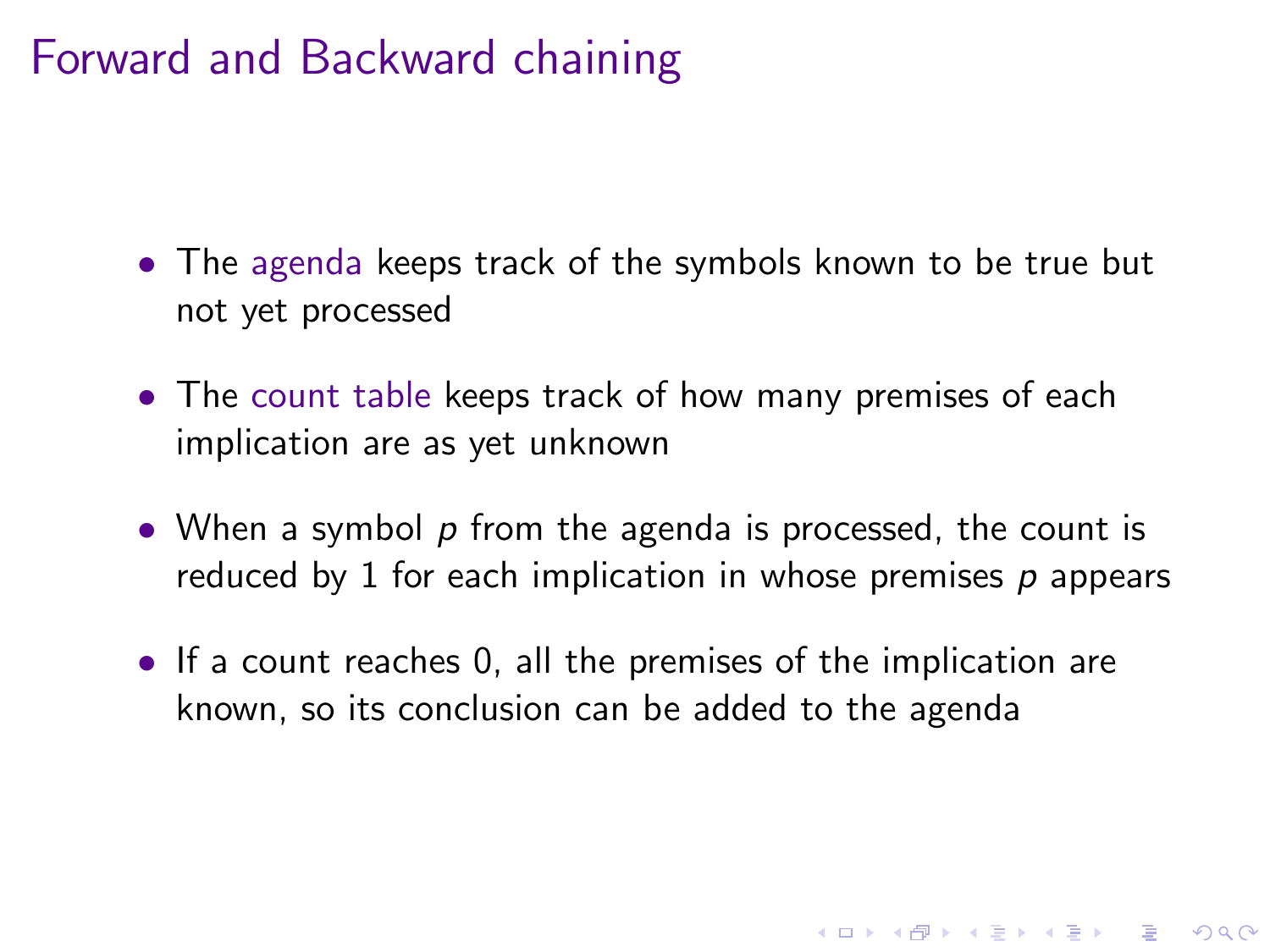- Consider the example below. The KB consists of a set of Horn clauses with the literals  $A$  and  $B$  as known facts.
- The knowledge base can be represented as an **AND-OR** graph

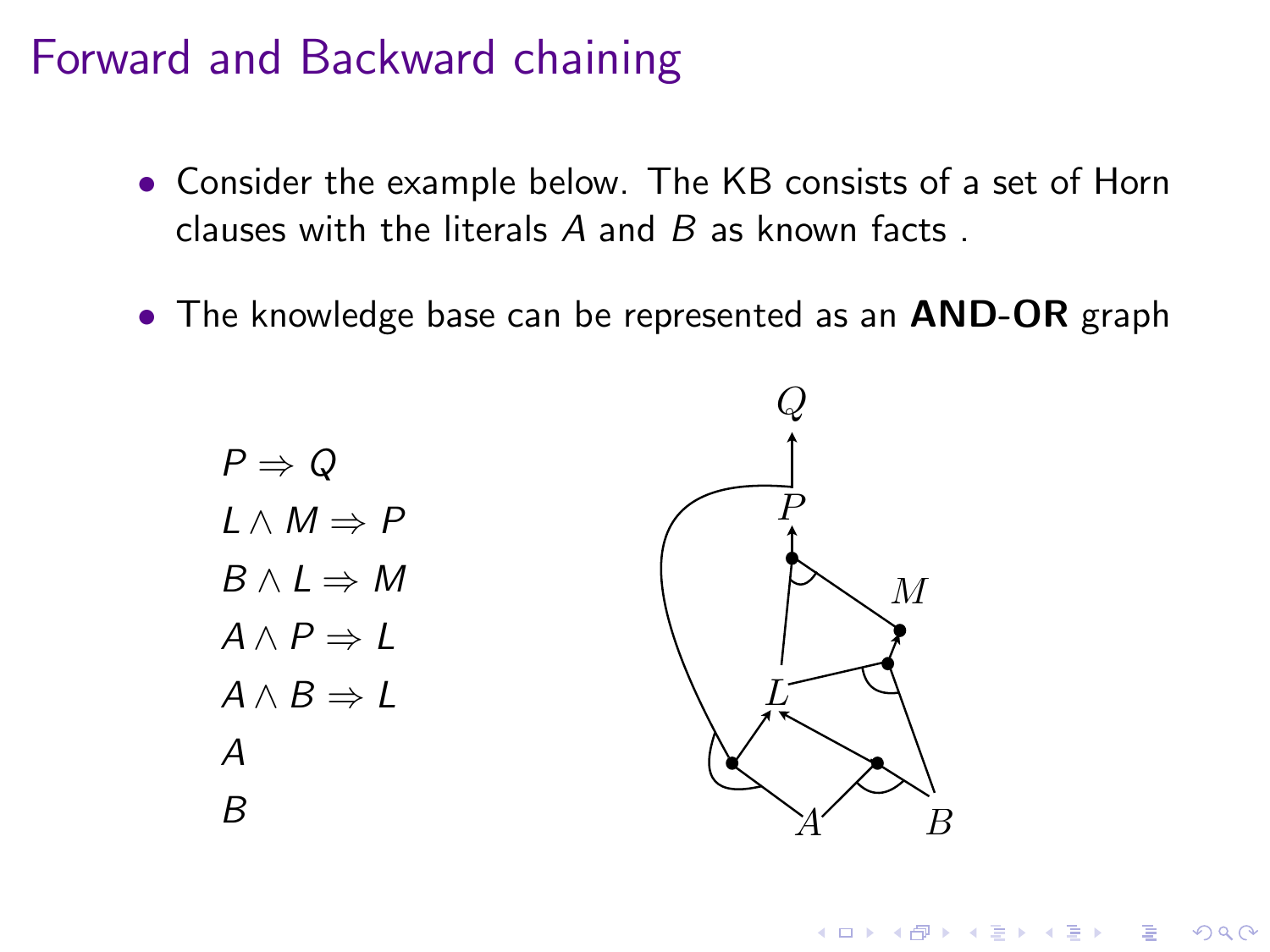- In **AND-OR** graphs, multiple links joined by an arc indicate a conjunction (every link must be proved)
- While multiple links without an arc indicate a disjunction (any link can be proved)

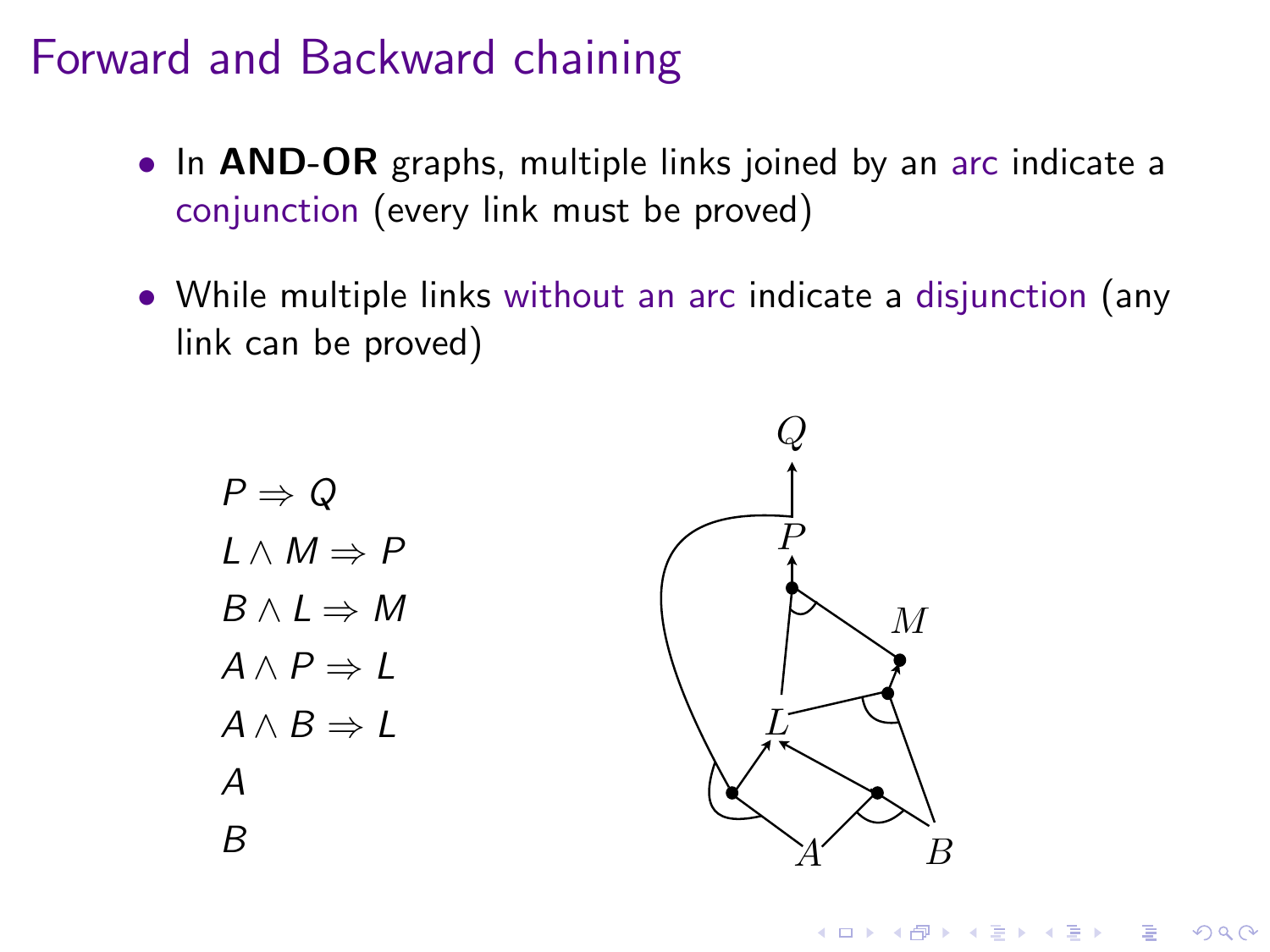- Forward chaining works by starting from the known leaves (here  $A$  and  $B$ )
- Inference then propagates up the graph as far as possible
- Whenever a conjunction appears, Forward Propagation waits until all the conjuncts are known before proceeding



 $\circ$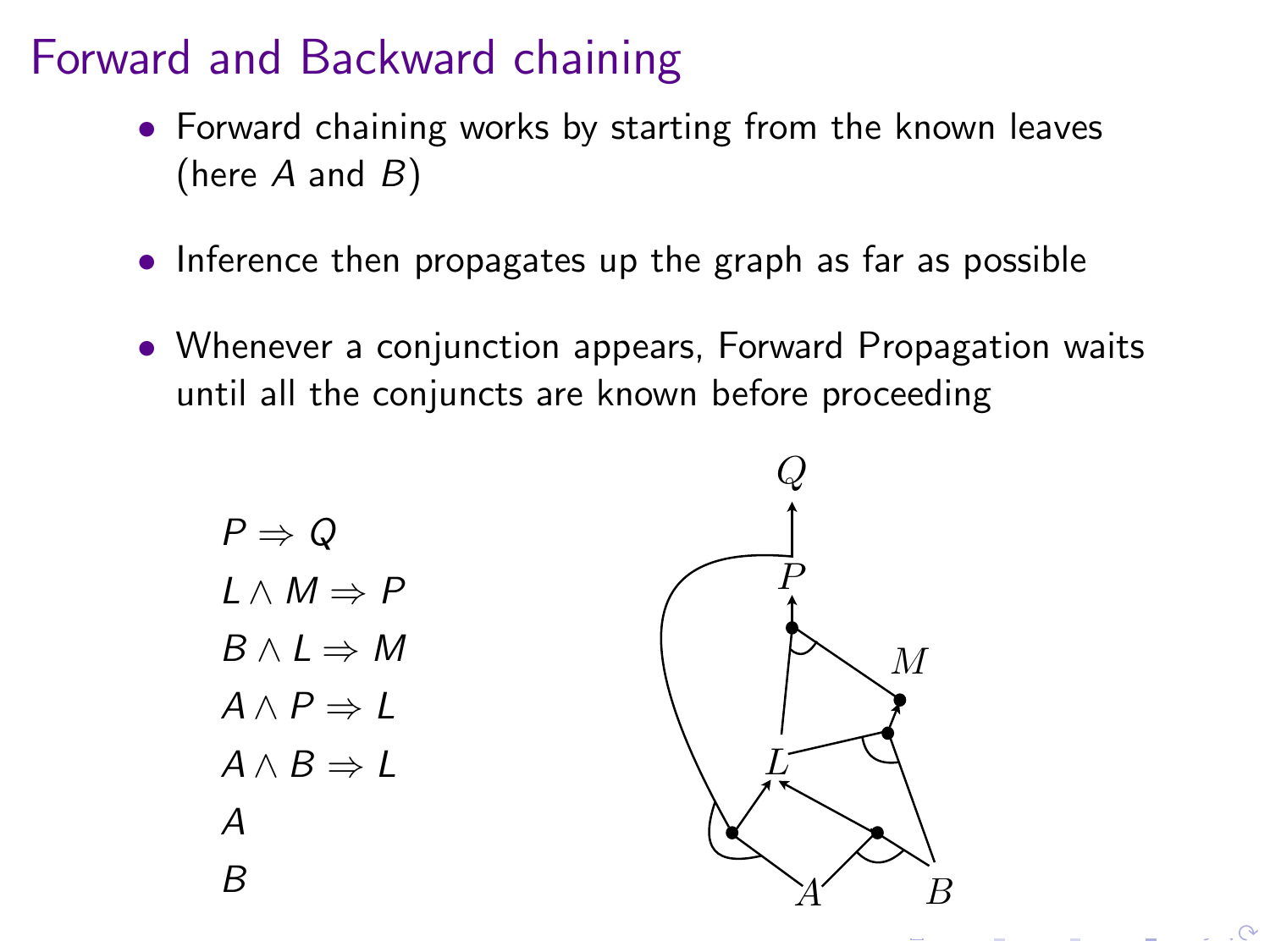• Forward chaining is an example of the general concept of Data-driven reasoning ( $=$ reasoning in which the focus of attention starts with the known data)



**KORK ERKER ADE YOUR**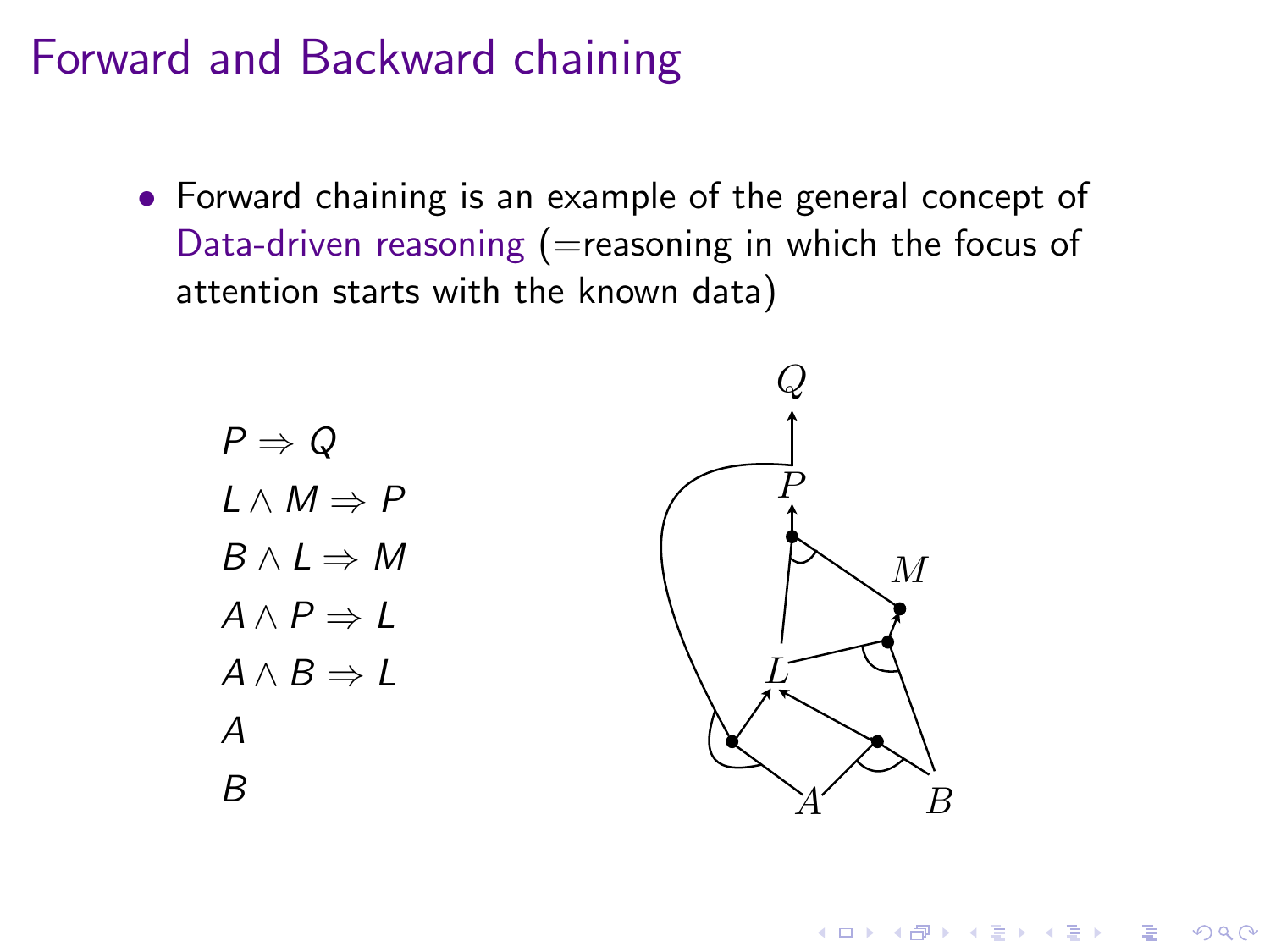- The Backward chaining, as its name indicates works backward from the query.
- If the query is known to be true, then no work is needed



**KOD KARD KED KED E YORA**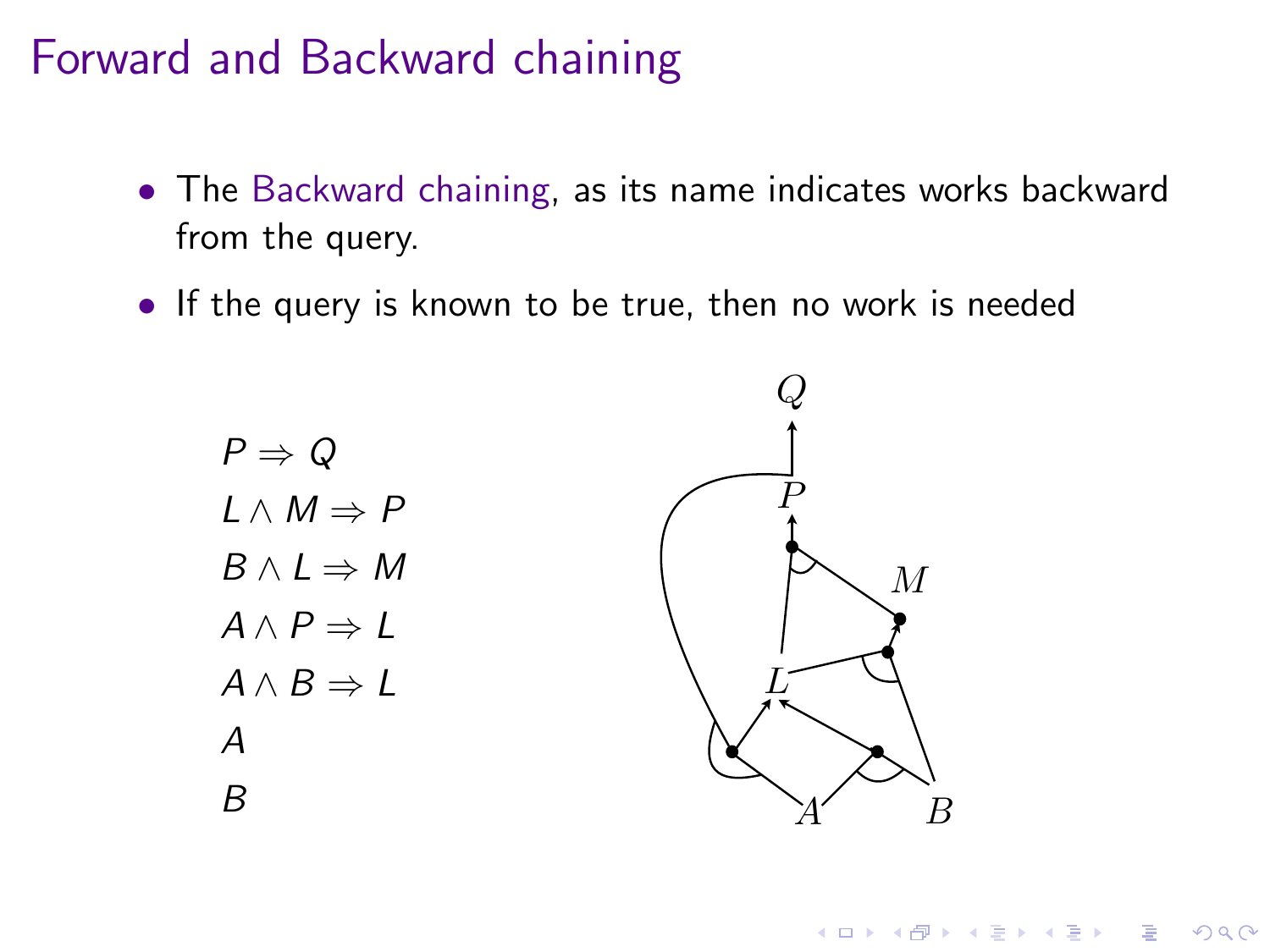• Otherwise, the algorithm finds those implications in the knowledge base whose conclusion is  $q$ . If all the premises of one of those implications can be proved true (by backward chaining), then  $q$  is true





**KORK ERKER ADE YOUR**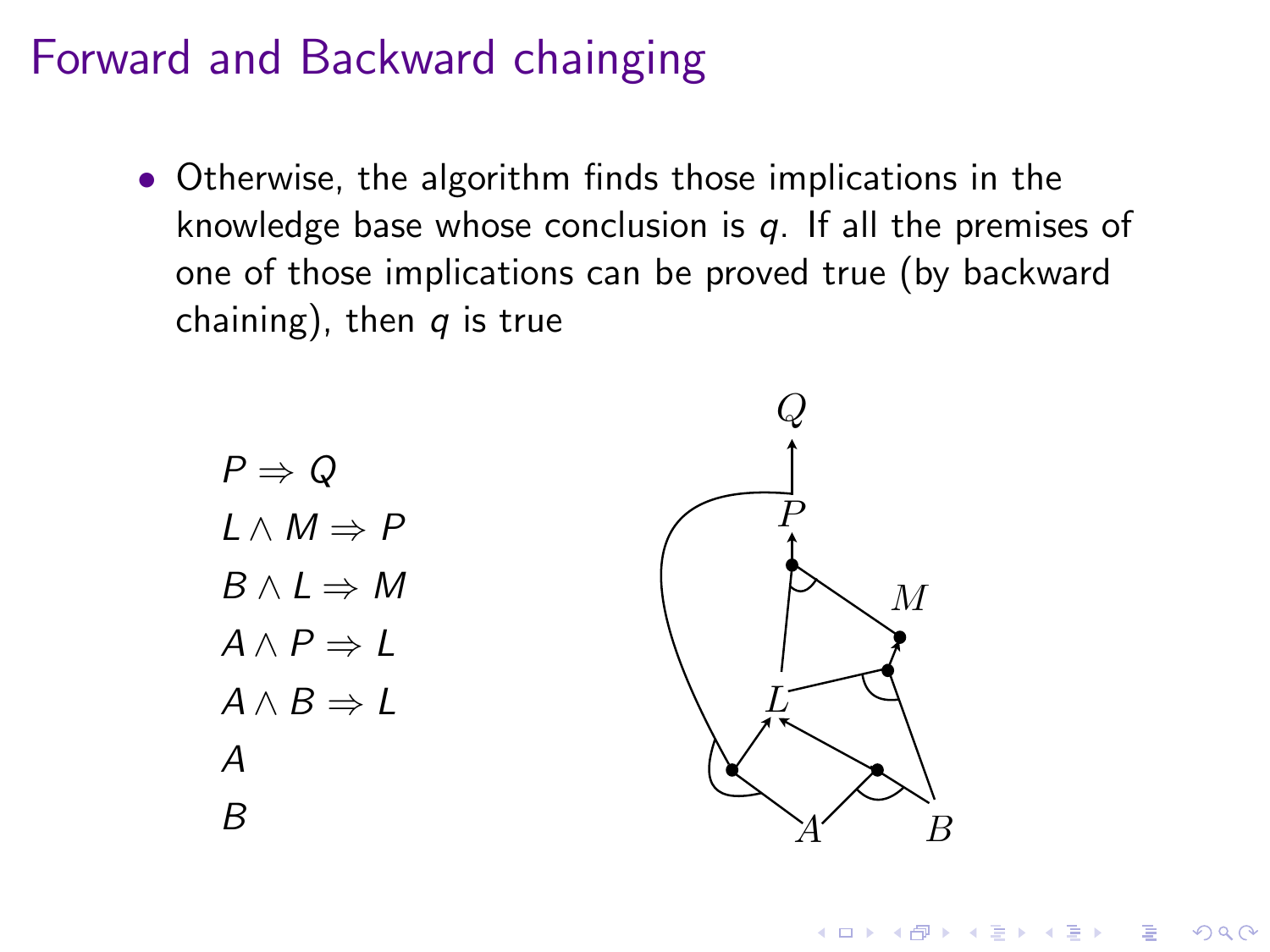- When applied to the query  $Q$  below, the algorithm works downwards until it reaches a set of known literals, A and B that form the basis for a proof.
- As for forward chaining, efficient implementations can run in linear time

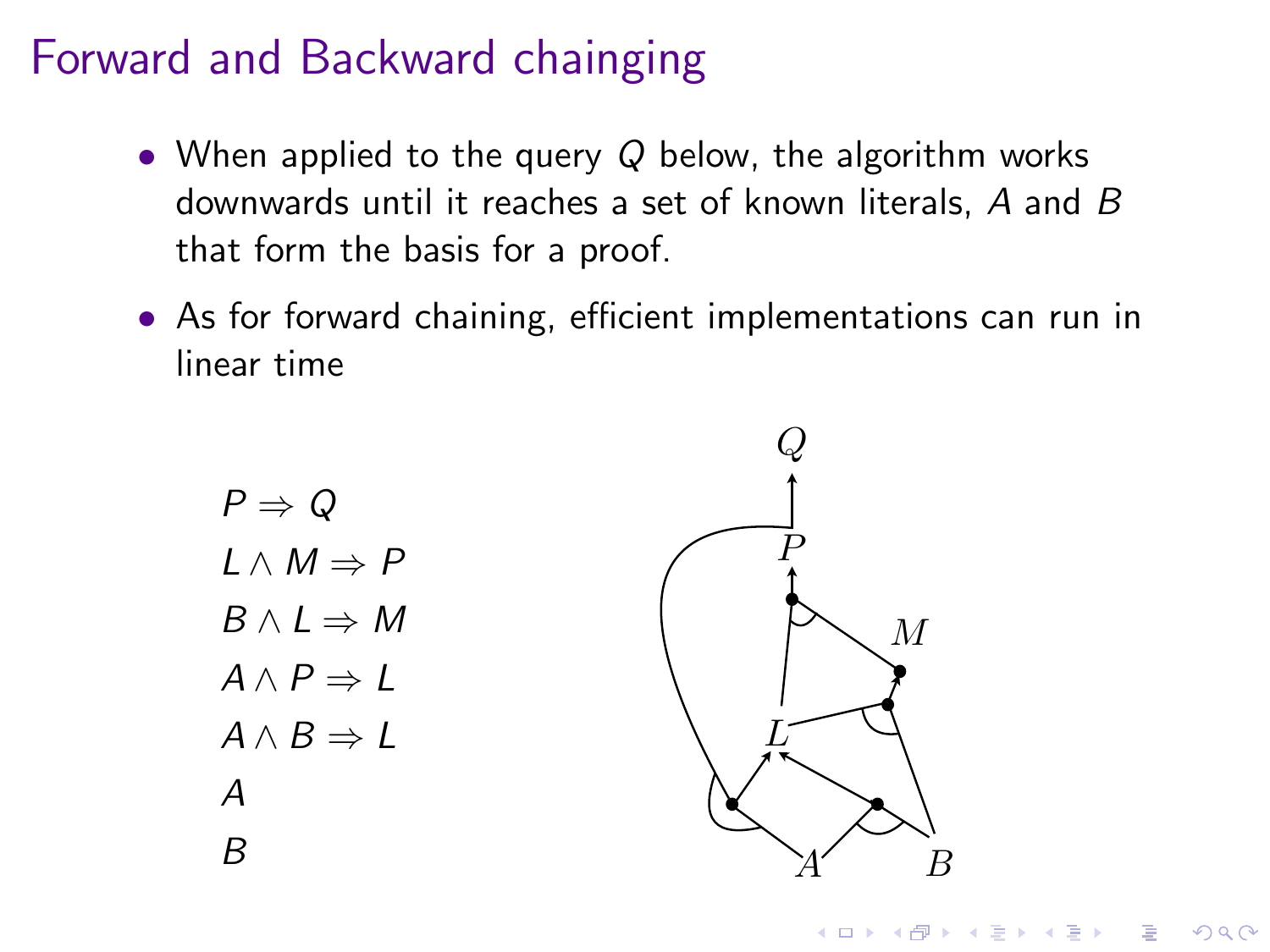• Backward chaining is an example of Goal-directed reasoning



K ロ ▶ K @ ▶ K 할 > K 할 > 1 할 > 1 이익어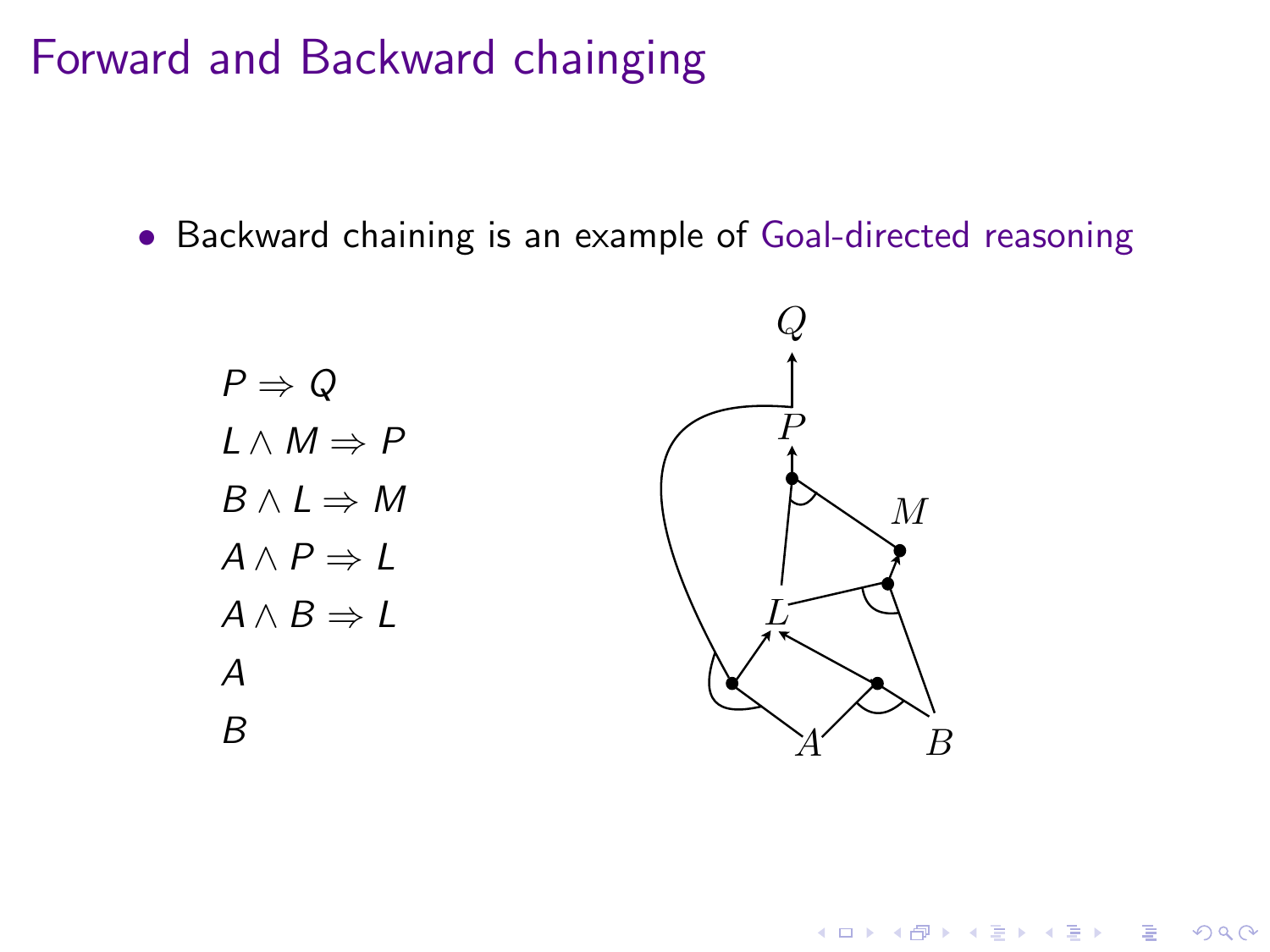- Note that so far, we have considered percepts only about space. In fact a percept asserts something only for the current time.
- This idea of associating proposition with time steps must apply to any aspect of the world that changes through time
- We use the word fluent (from the latin fluens, flowing) to refer to an aspect of the world that changes through time.
- Using this, we can connect the current stench and breeze percepts directly to the properties of the squares where they are experienced by relying on the location fluents, for any time step t and location  $[x, y]$ , we assert

$$
\begin{aligned} L_{x,y}^t &\Rightarrow (\text{Breeze}^t \Leftrightarrow B_{x,y}) \\ L_{x,y}^t &\Rightarrow (\text{Stench}^t \Leftrightarrow S_{x,y}) \end{aligned}
$$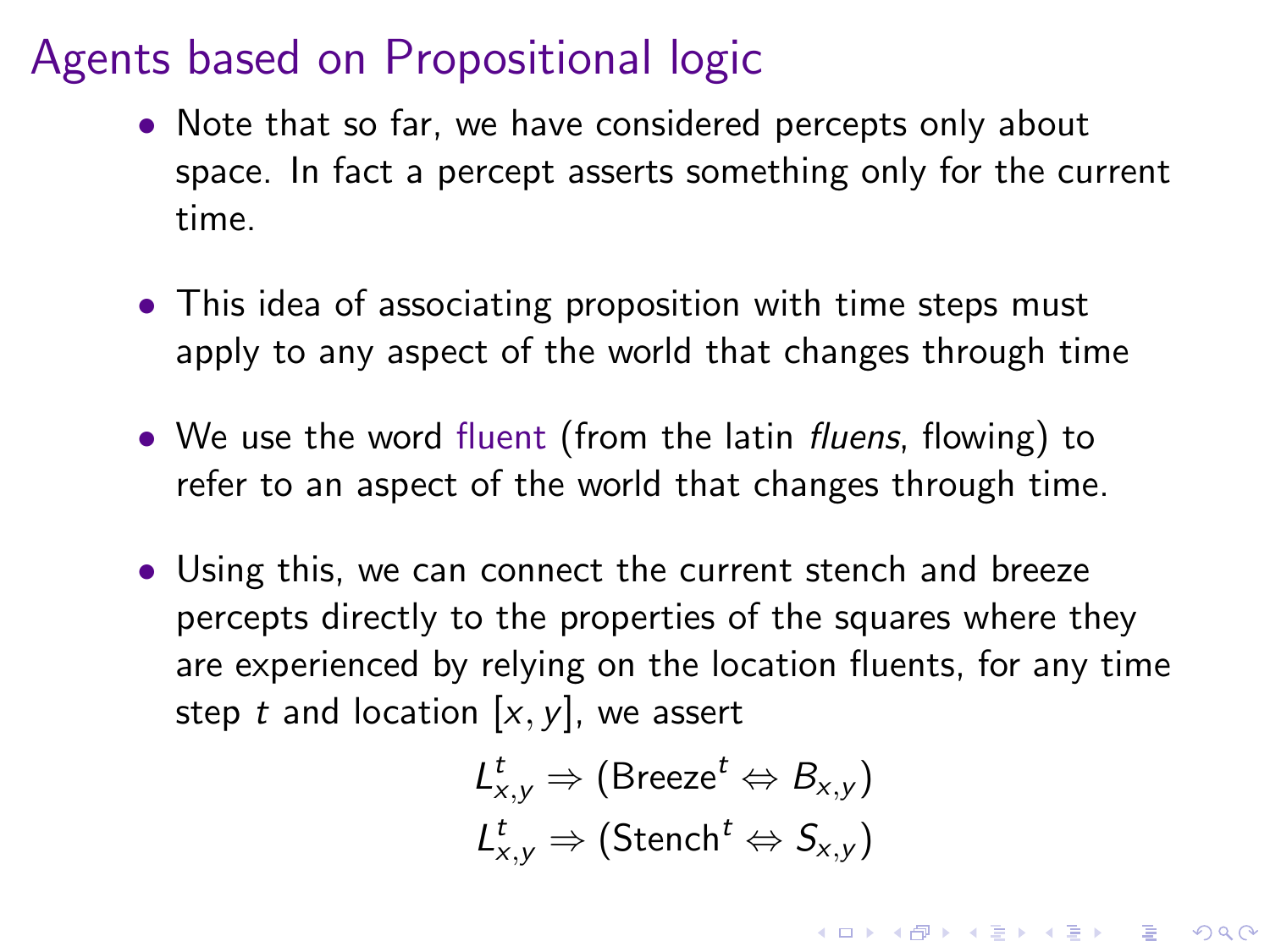- Now we need additional axioms that allow the agent to keep track of the fluents such as  $L^t_{\mathsf{x}, \mathsf{y}}$
- In other words, we need to write down a transition model of the Wumpus world as a set of logical sentences
- We can start by defining effect axioms that specify the outcome of an action at the next time step
- As an example, if the agent is in square  $[1, 1]$  and facing East at time 0 and goes Forward, the result is that the agent is in square  $[2, 1]$  and no longer is in  $[1, 1]$ ,

$$
\mathcal{L}_{1,1}^0 \wedge \mathsf{Facing}\ \mathsf{East}^0 \wedge \mathsf{Forward}^0 \Rightarrow (\mathcal{L}_{2,1}^1 \wedge \neg \mathcal{L}_{1,1}^1)
$$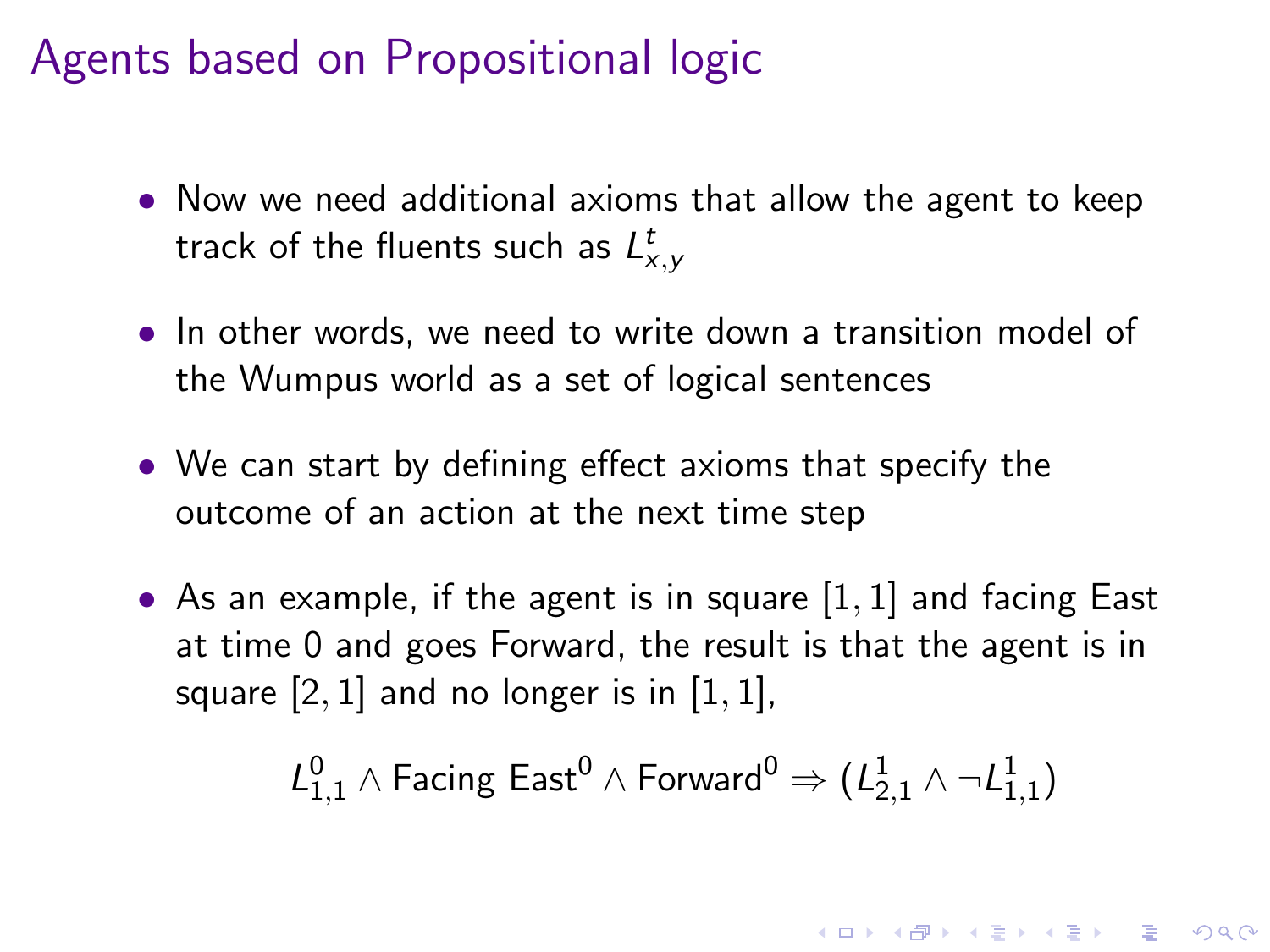- Now imagine that at step 1 we make the query Ask (KB, HaveArrow<sup>1</sup>) to determine whether the agent still has the arrow (note that we ask for the arrow at time  $t = 1$ ).
- The answer to this query is false. The agent cannot prove that it has the arrow at time  $t = 1$ .
- The information has been lost because the effect axiom fails to state what remains unchanged as the result of an action
- The need to keep track of such facts is known as the frame problem (the name comes from the relation to the frame of reference in physics, the assumed stationary background)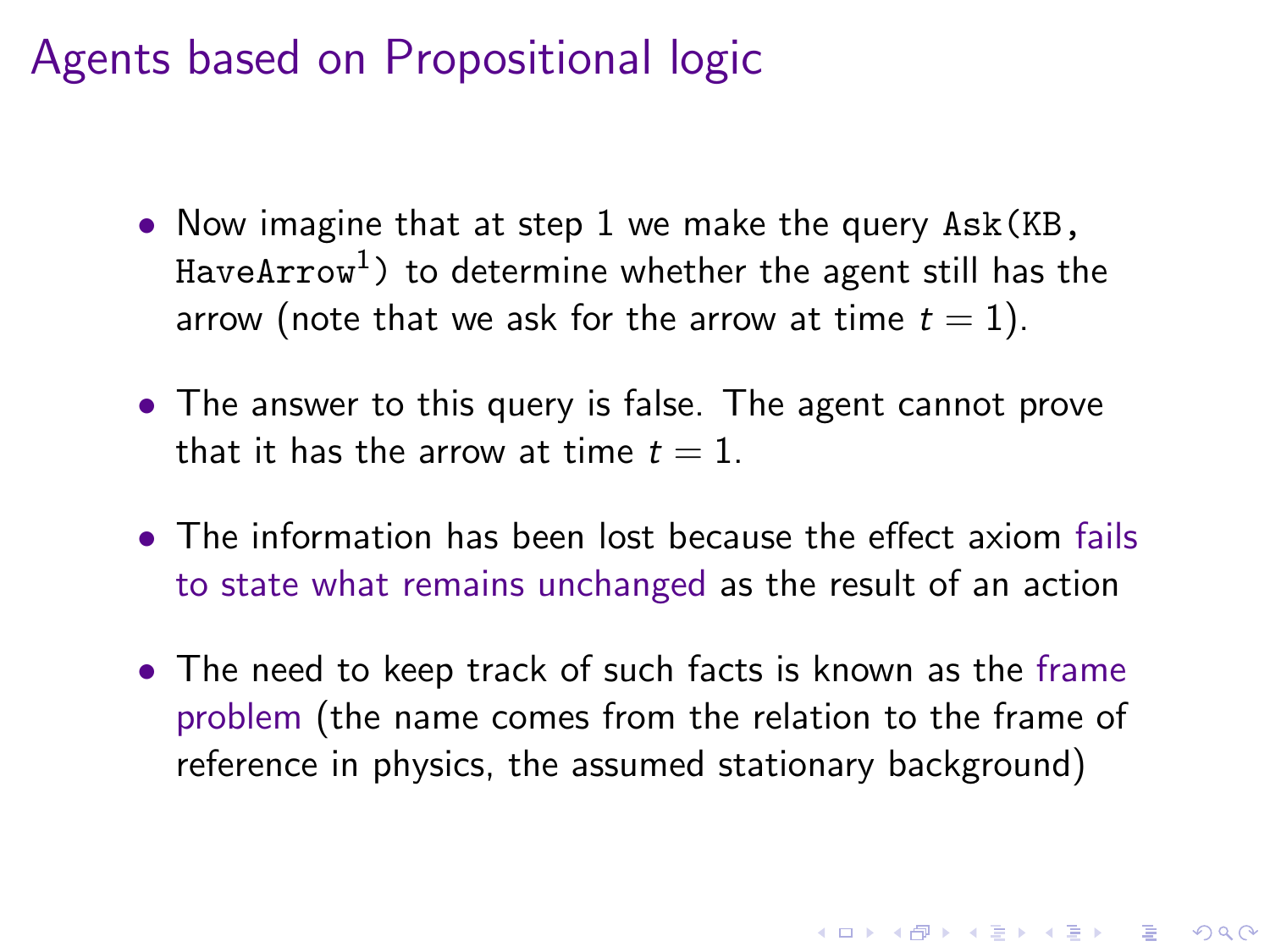- One solution to the frame problem would be to explicitely add all the frame axioms , explicitely asserting all the proposition that remain the same
- For each time  $t$ , we would then have

Forward<sup>t</sup>  $\Rightarrow$  (HaveArrow<sup>t</sup>  $\Leftrightarrow$  HaveArrow<sup>t+1</sup>) Forward<sup>t</sup>  $\Rightarrow$  (WumpusAlive<sup>t</sup>  $\Leftrightarrow$  WumpusAlive<sup>t+1</sup>)

- The proliferation of frame axioms seems remarkably inefficient
- In a world with  $m$  different actions and  $n$  fluents, the set of frame axioms will be of size  $O(mn)$

KID KA KERKER KID KO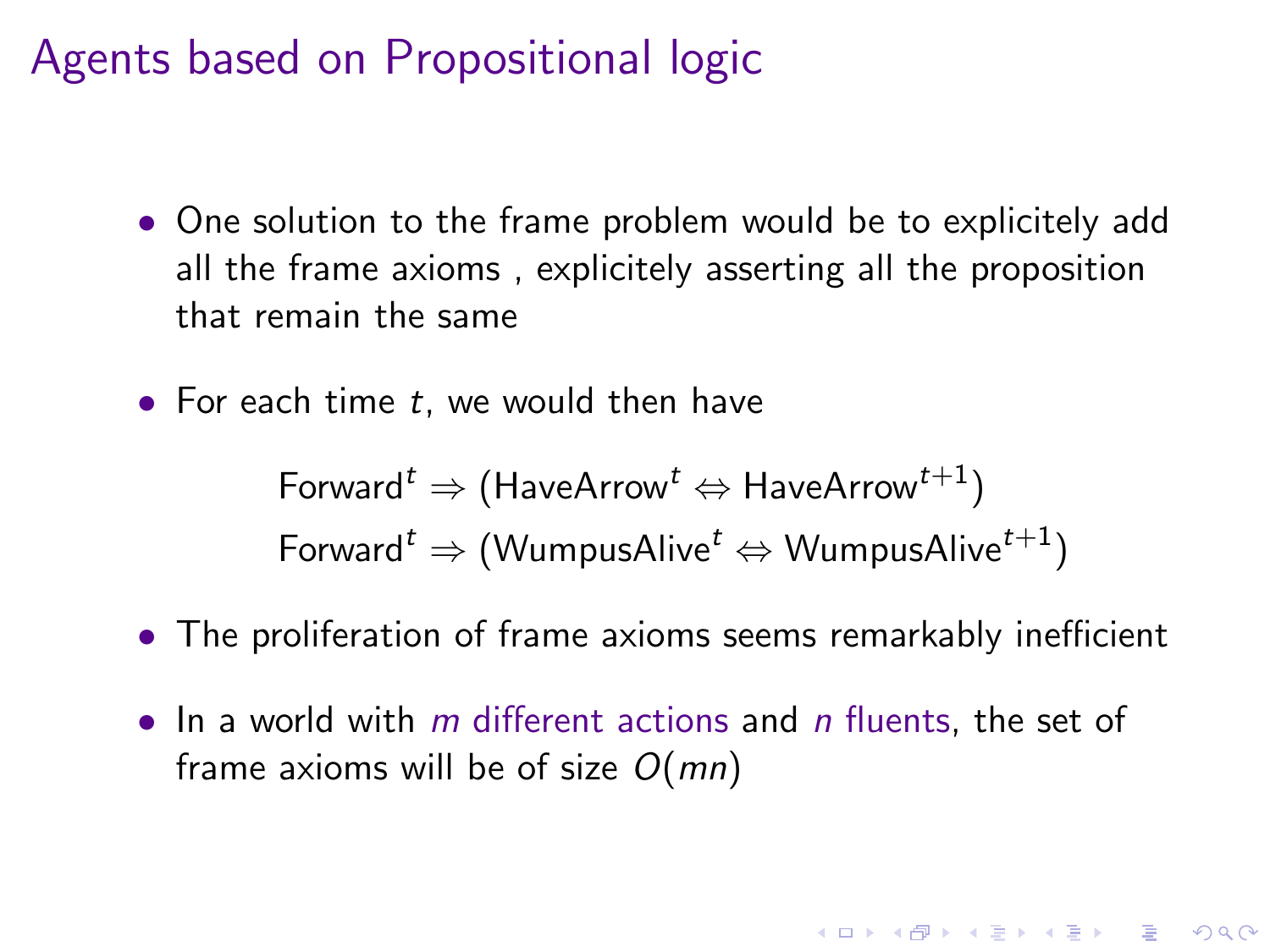- This specific manifestation of the frame problem is sometimes known as the representational frame problem.
- Historically, the problem was a significant one for AI researchers
- The representational frame problem is important because the real world has very many fluents
- Fortunately for us humans, each action only changes no more than a small number  $k$  of those fluents. The world exhibits locality
- Solving the representational frame problem involves defining the transition model with a set of axioms of size  $O(mk)$ rather than  $O(mn)$  (m actions being affected by the k fluents)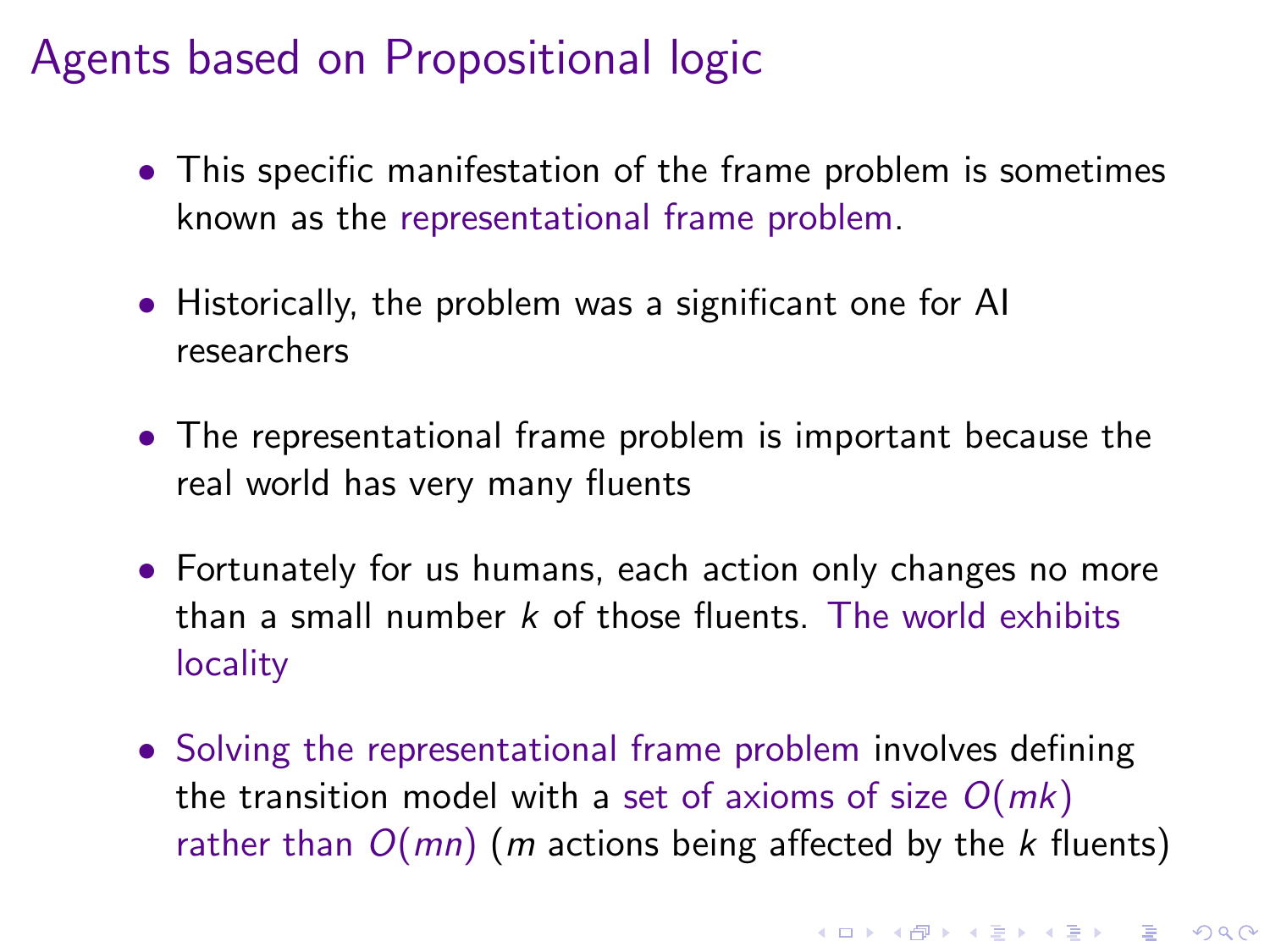- <span id="page-45-0"></span>• There is also an inferential frame problem which consists in projecting forward the result of a t steps plan of actions in time  $O(kt)$  instead of  $O(nt)$ .
- While the representational FP means finding a succinct way of specifying all non-effects of actions, the inferential FP is the problem of effectively computing these non-effects. The inferential Frame Problem arises whenever the value of a fluent in one situation has to be derived from its value in previous situations.
- In the worst case scenario, every such fluent value needs to be carried stepwise from one situation to the other resulting in  $O(nt)$  values for t time steps
- The solution to the problem involves changing one's focus from writing axioms about actions (see Forward $^t$  in the above) to writing axioms about fluents**KOD KAD KED KED E MAG**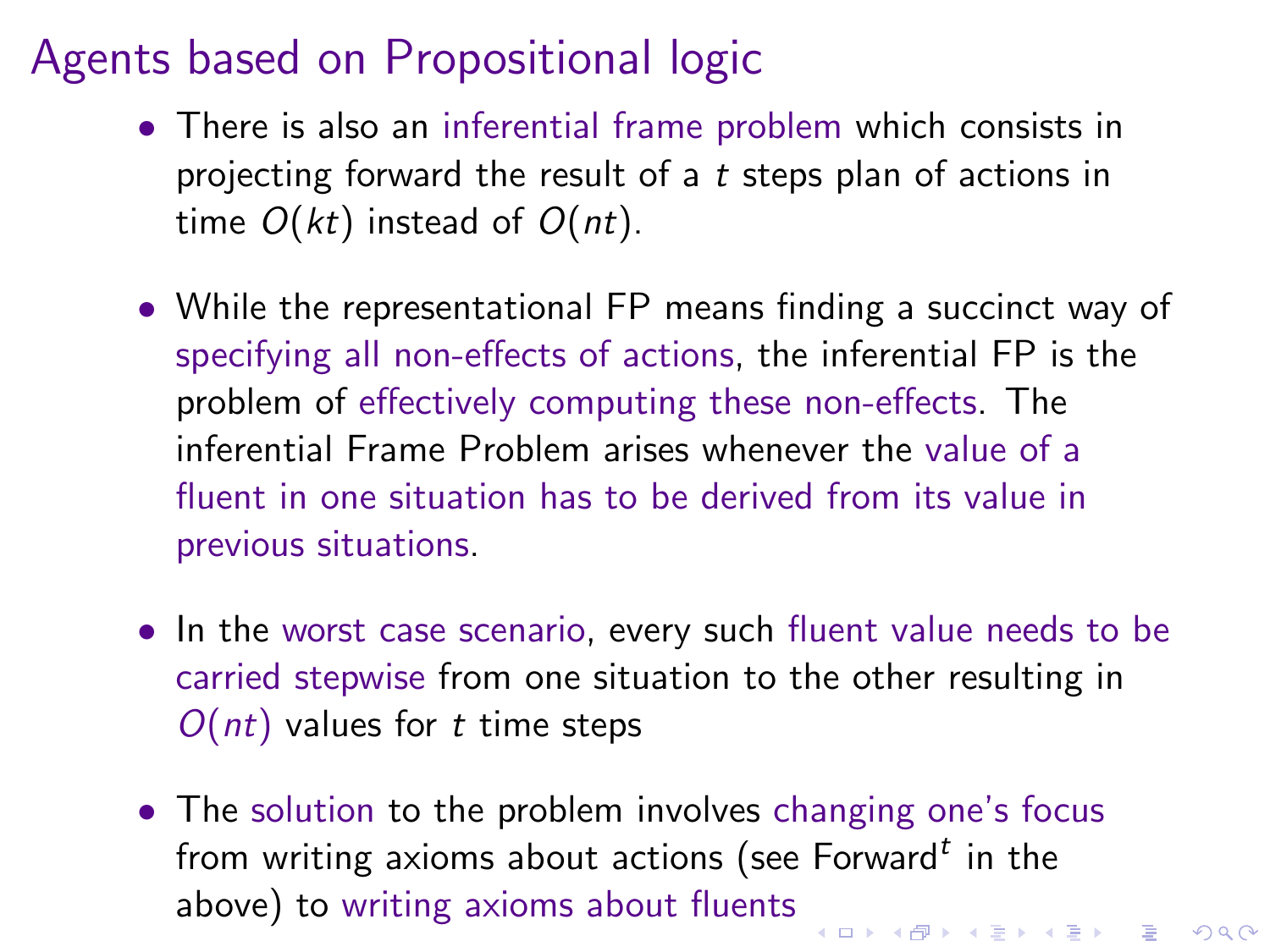- <span id="page-46-0"></span>• For each Fluent, we have an axiom that defines the truth value of  $\mathcal{F}^{t+1}$  in terms of Fluents (including  $\mathcal{F})$  at time  $t$  and the actions that may have occured at time t.
- The truth value of  $F^{t+1}$  can be set in one of two ways:
	- Either the action at time t causes F to be true at time  $t + 1$
	- or  $F$  was already true at time  $t$  and the action at time  $t$  does not cause it to be false  $\digamma^{t+1} \Leftrightarrow$  ActionCauses $\digamma^t \vee (\digamma^t \wedge \neg \text{ActionCausesNot} \digamma^t)$
- At each step, we thus only consider the  $k_1$  fluents that are affected by the action and the  $k_2$  fluents which were true at the previous step. An axiom of this form is called a successor-state axiom
- We can now encode the 'HaveArrow' fluent more simply as  $\mathsf{HaveArrow}^{t+1}\Leftrightarrow (\mathsf{HaveArrow}^t\mathbin{\lrcorner}\mathbin{\vartriangle}\lnot\mathsf{Show}^t\mathbin{\lrcorner})$  $\mathsf{HaveArrow}^{t+1}\Leftrightarrow (\mathsf{HaveArrow}^t\mathbin{\lrcorner}\mathbin{\vartriangle}\lnot\mathsf{Show}^t\mathbin{\lrcorner})$  $\mathsf{HaveArrow}^{t+1}\Leftrightarrow (\mathsf{HaveArrow}^t\mathbin{\lrcorner}\mathbin{\vartriangle}\lnot\mathsf{Show}^t\mathbin{\lrcorner})$  $\mathsf{HaveArrow}^{t+1}\Leftrightarrow (\mathsf{HaveArrow}^t\mathbin{\lrcorner}\mathbin{\vartriangle}\lnot\mathsf{Show}^t\mathbin{\lrcorner})$  $\mathsf{HaveArrow}^{t+1}\Leftrightarrow (\mathsf{HaveArrow}^t\mathbin{\lrcorner}\mathbin{\vartriangle}\lnot\mathsf{Show}^t\mathbin{\lrcorner})$  $\mathsf{HaveArrow}^{t+1}\Leftrightarrow (\mathsf{HaveArrow}^t\mathbin{\lrcorner}\mathbin{\vartriangle}\lnot\mathsf{Show}^t\mathbin{\lrcorner})$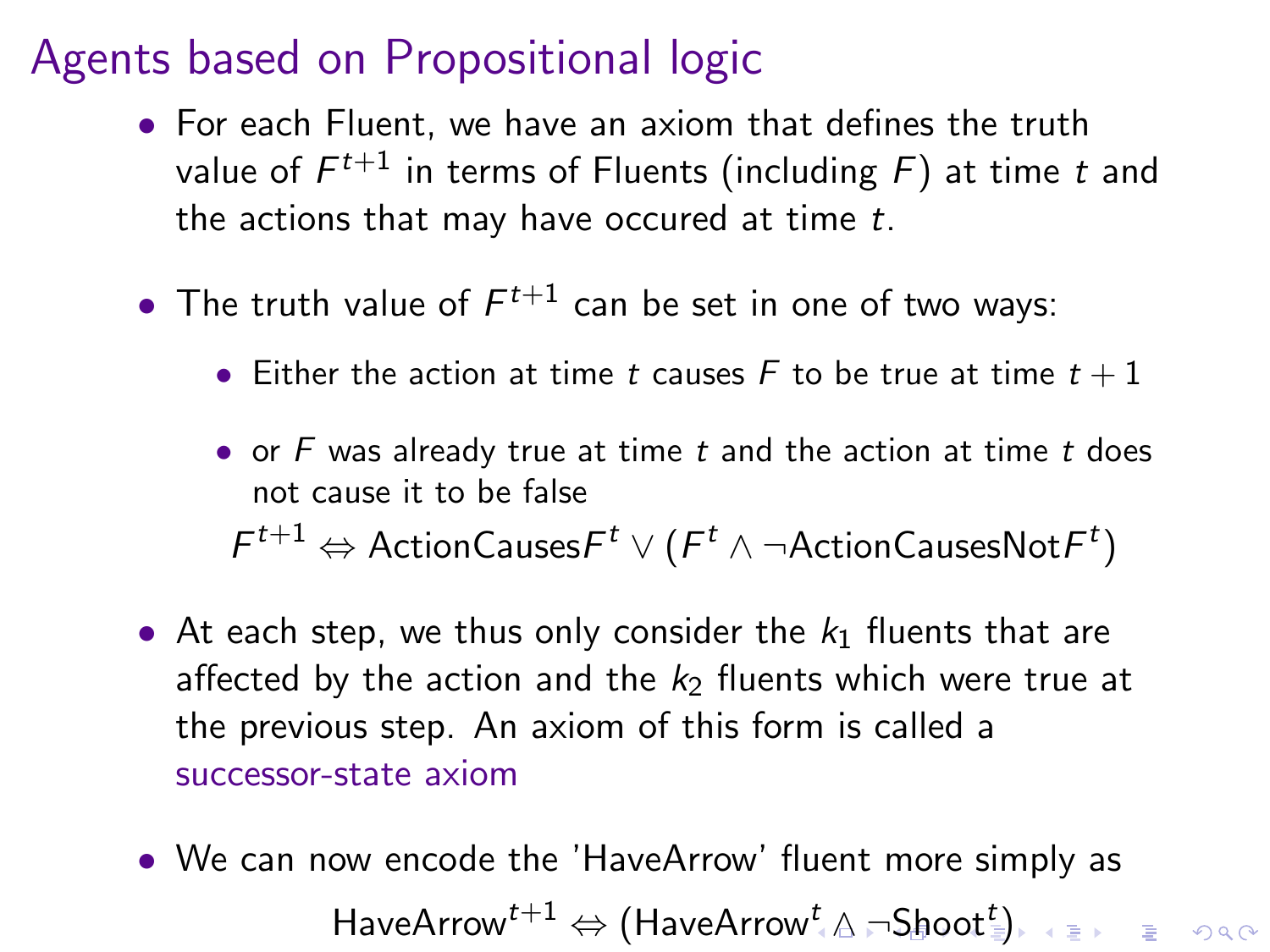- <span id="page-47-0"></span>• Solving the representational and inferential frame problems is a big step forward but a pernicious problem remains: we need to confirm that all the necessary preconditions of an action holds for it to have its intended effect
- I.e. we say that the Forward action moves the agent ahead unless there is a wall in the way, but there are many other unsual exceptions that could cause the action to fail: the agent might trip and fall, be stricken with a heart attack,...
- The need to specify all those exceptions is known as the qualification problem
- There is no complete solution to this problem within logic. System designers have to use good judgment in deciding how detailed they want to be in specifying their model, and what details they want to leave out.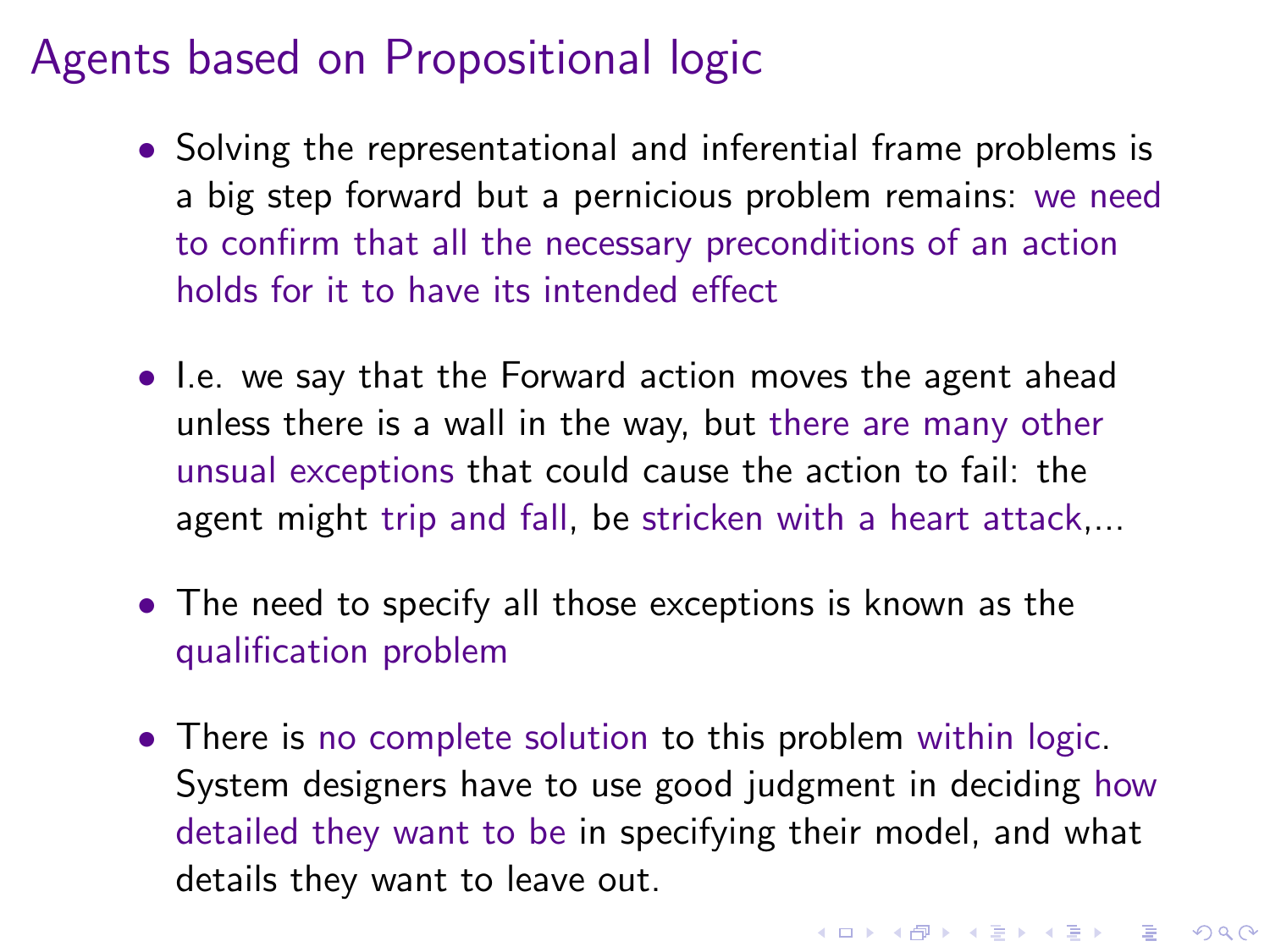### Limitations of Propositional logic

• Recall Aristotle's celebrated syllogism

All men are mortal. Socrates is a man. Therefore, Socrates is mortal.

**KORK ERKER ADE YOUR** 

• Given A true, B true, we cannot prove the implication  $A \wedge B \Rightarrow C$ . Yet in plain English, this is clearly true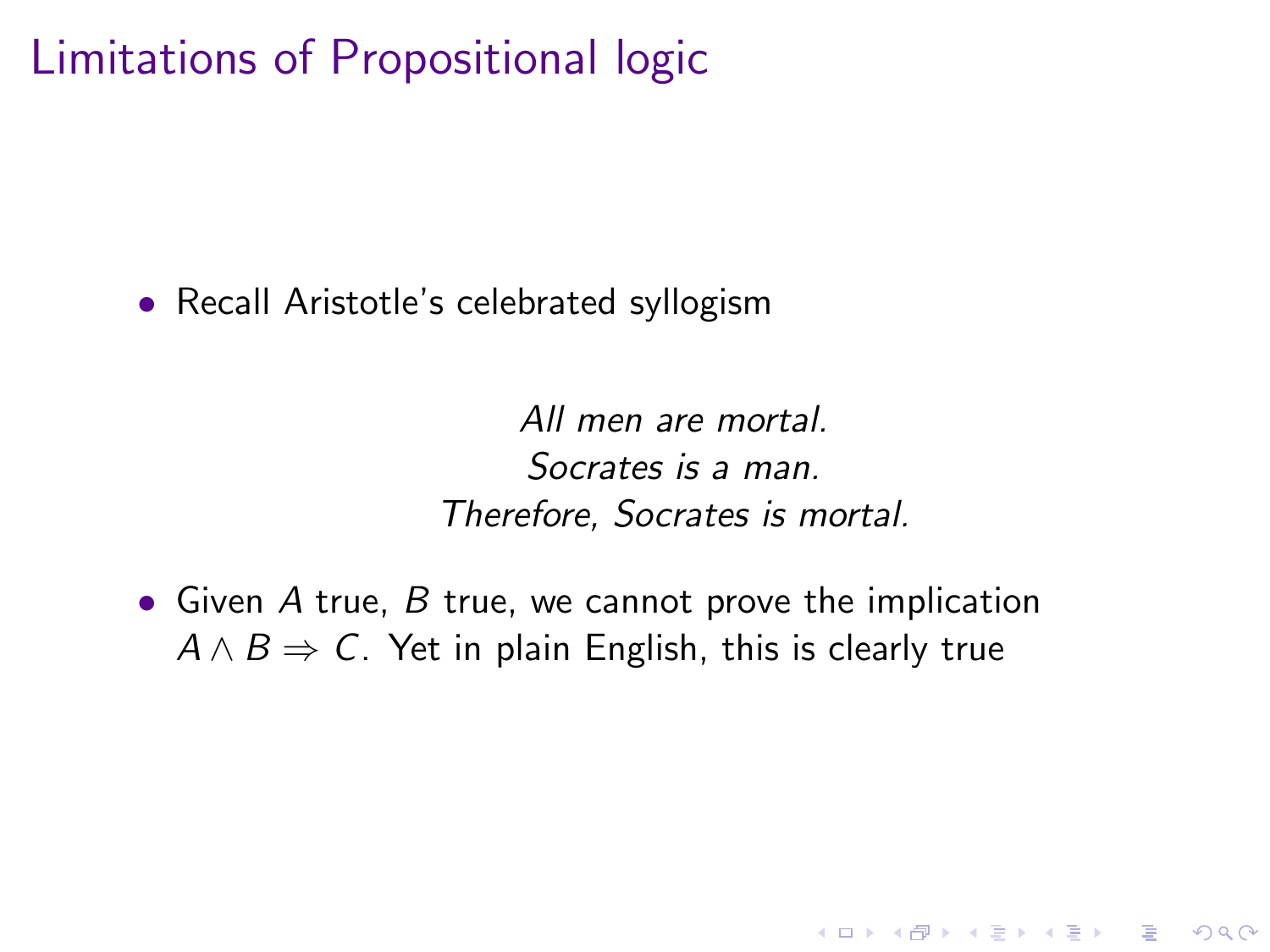Combining the best of formal and natural languages

- We can adopt the foundations of Propositional logic, a declarative, compositional (meaning of a sentence is a function of the meaning of its parts) semantic and try to build a more expressive logic borrowing representational ideas from natural languages while avoiding its drawbacks.
- When you look at the syntax of natural language, the most obvious elements are nouns and noun phrases that refer to objects (squares, pits, Wumpuses,..), and verb and verb phrases that refer to relations among objects (is breezy, is adjacent to, shoots,..). Some of these relations are functions (in which there is only one value for a given input)

KID KA KERKER KID KO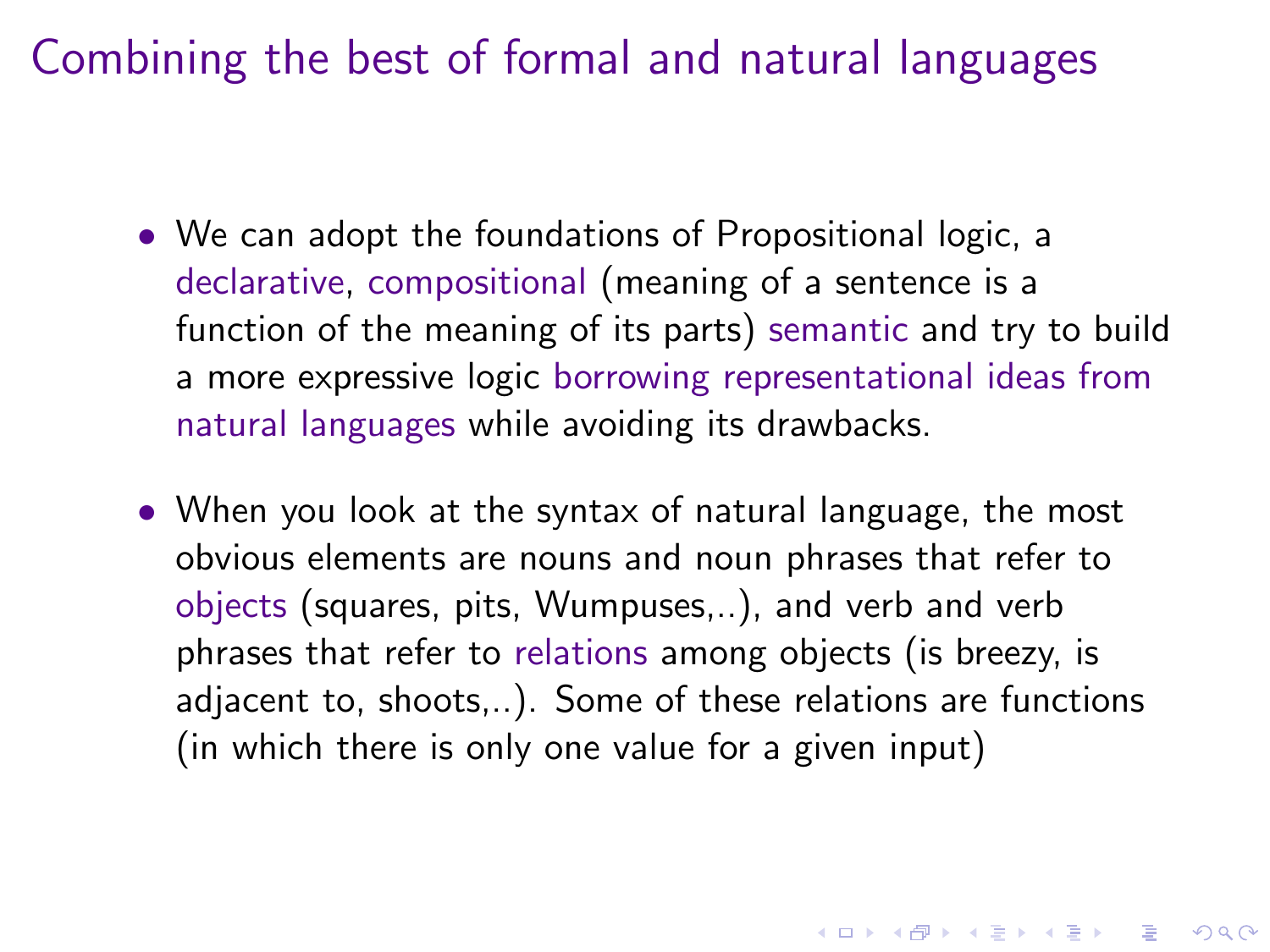<span id="page-50-0"></span>Combining the best of formal and natural languages

- It is relatively easy to list examples of objects, relations and functions:
	- Objects: people, houses, numbers, theories, colors, baseball games, table,...
	- Relations: these can be unary relations or properties such as red, round, bogus, prime,... or more general n-ary relations such as 'brother of', 'bigger than', 'inside', 'part of',...

**K ロ ▶ K @ ▶ K 할 X X 할 X 및 할 X X Q Q O** 

- Functions: 'one more than', 'father of',...
- The language of first order logic is built around objets and relations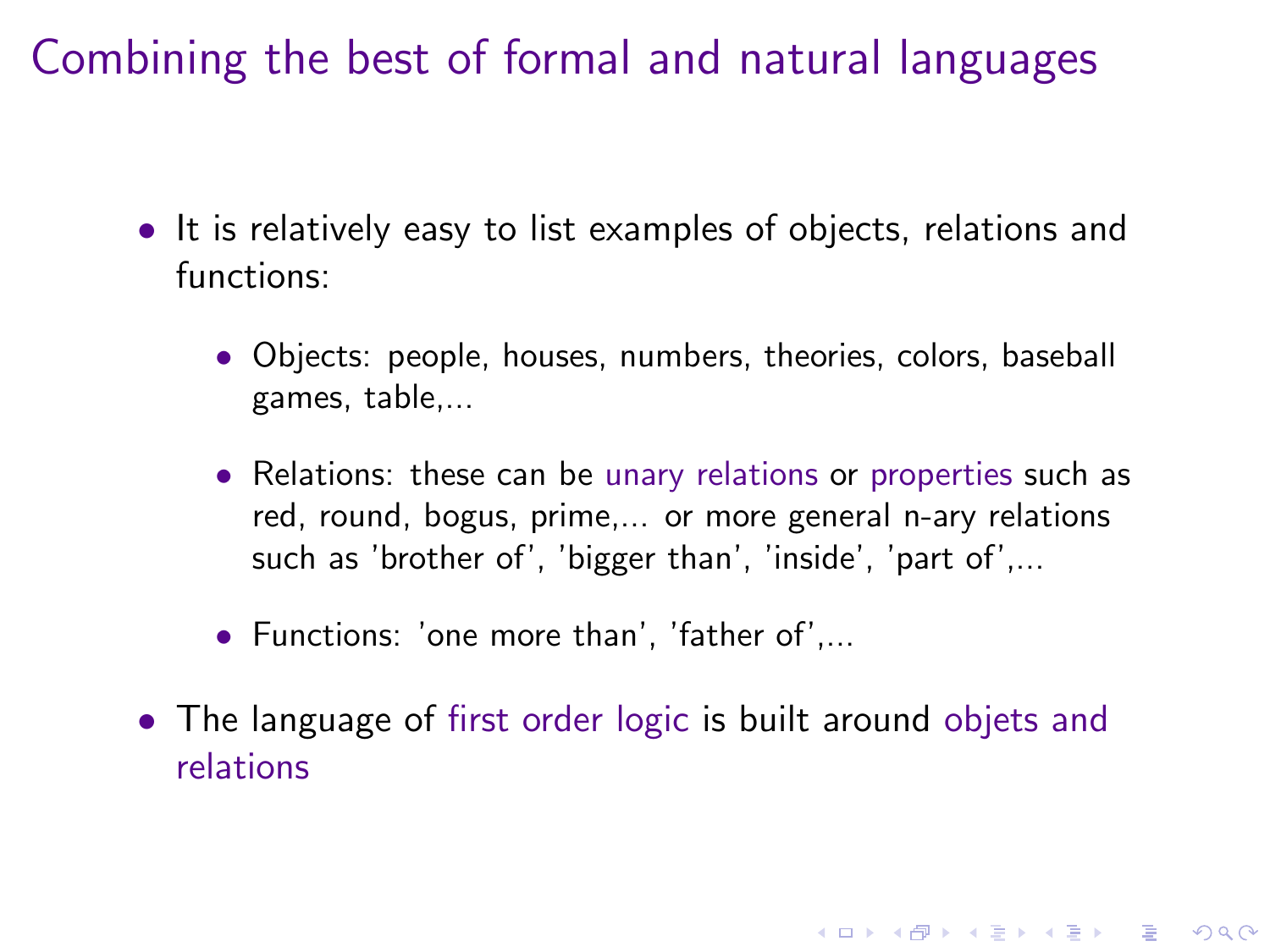## <span id="page-51-0"></span>Combining the best of formal and natural languages

- Remember the difference between ontological (what each language assumes about the nature of reality) commitment and epistemological (possible states of knowledge allowed by the language with respect to each fact) commitment?
- The principal difference between Propositional and First order logic lies in their respective ontological commitment
- Propositional logic assumes that there are facts that either hold or do not hold in the world. Each fact can be in either of two states: True or False
- First order logic assumes more: the world consists of certain objects with relations among them that do or do not hold.
- The epistemological commitment is however identical: a sentence represents a fact and the agent either believes the sentence to be true believes it to be fal[se,](#page-50-0) [or](#page-52-0)[ha](#page-51-0)[s](#page-52-0) [no](#page-0-0) [o](#page-64-0)[pi](#page-0-0)[nio](#page-64-0)[n](#page-0-0)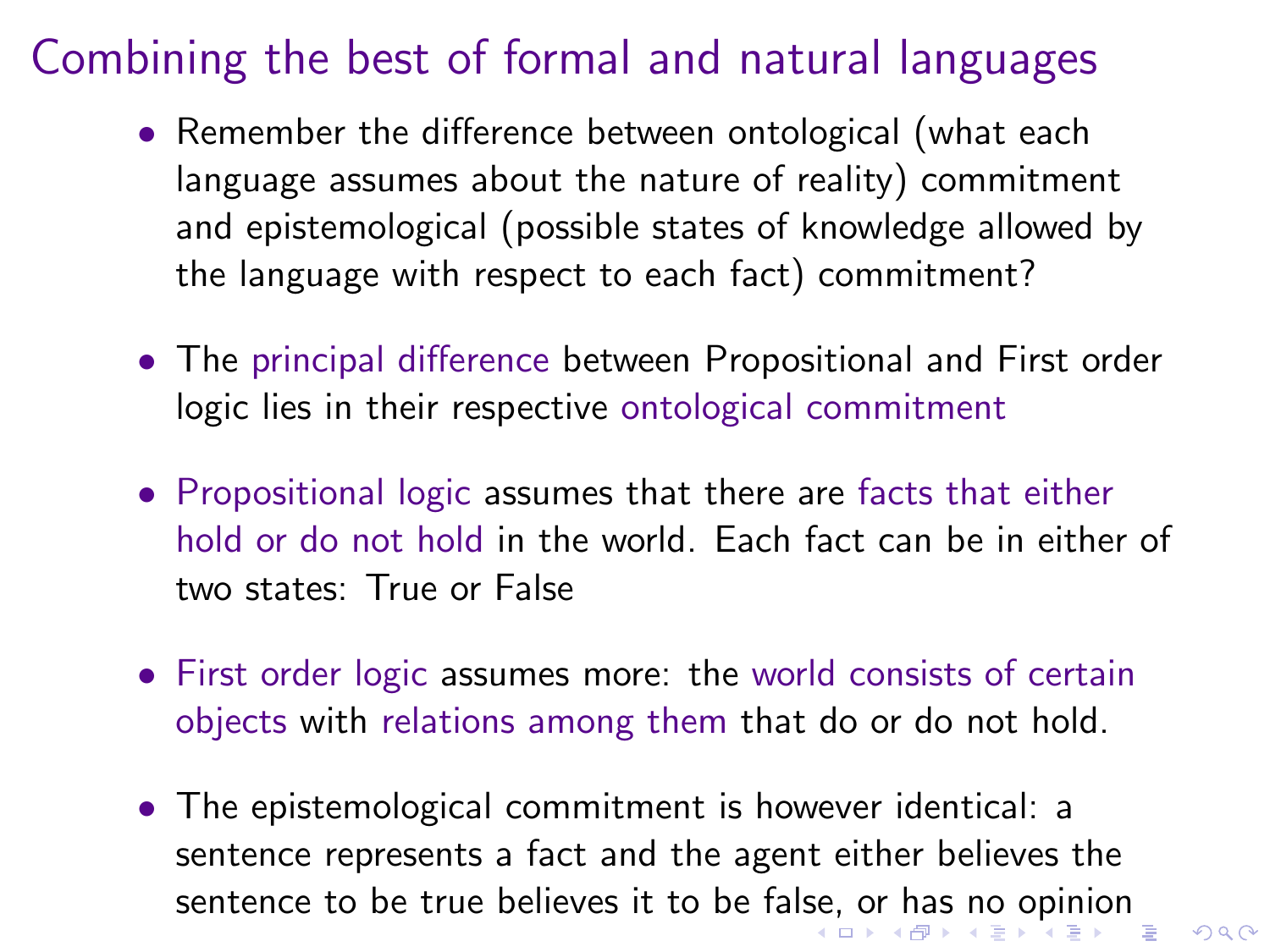# <span id="page-52-0"></span>FOL Syntax (I)

- The basic syntactic elements of First Order Logic are the symbols that stand for objects, relations and functions
- The symbols come in three kind: constant Symbols, which stand for objects, predicate symbols which stand for relations, and function symbols, which stand for functions.
- We will adopt the convention that those symbols begins with uppercase letters, such as in 'Richard' and 'John', the predicate symbol 'Brother' and the function 'LeftLeg'
- Keep in mind that if  $\Omega$  is the domain of the variables (set of all constants), a function takes zero or more arguments of that domain and returns another argument from that domain. A predicate takes zero or more arguments of that domain and returns a Boolean value.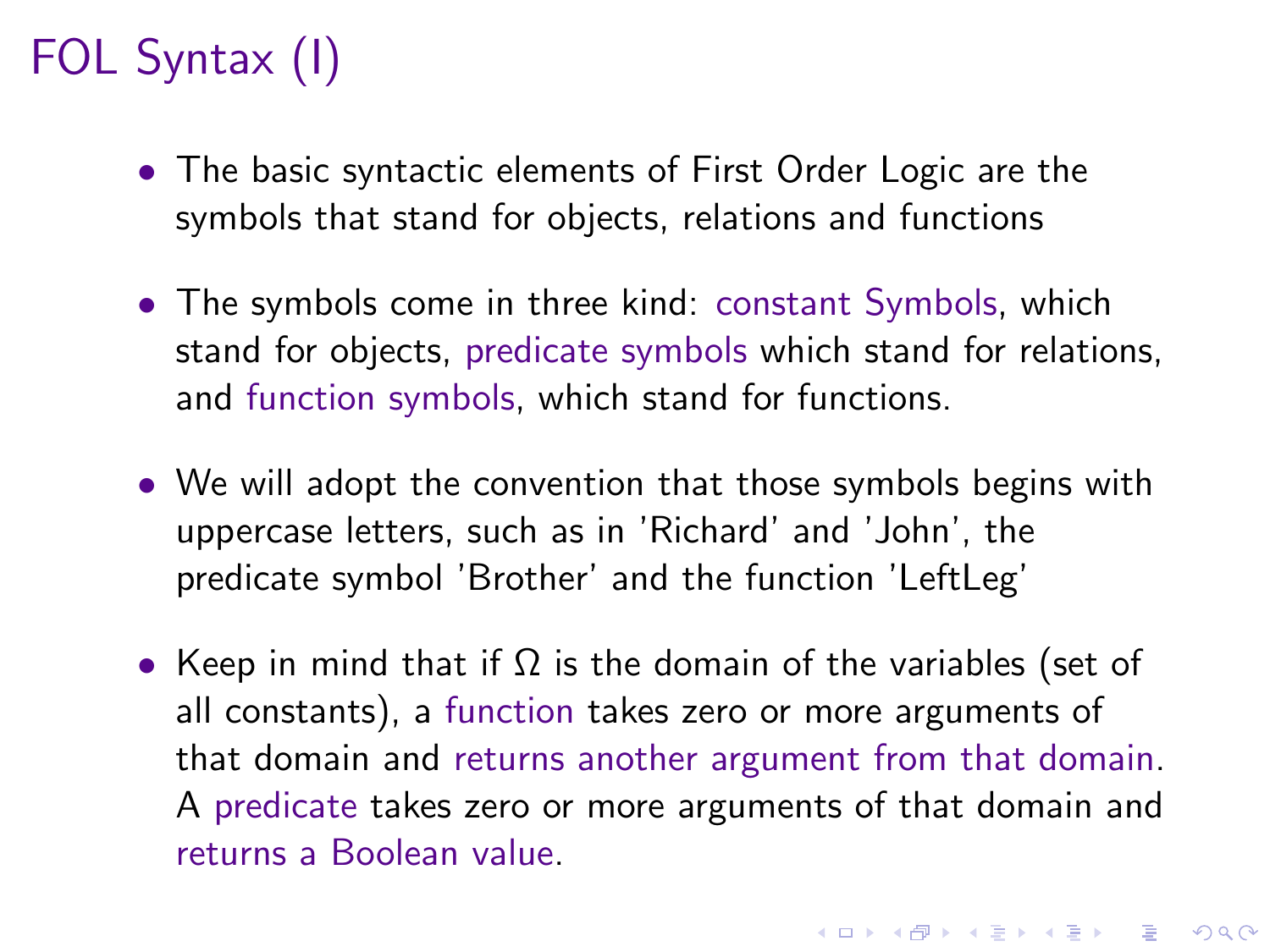# FOL Syntax (II)

- A term is a logical expression that refers to an object. Constant symbols are thus terms. It is not always convenient to have a distinct symbol to refer to each object. We might and will instead want to use function symbols.
- Just as in natural language we might use the sentence 'King John's left leg' instead of giving an explicit name to the considered leg. We will encode this through the (function) symbol 'LeftLeg(John)'
- The formal semantics is clear: for a function  $f(t_1, \ldots, t_n)$ , the function symbol f refers to some function of the model, the argument terms refer to some objects in the domain (let us call them  $d_1, \ldots, d_n$ , and the term as a whole refers to the object that is the value of the function  $F$  applied to those objects  $d_1, \ldots, d_n$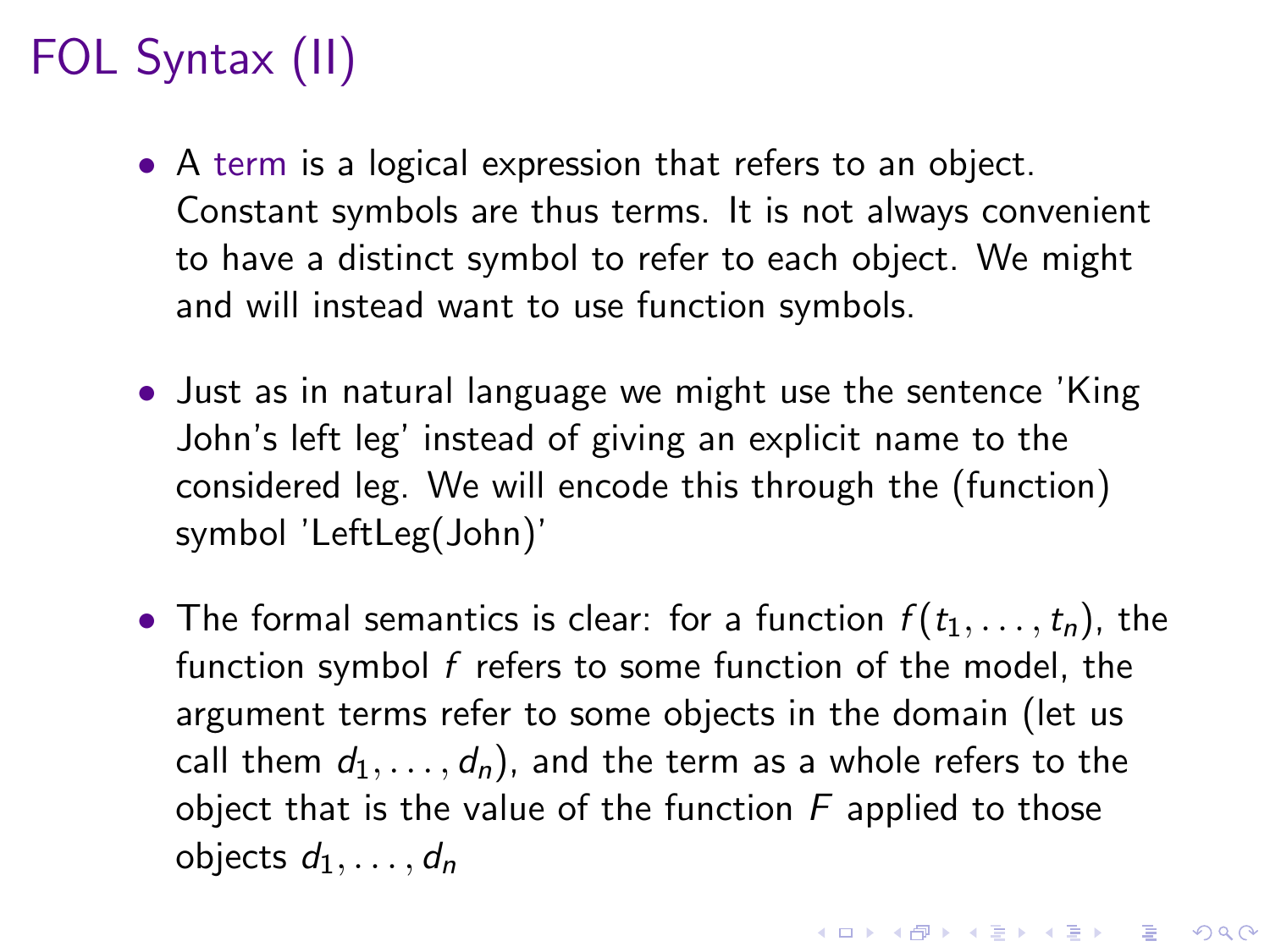# FOL Syntax (III)

- Once we have introduce terms for referring to objects and predicate symbols to refer to relations, we can put them together to make atomic sentences that state facts.
- An atomic sentence is formed from a predicate symbol optionally followed by a parenthesized list of terms such as

Brother(Richard, John)

(Richard the LionHeart is the brother of King John)

• Atomic sentences can have complex arguments such as below

Married(Father(Richard), Mother(John))

• An atomic sentence is true in a given model if the relation referred to by the predicate symbol holds among the objects referred to by the arguments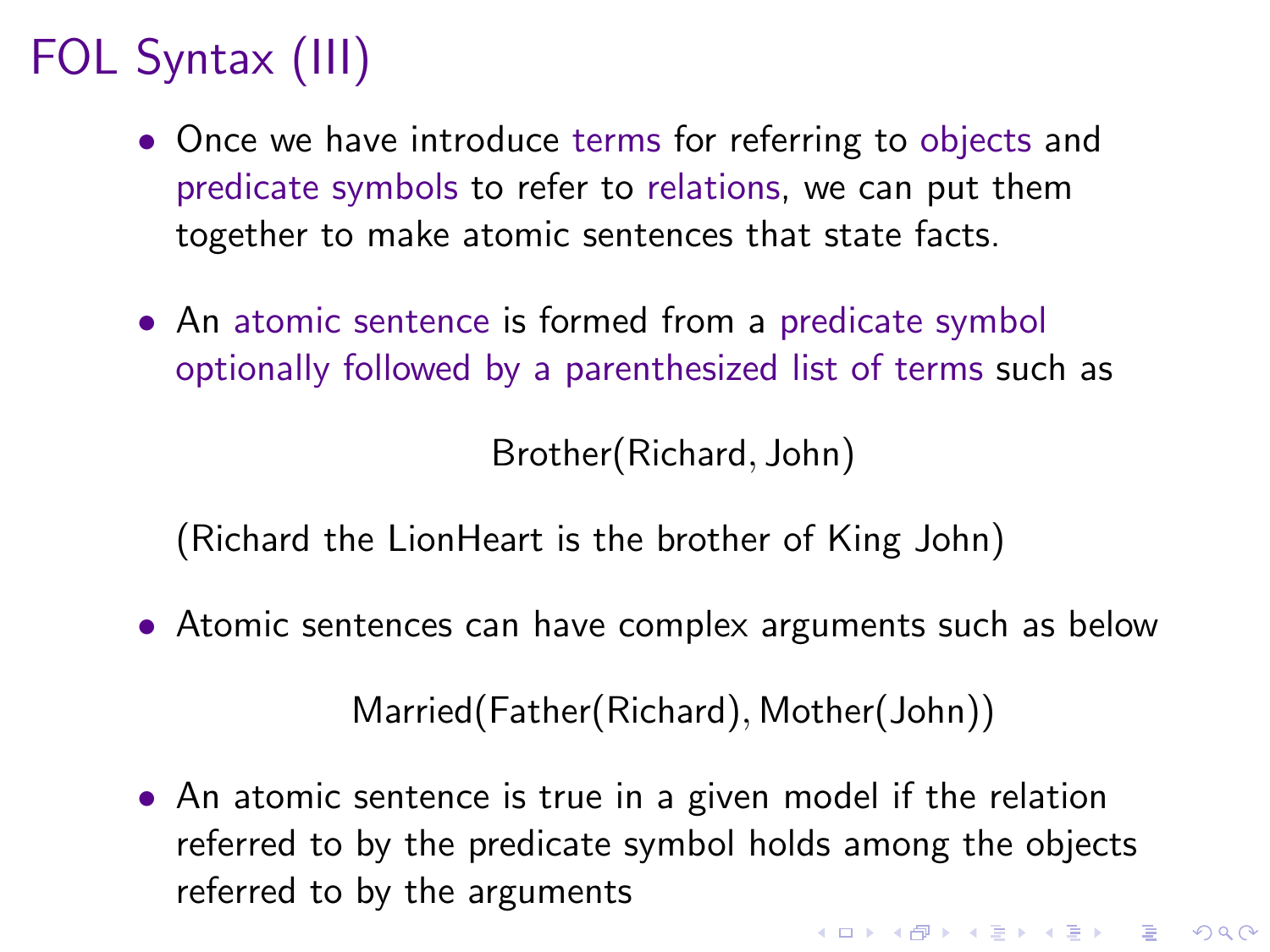# FOL Syntax (IV)

- We can then use logical connectives to build more complex sentences.
- Some examples include

¬Brother(LeftLeg(Richard), John) Brother(Richard, John) ∧ Brother(John, Richard) King(Richard) ∨ King(John) ¬King(Richard) ⇒ King(John)

**KORK ERKER ADE YOUR**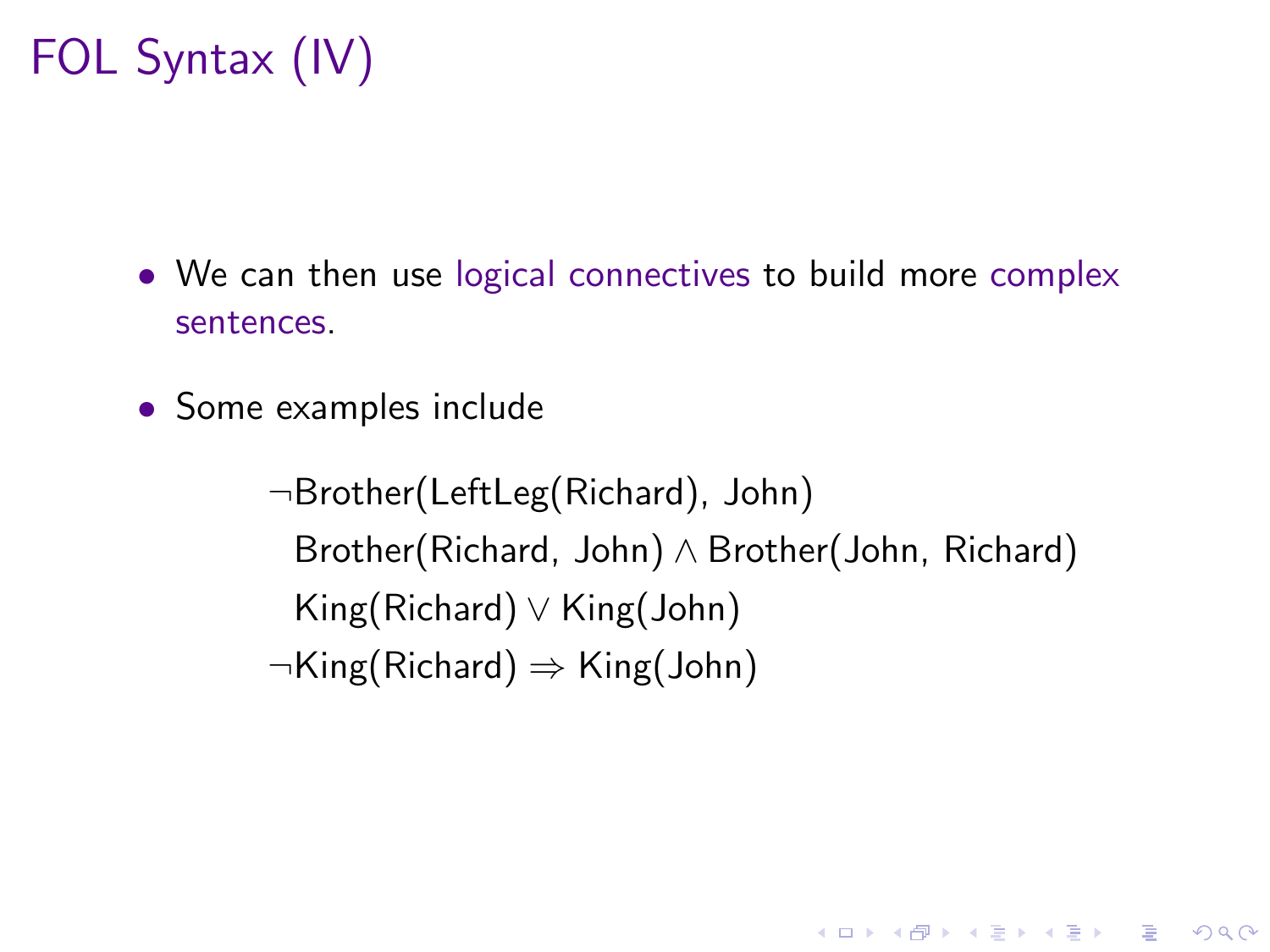# FOL Syntax (V)

- Once we have a logic that allows objects, it seems natural to want to express properties of entire collections of objects, instead of enumerating the objects by name. Quantifiers let us do this.
- First Order Logic contains two standard quantifiers called universal and existential
- Recall the difficulty we had in propositional logic with the expression of general rules, 'All men are mortal'
- The first sentence 'All men are mortal' in Aristotle syllogism can now be written as

```
\forall x Human(x) \Rightarrow Mortal(x)
```
**KORKAR KERKER E VOOR** 

• The symbol  $x$  is called a variable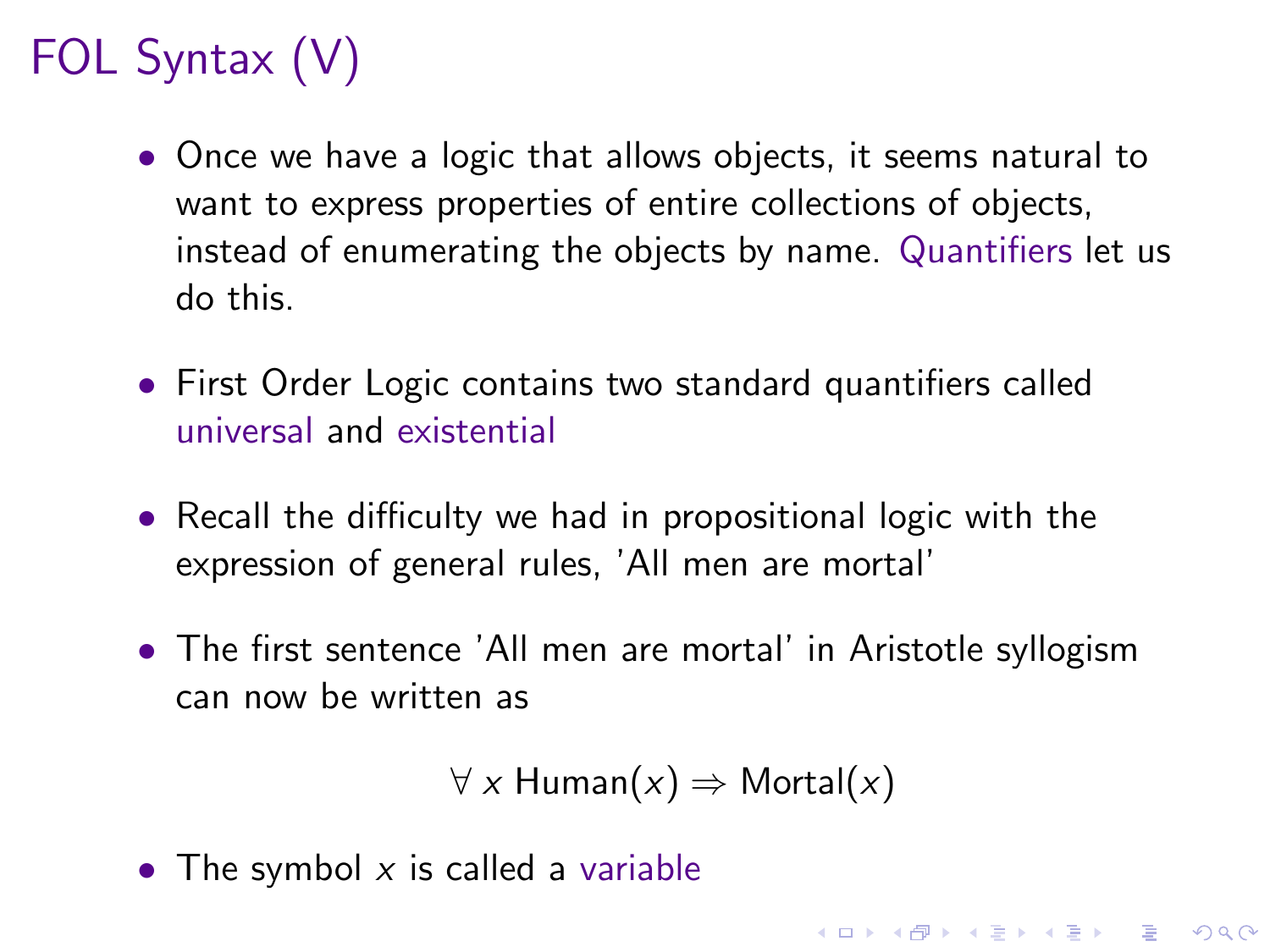# FOL Syntax (VI)

- Consider the sentence  $\forall x$  King $(x) \Rightarrow$  Person $(x)$
- Intuitively the sentence  $\forall x P$  where P is any logical expression, says that  $P$  is true for every object  $x$ .
- More precisely, we say that  $\forall x P$  is true in a given model if P is true in all possible extended interpretations constructed from the interpretation given in the model. Possible extensions are for example given by
	- $x \rightarrow$  Richard the LionHeart

- $x \rightarrow$  King John
- $x \rightarrow$  Richard's left leg
- $x \rightarrow$  john's left leg
- $x \rightarrow$  the crown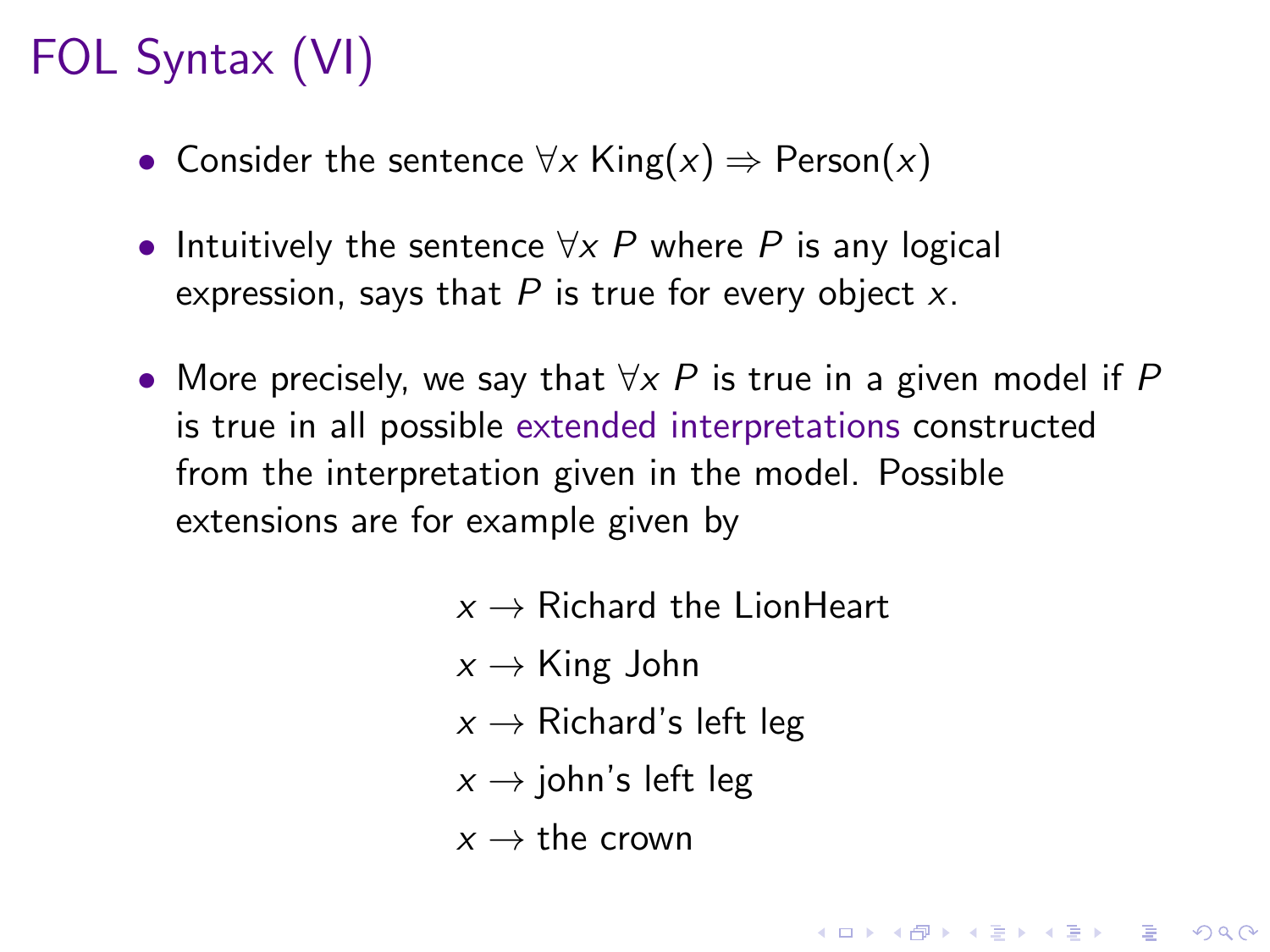# FOL Syntax (VII)

• In such a model the universal quantifier would then be equivalent to asserting the following sentences

Richard the Lionheart is a king  $\Rightarrow$  Richard LH is a person King John is a king  $\Rightarrow$  King John is a person Richard's Left Leg is a king  $\Rightarrow$  Richard's left leg is a person . . .

- We know that the second implication is true because the premise is true.
- What about the remaining 2 sentences?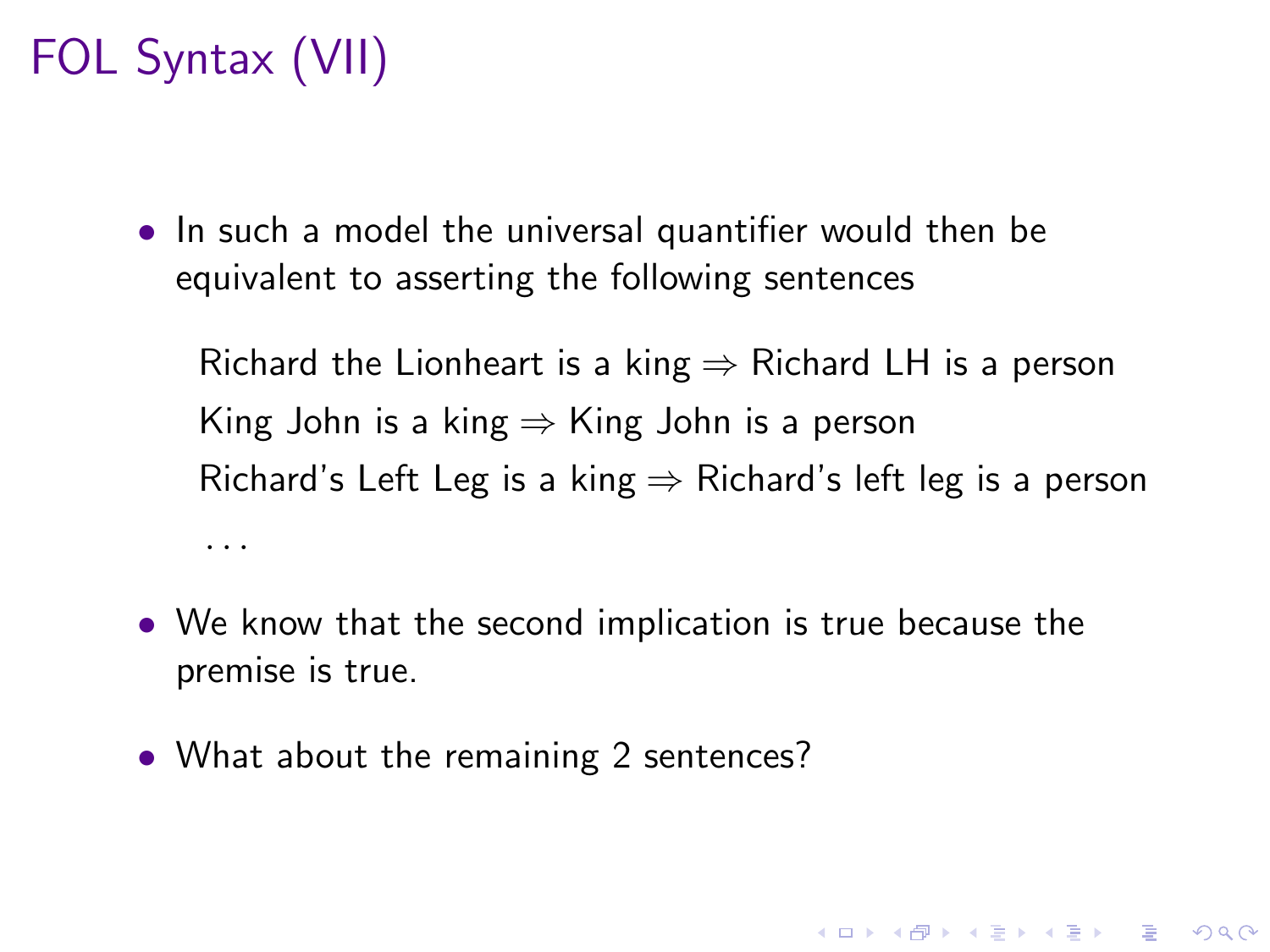# FOL Syntax (IX)

- Universal quantification makes statements about every objects, Similarly, we can make a statement about some object in the universe without naming it, by using an existential quantifier
- To say for example that King John has a crown on his head, we can write

 $\exists x \text{Crown}(x) \land \text{OnHead}(x, \text{John})$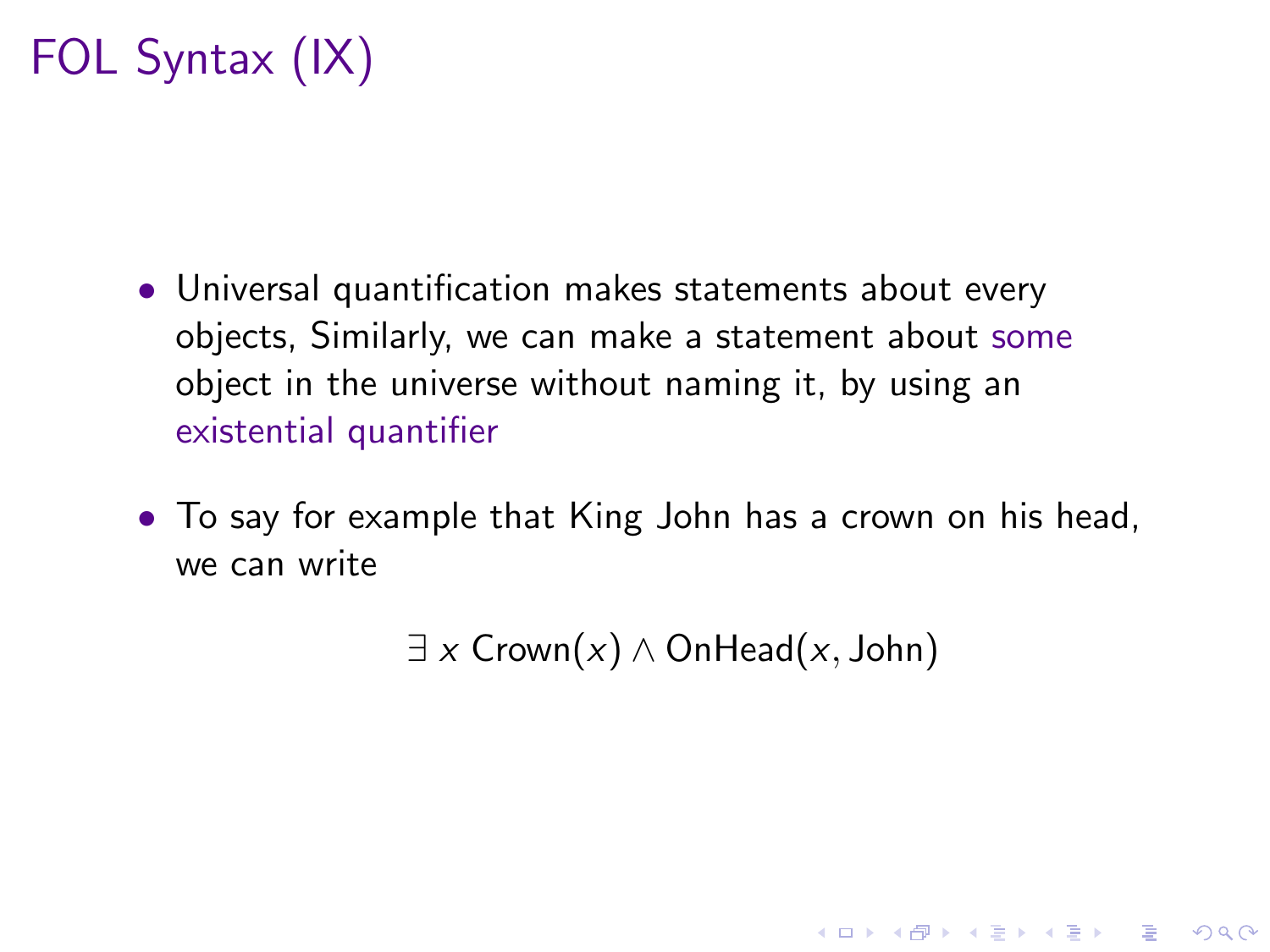# FOL Syntax (X)

• ...

- The sentence  $\exists x \ P$  says that P is true for at least 1 object x.
- More precisely,  $\exists x \ P$  is true in a given model if P is true in at least one extended interpretation that assigns  $x$  to a domain element. That is if we again consider the model containing the objects

 $x \rightarrow$  Richard the LionHeart  $x \rightarrow$  King John  $x \rightarrow$  Richard's left leg

• At least one of the following sentences must be true

...

- R. the Lionheart is a crown ∧ R. the Lionheart is on John's head
- King J. is a crown ∧ King J. is on John's head
- R.'s left leg is a crown ∧ R. left leg is on J's head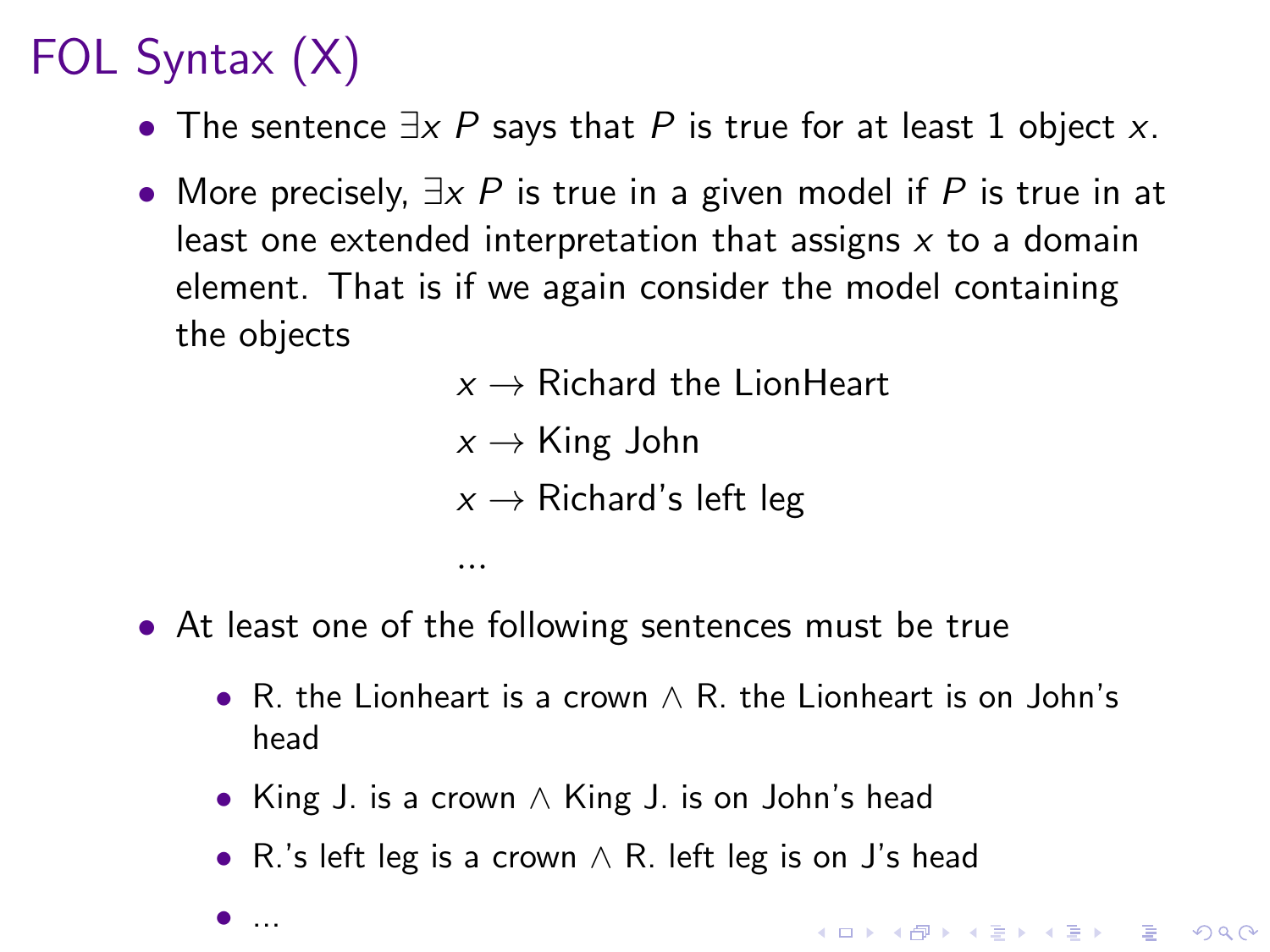# FOL Syntax (XII)

- In FOL, we will often want to express more complex sentences using multiple quantifiers.
- As an example, the statement 'Brothers are siblings' can be written as

 $\forall x, \forall y$  Brother $(x, y) \Rightarrow$  Sibling $(x, y)$ 

• The order of the quantifiers is also very important. As an example consider the two statements 'Everybody loves somebody' and 'There is someone that is loved by everyone'. Those two statements would be respectively encoded as

$$
\forall x, \; \exists y \; \mathsf{Love}(x,y), \quad \exists y, \forall x \; \mathsf{Love}(x,y)
$$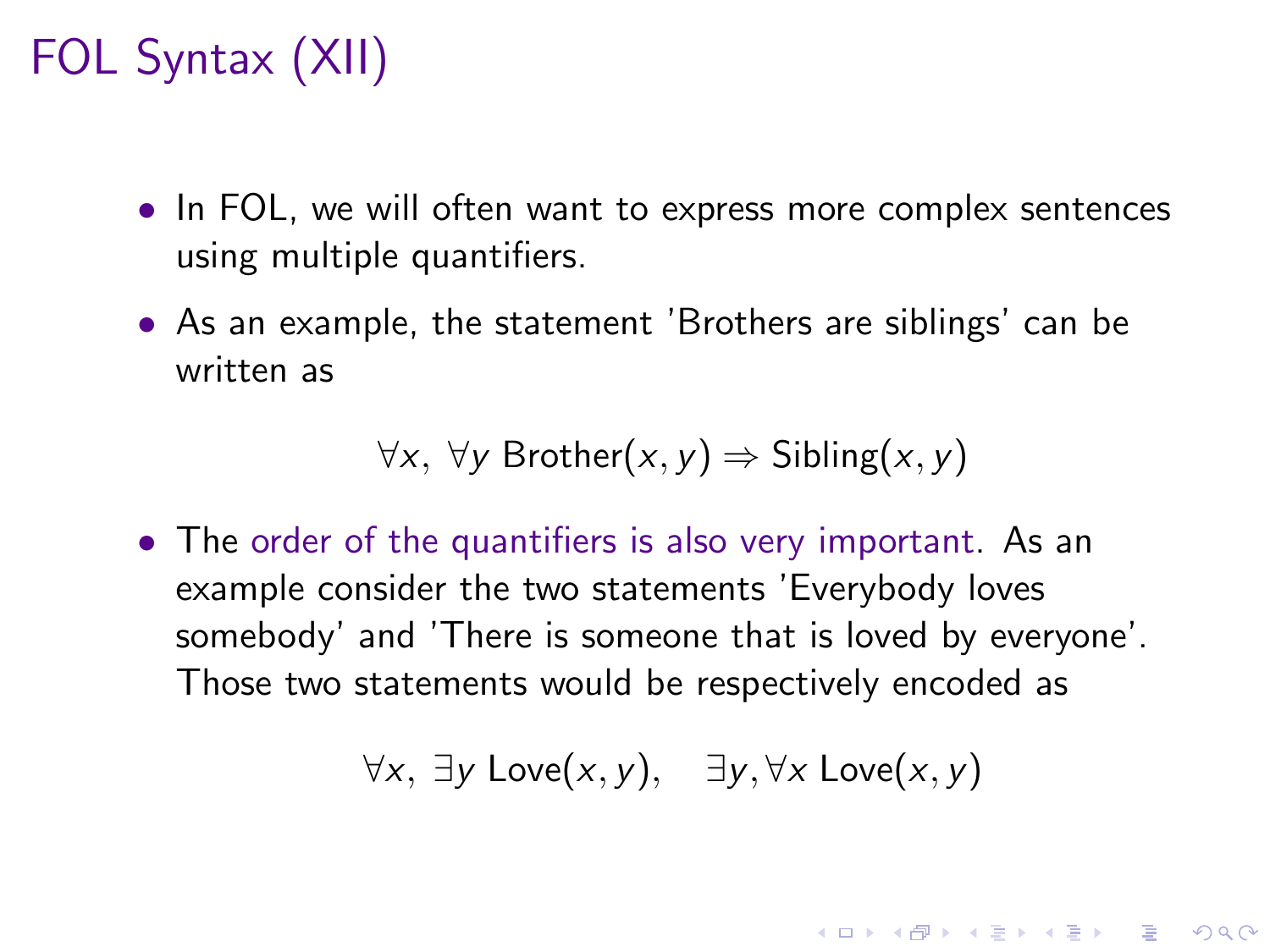# FOL Syntax (XIII)

- The two quantifiers are actually intimately connected, through negation.
- Asserting that everyone dislikes meat is the same as asserting that there does not exist anyone who likes meat. I.e.

 $\forall x, \neg$ Likes(x, meat), is equivalent to  $\neg \exists x, \exists x \in A$  Likes(x, meat)

• Similarly, the sentence 'everyone likes icecream' can be encoded as the fact that no one does not like ice cream:

 $\forall x$  Likes(x, IceCream), is equivalent to  $\neg \exists x \neg$ Likes(x, IceCream)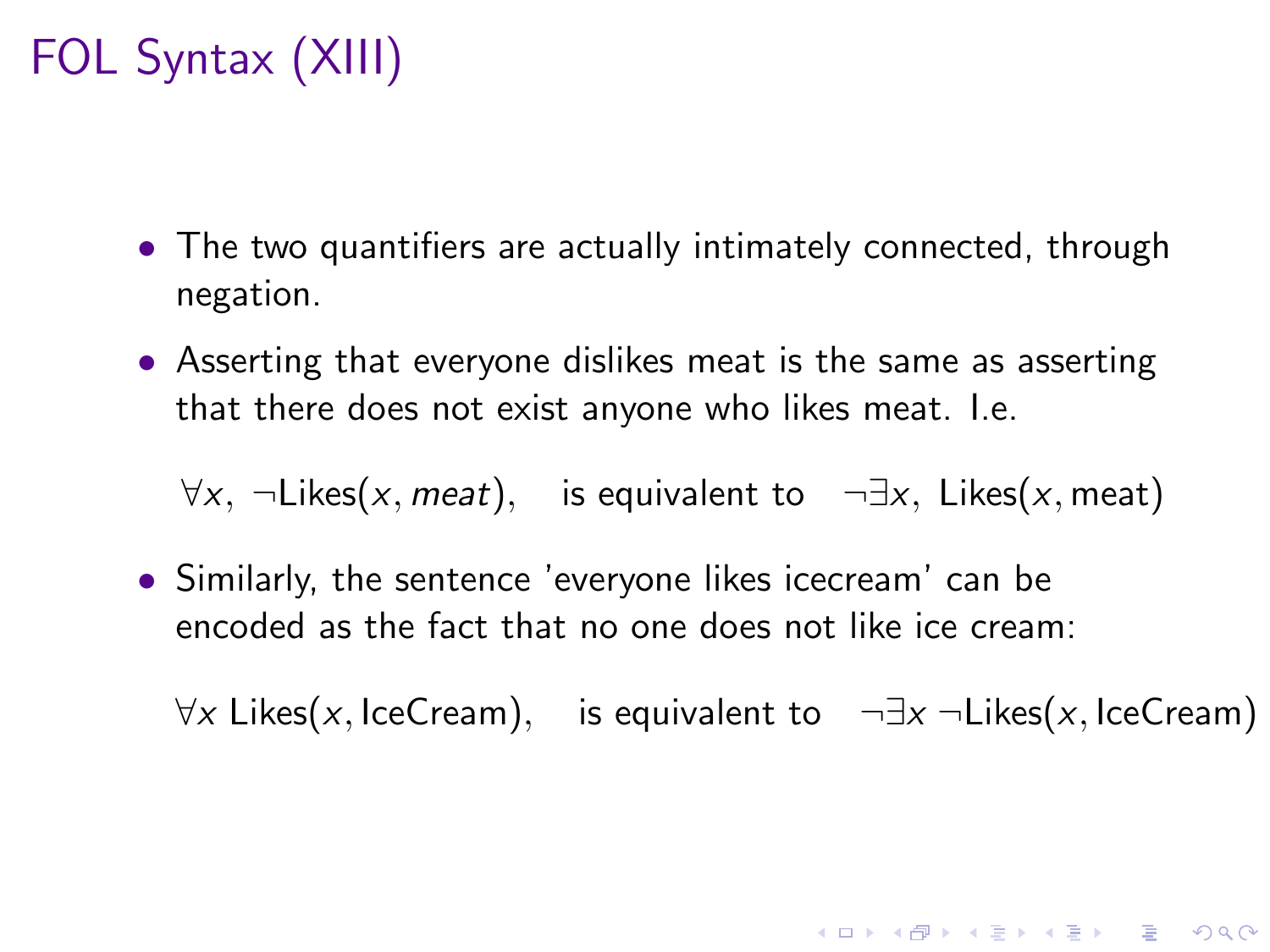# FOL Syntax (XIII)

- ∀ can be understood as a conjunction over the universe of objects and ∃ can be understood similarly as a disjunction
- As a consequence, we can apply DeMorgan Law which for example gives

$$
\forall x, \neg P \equiv \neg \exists x \ P \qquad \neg (P \lor Q) \equiv \neg P \land \neg Q
$$
  
\n
$$
\neg \forall x, \ P \equiv \exists x \ \neg P \qquad \neg (P \land Q) \equiv (\neg P \lor \neg Q)
$$
  
\n
$$
\forall x, \ P \equiv \neg \exists x \ \neg P \qquad P \land Q \equiv \neg (\neg P \lor \neg Q)
$$
  
\n
$$
\exists x \ P \equiv \neg \forall x \ \neg P \qquad P \lor Q \equiv \neg (\neg P \land \neg Q)
$$

**K ロ ▶ K @ ▶ K 할 X X 할 X 및 할 X X Q Q O**